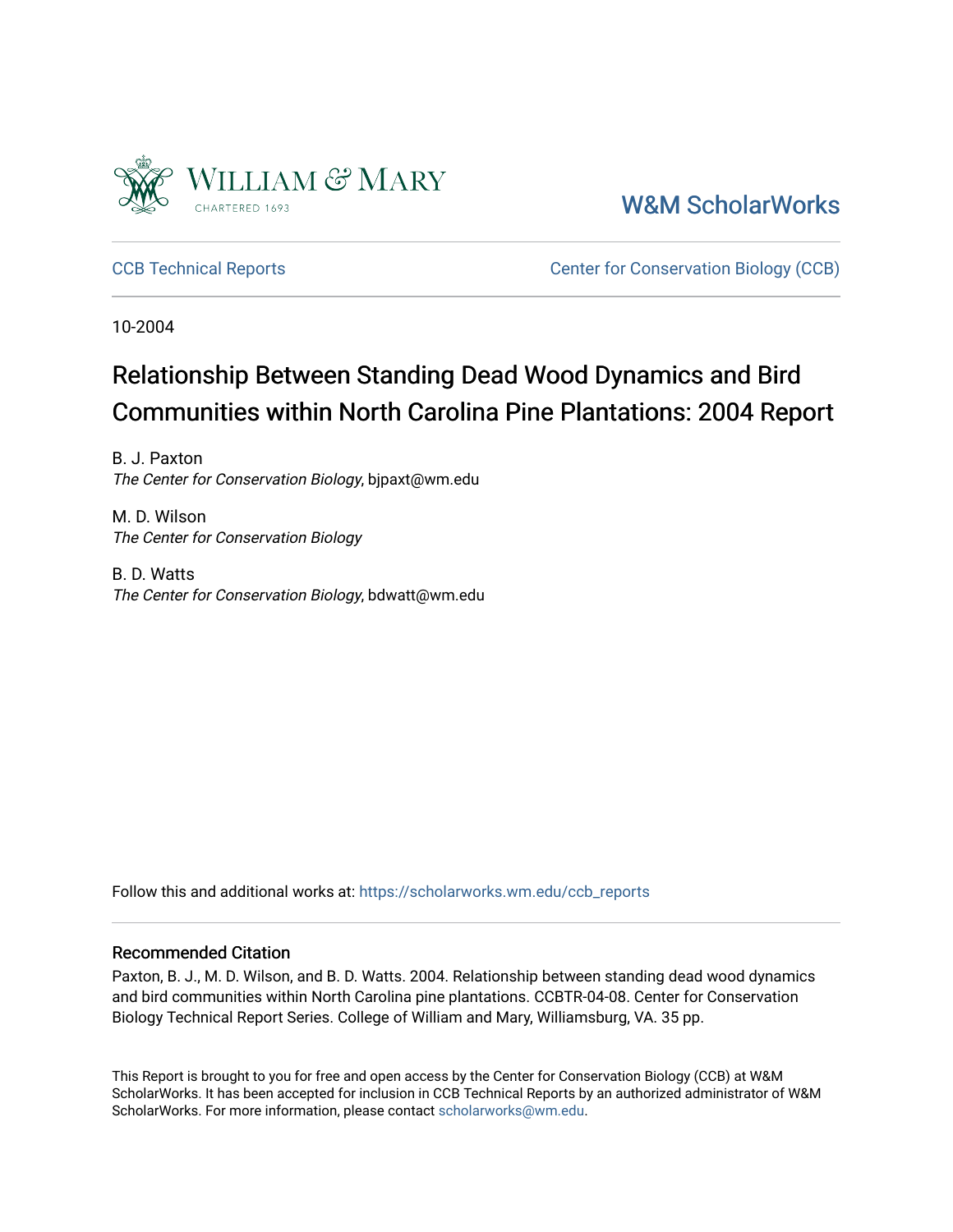# **RELATIONSHIP BETWEEN STANDING DEAD WOOD DYNAMICS AND BIRD COMMUNITIES WITHIN NORTH CAROLINA PINE PLANTATIONS**



**THE CENTER FOR CONSERVATION BIOLOGY COLLEGE OF WILLIAM AND MARY**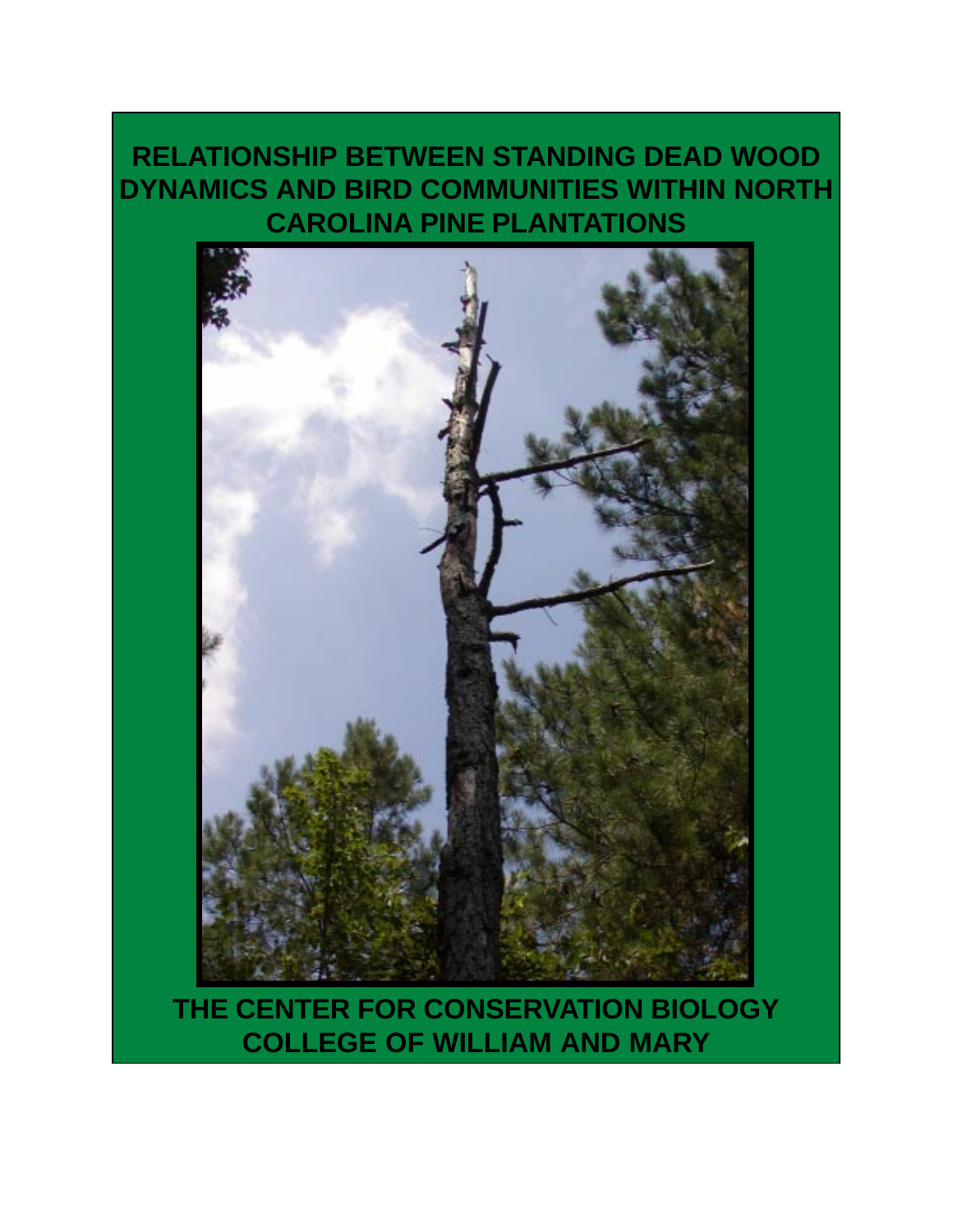**October 2004**

# **Relationship Between Standing Dead Wood Dynamics and Bird Communities within North Carolina Pine Plantations**

**Barton J. Paxton Michael D. Wilson Bryan D. Watts Center for Conservation Biology College of William and Mary Williamsburg, VA 23187-8795**



This paper is funded in part by grants from the Weyerhaeuser Company. The views expressed herein are those of the authors and do not necessarily reflect the views of the Weyerhaeuser Company.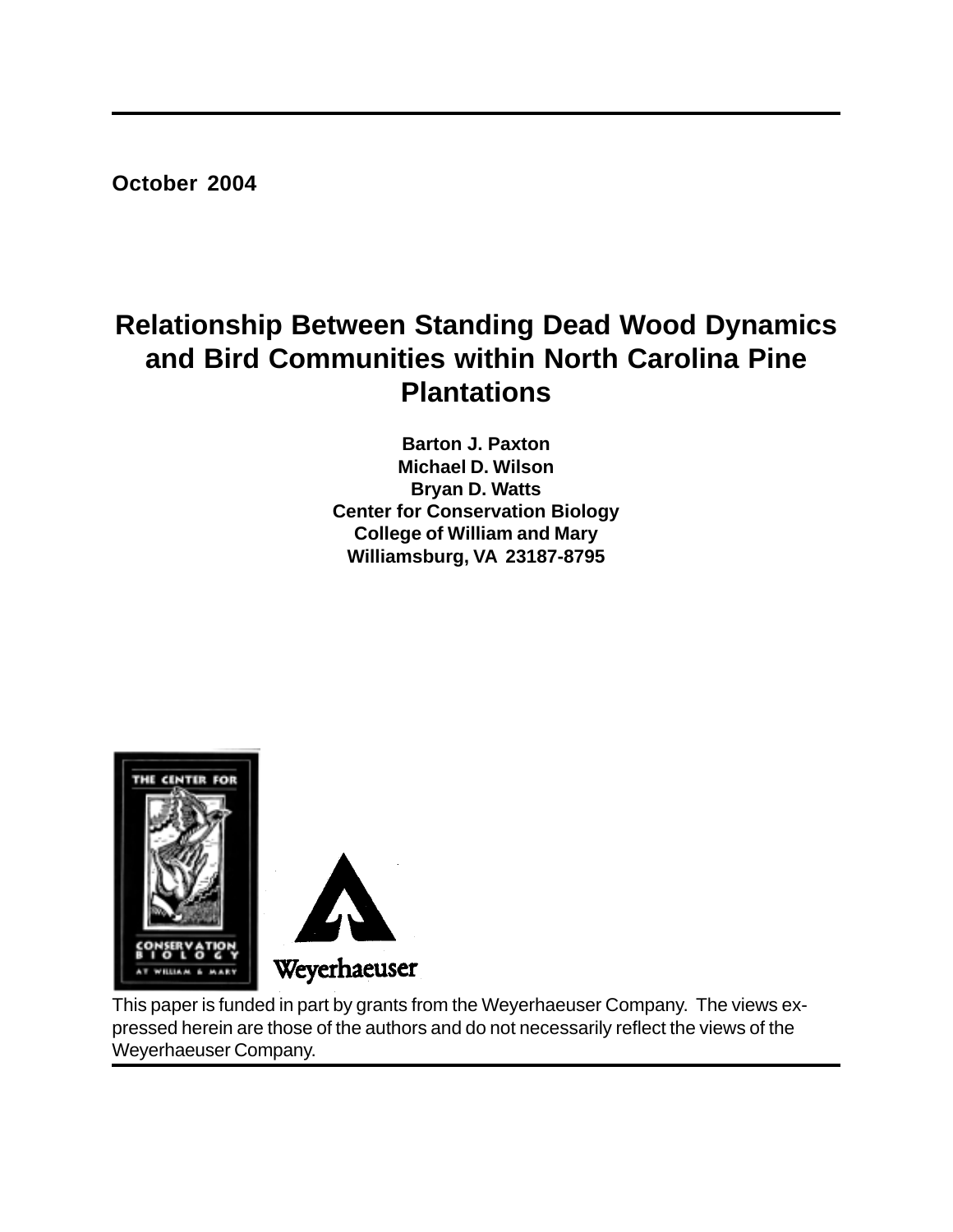# **Relationship Between Standing Dead Wood Dynamics and Bird Communities within North Carolina Pine Plantations**

**Barton J. Paxton Michael D. Wilson Bryan D. Watts Center for Conservation Biology College of William and Mary Williamsburg, VA 23187-8795**

#### **Recommended Citation:**

Paxton, B. J., M. D. Wilson, and B. D. Watts. 2004. **Relationship Between Standing Dead Wood Dynamics and Bird Communities within North Carolina Pine Plantations**. Center for Conservation Biology Technical Report Series, CCBTR-04-08. College of William and Mary, Williamsburg, VA. 35 pp.

**Project Funded By:**

## **The Weyerhaeuser Company The Center for Conservation Biology**



**The Center for Conservation Biology is an organization dedicated to discovering innovative solutions to environmental problems that are both scientifically sound and practical within today's social context. Our philosophy has been to use a general systems approach to locate critical information needs and to plot a deliberate course of action to reach what we believe are essential information endpoints.**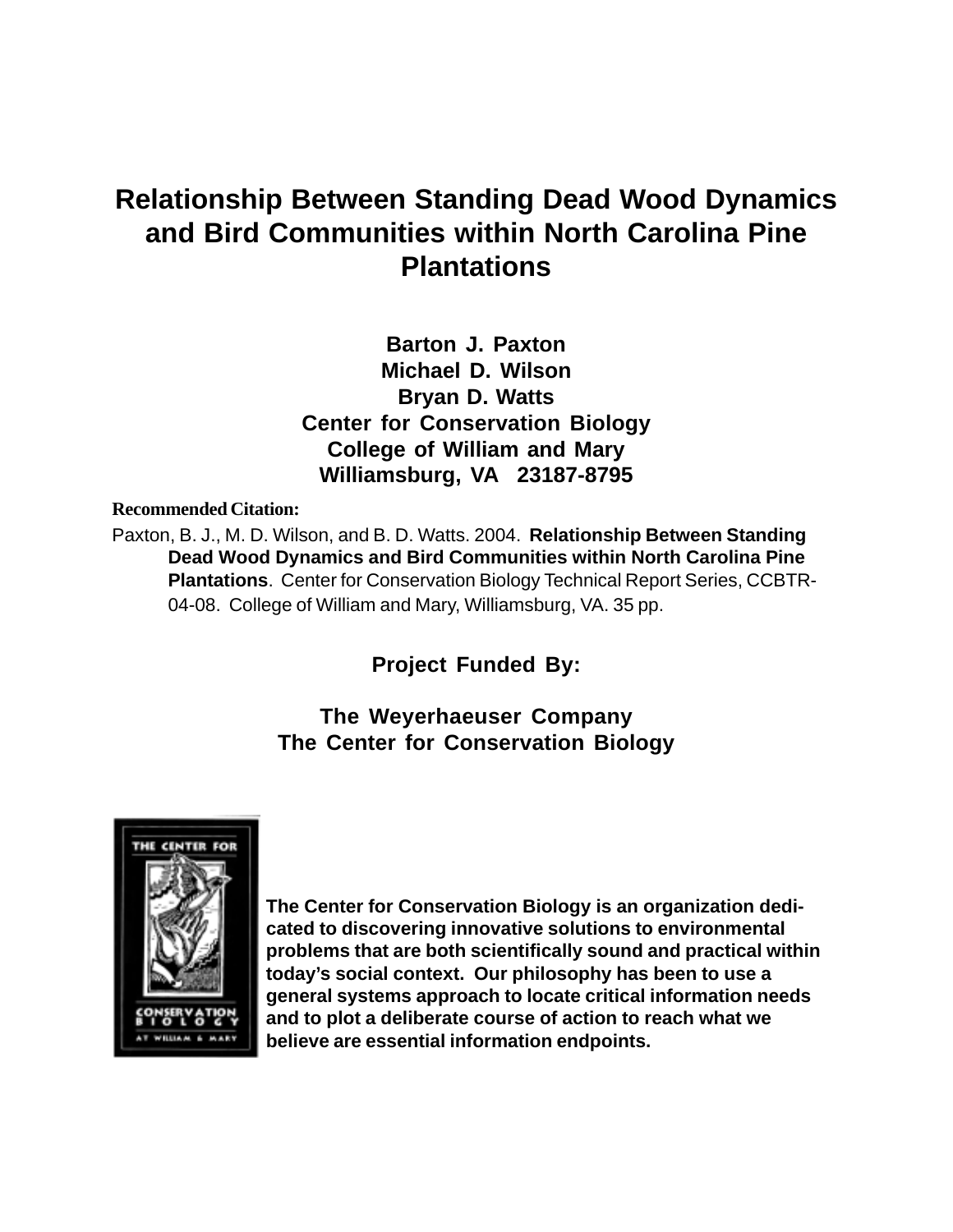# **TABLE OF CONTENTS**

| н              |
|----------------|
| 1              |
|                |
|                |
| $\overline{2}$ |
| $\overline{2}$ |
| $\overline{2}$ |
| 8              |
| 9              |
| 31             |
| 34             |
| 34             |
| 36             |
| 38             |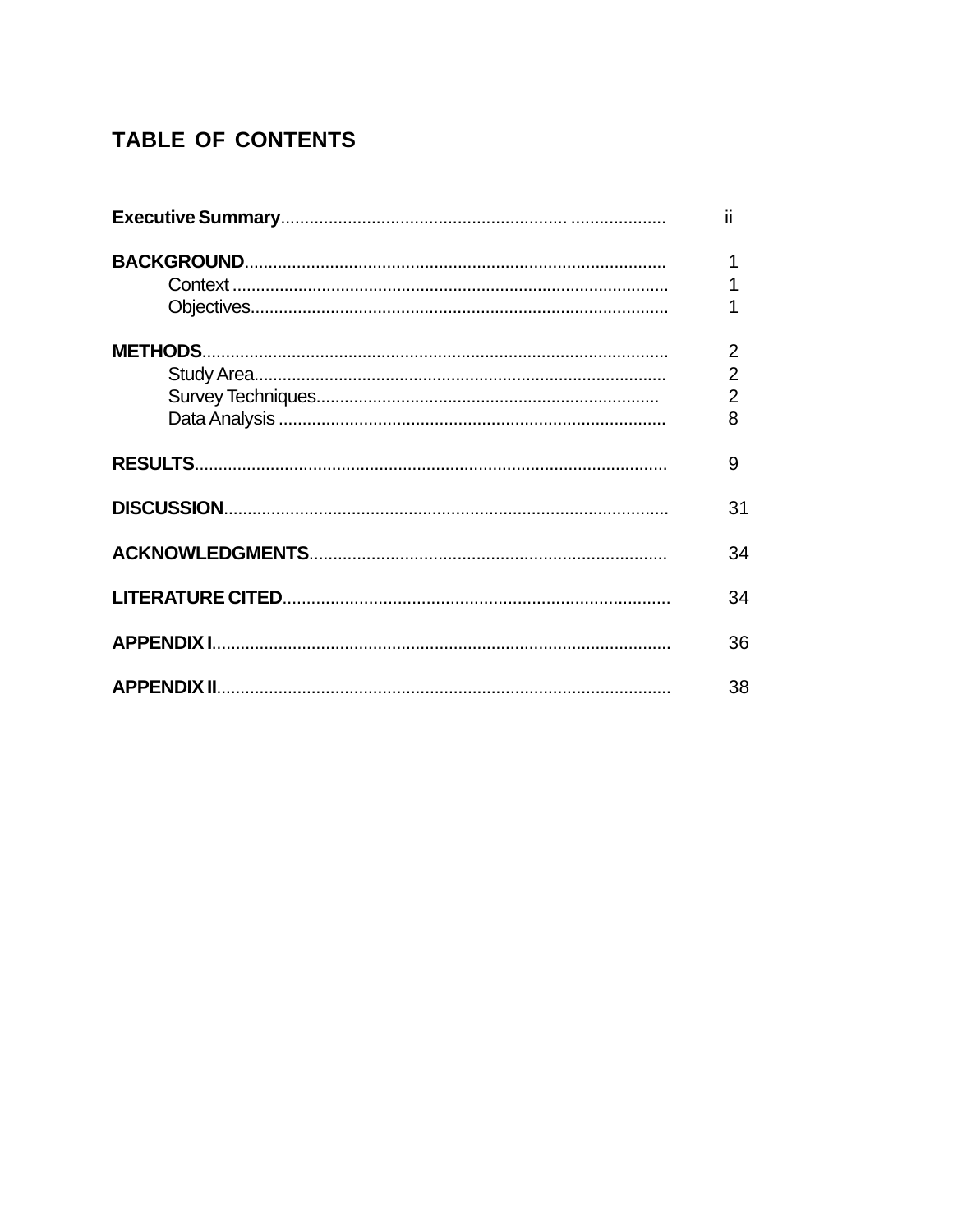### **EXECUTIVE SUMMARY**

Snags (standing dead wood) are an important resource within all forest ecosystems. A prominent guild of birds within forests of North America depends upon snags for foraging, roosting and nesting. This guild includes both primary and secondary cavity nesters. A study of birds within Weyerhaeuser plantations in coastal North Carolina during the breeding seasons of 1997 and 1998 revealed a diverse community of both primary and secondary cavity nesters. Examination of patterns across the management cycle suggested that commercial thinning operations were important events that influence snag availability and the associated bird community. From a population perspective, snag availability reflects the balance between snag losses due to falling and recruitment associated with tree mortality. Understanding the population dynamics of snags and how they are influenced by management/harvest operations is essential to achieving an understanding of how pine plantations fit within the broader landscape in terms of value to wildlife species.

Studies were conducted during the spring and summer of 2002 and 2003 on the Weyerhaeuser Company J&W management tract located within the coastal plain of North Carolina. Snag and bird surveys were conducted within 35 study plots consisting of 5 replicates of 7 different stand age classes. Snags were surveyed to quantify the population dynamics of snags within pine plantations and to determine how or if these snag dynamics are influenced by timber operations. Birds were surveyed to determine how the bird community responds to snag availability/dynamics.

A total of 1,239 snags were identified and characterized within the 35 study blocks. Total snag numbers peaked 1-2 years after the first commercial thin and overall snag numbers declined as the plantation stands matured. Although density was lower, snags within the older age classes were larger, had undergone more decomposition and were more likely to support cavities. Results of bird surveys showed that species richness increased with stand age and that the guild of birds that utilize snags and cavities were not frequently detected until after the first commercial thin. Commercial thinning events appear to be quite beneficial to birds that utilize snags and cavities. A derivative of this management technique is the creation of snags that provide foraging, roosting and nesting sites for these bird species.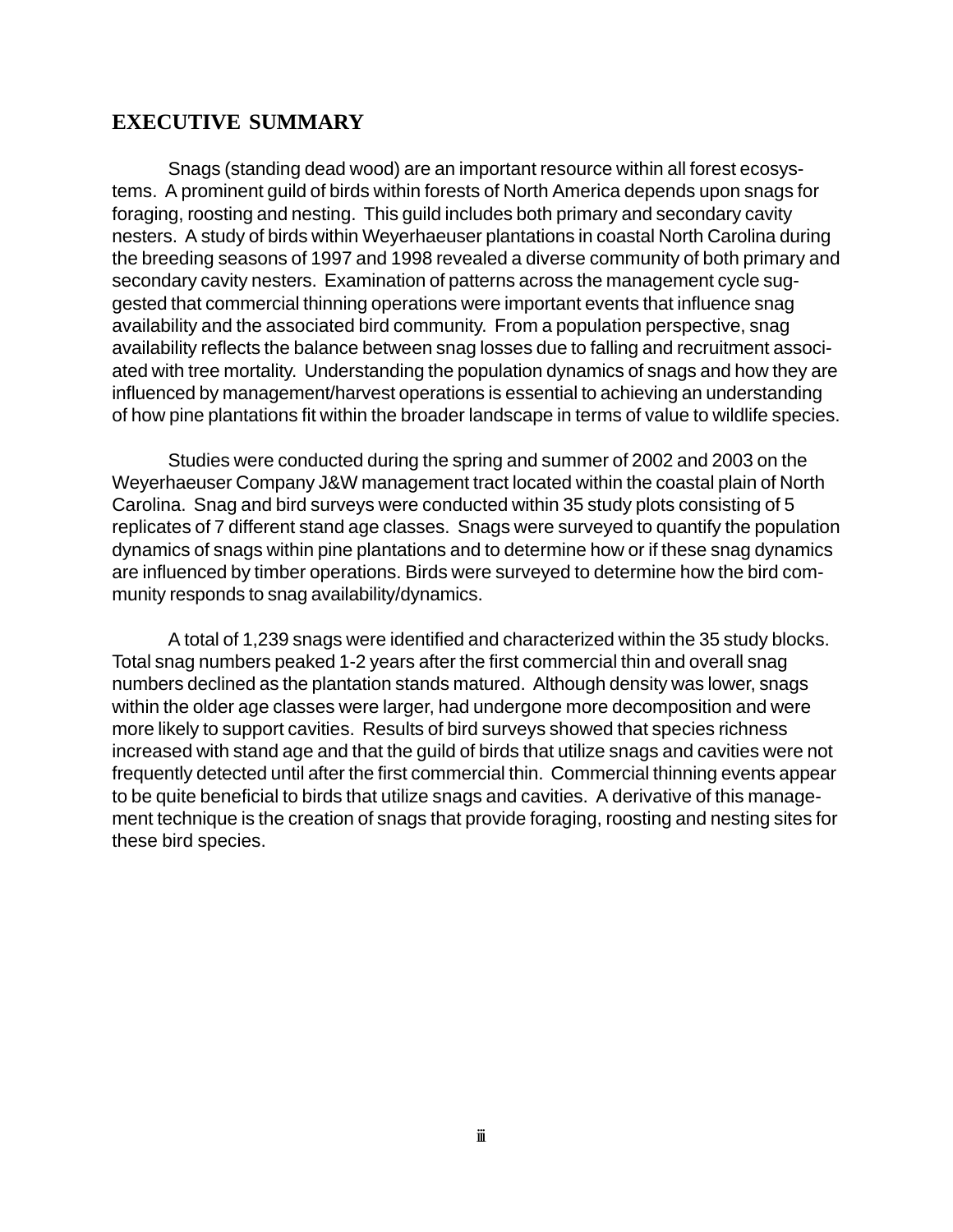# **BACKGROUND Context**

Snags (standing dead wood) are an important resource within all forest ecosystems. A prominent guild of birds within forests of North America depends upon snags for foraging, roosting and nesting (Raphael and White, 1984). This guild includes both primary and secondary cavity nesters. Primary cavity nesters are those species such as woodpeckers and nuthatches that have the morphological adaptations to excavate their own cavities. Secondary cavity nesters are those species such as the Eastern Bluebird and Tufted Titmouse that do not typically excavate their own cavities but instead utilize natural cavities or those excavated and abandoned by primary cavity nesters. A widely held view within the ornithological and land management communities is that pine plantations do not support primary and secondary cavity users due to the limitation of snags. Snag numbers are generally kept to a minimum in managed pine plantation because they are not desirable for production of wood products and they may pose a safety hazard (Gunn and Hagan, 2000)

A study of birds within Weyerhaeuser plantations in coastal North Carolina during the breeding seasons of 1997 and 1998 revealed a diverse community of both primary and secondary cavity nesters. Examination of patterns across the management cycle suggested that commercial thinning operations were important events that drove snag availability and the associated bird community. An assessment of habitat use by Brownheaded Nuthatches suggested that commercial thinning events were important for both creating snags and reducing interference for their use by understory vegetation.

From a population perspective, snag availability reflects the balance between snag losses due to falling and recruitment associated with tree mortality (Morrison and Raphael, 1993). Understanding the population dynamics of snags and how they are influenced by management/harvest operations is essential to achieving an understanding of how pine plantations fit within the broader landscape in terms of value to wildlife species. State of decay, size class, understory conditions, and other factors are also important in whether or not snags are useable to specific bird species. Understanding species-specific requirements will help to explain why certain species enter the plantation bird community at different times during the management cycle.

#### **Objectives**

This study has four interrelated objectives including (1) to quantify the population dynamics of snags within pine plantations, (2) to determine how or if these snag dynamics are influenced by timber operations, (3) to determine how the bird community responds to snag availability/dynamics, and (4) to quantify the characteristics of snags that are required by the various user species.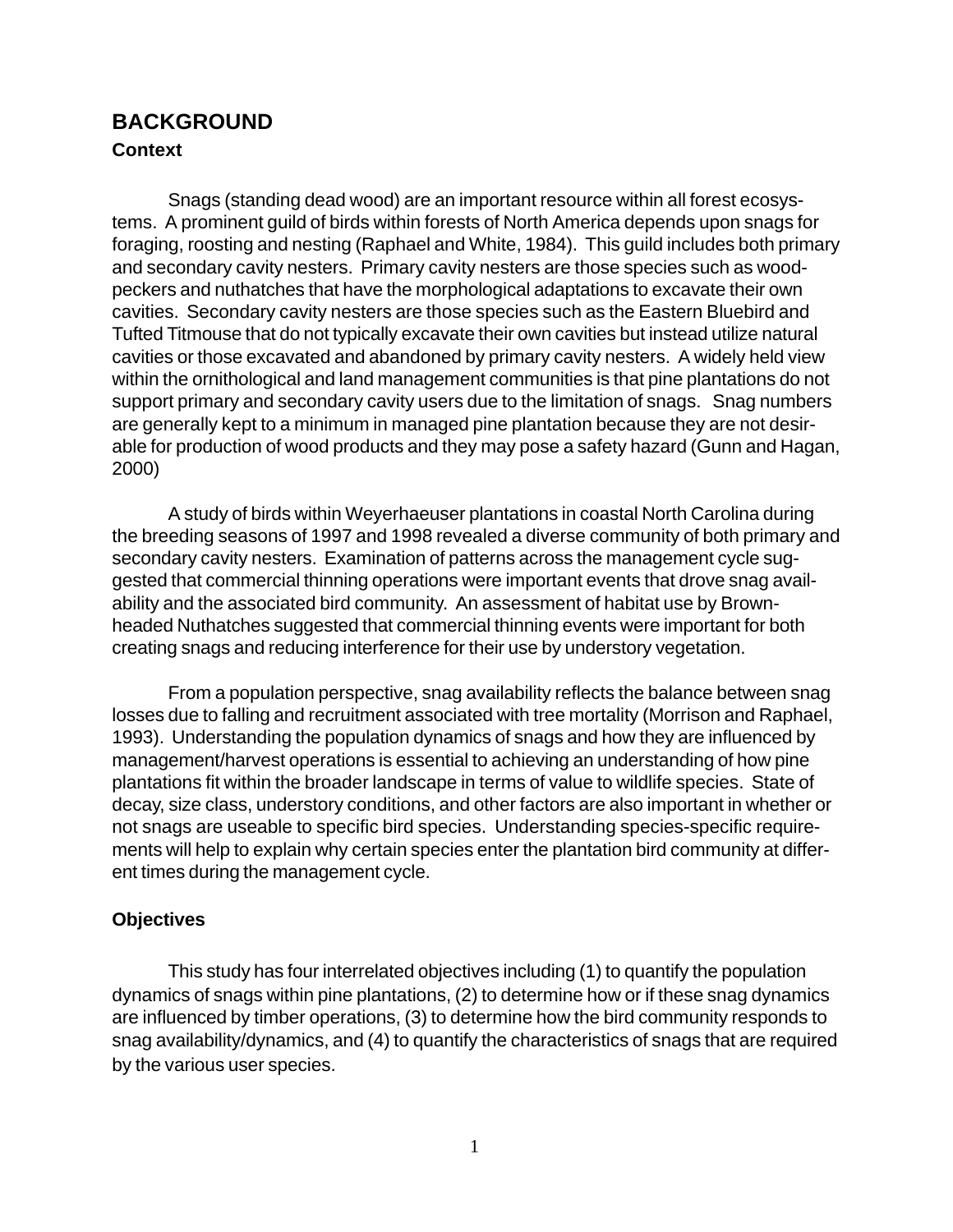## **METHODS**

#### **Study Area**

This study was conducted entirely on the Weyerhaeuser Company J&W management tract. The J&W management tract is located on the extreme western end of the Albemarle-Pamlico Peninsula, in Beaufort, Martin, and Washington Counties, North Carolina (Figure 1). The area was originally dominated by tall pocosin and hardwood swamps before being ditched, drained and cleared for agricultural practices and other land uses, prior to acquisition by Weyerhaeuser. Presently, the majority of the J&W tract is managed as pine plantation and is surrounded by a matrix of agricultural, residential, and forested lands.

Pine plantation management activities generally occur during a 30-35 year crop rotation period. Loblolly pines (*Pinus taeda*) are planted at a relatively low density (<1,200 stems/ha), commercially thinned 1-3 times during maturation, and then harvested by clearing all pine and hardwood stems. Commercial thinning events are usually conducted approximately 10 and 20 years after planting. These thinning events create alternating strips of sheared and non-sheared lanes within the management stand. The staggered regime of planting, thinning and harvesting activities creates a matrix of different aged stands.

#### **Study Design**

Studies were conducted within 35 plots consisting of 5 replicates of 7 different stand age classes (Table 1). Age classes were chosen to represent stages throughout the management cycle and included; (1) pre-thin, approximately 10 year after planting and chopped, (2) 1-2 years after first commercial thin, (3) 3-4 years after fist thin, (4) 5-6 years after first thin, (5) 1-2 years after second thin, (6) 3-4 years after second thin, and (7) 5-6 years after second thin. Within each replicate a 9-ha block was established and a smaller 4ha subplot was also delineated (Figure 2). Stands were chosen based upon ease of access, lack of dense cane understory, and exclusion from the current year's thinning and harvesting schedule.

### **Snag Surveys**

Snags were surveyed in 2002 and 2003 within each 9-ha block by methodically walking each sheared or chopped lane and identifying all snags present. Snags were defined as a dead stem > 1.5 m tall, with a diameter at breast height (DBH) >8 cm, with no live needles or leaves present and leaning < 35°. Each snag encountered in 2002 was flagged, marked with a numbered aluminum tree tag attached with bailing wire, position recorded with a Garmin eTrex Legend GPS unit. In 2002 all snags within the 9-ha plot were characterized to determine its structure. In 2003, snags were only characterized within the 4-ha subplot. Data taken to characterize each snag included; stand number, snag number, height, DBH,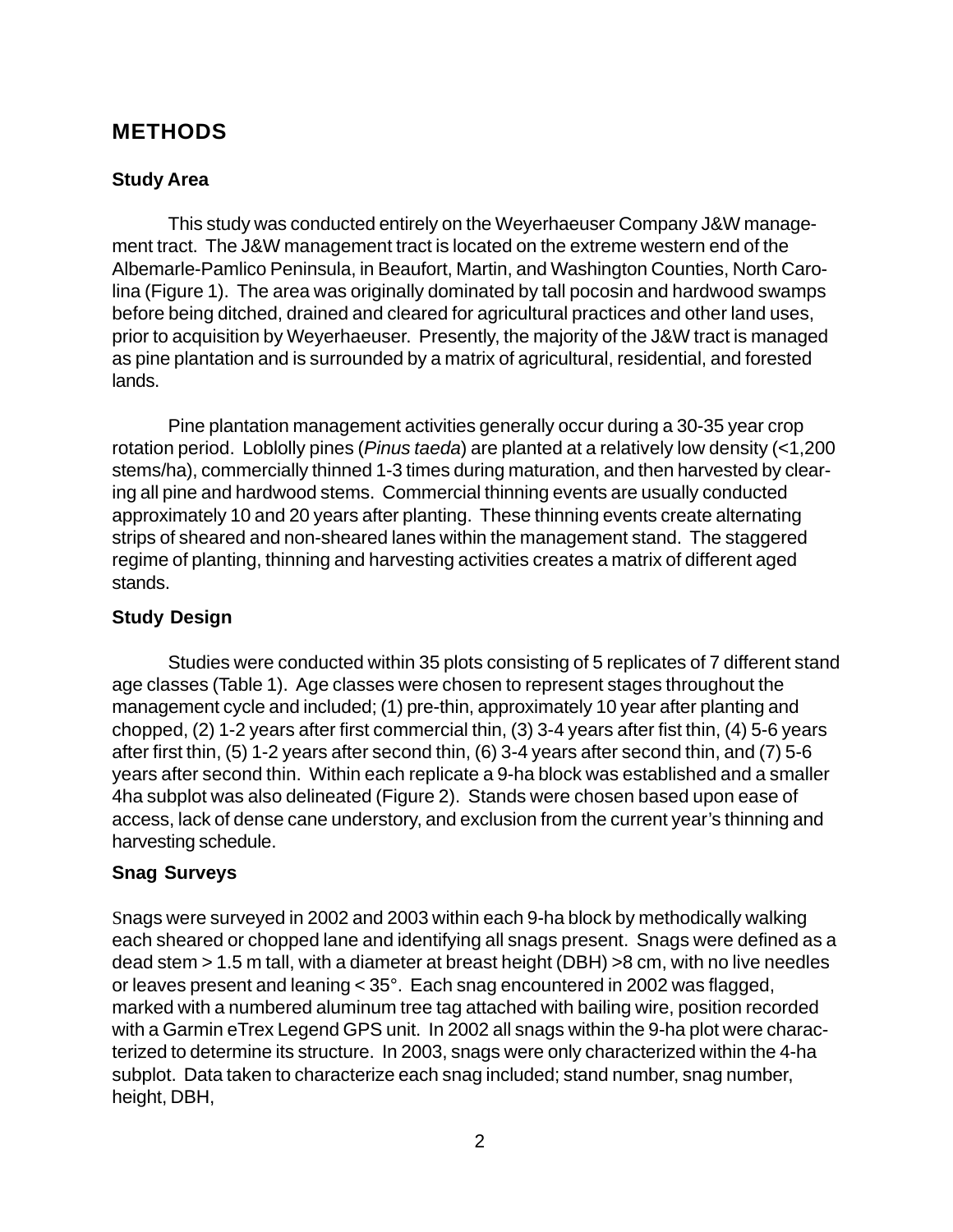

**Figure 1**. Map of study area within Weyerhaeuser Company J&W management tract. Management stands used are shaded gray.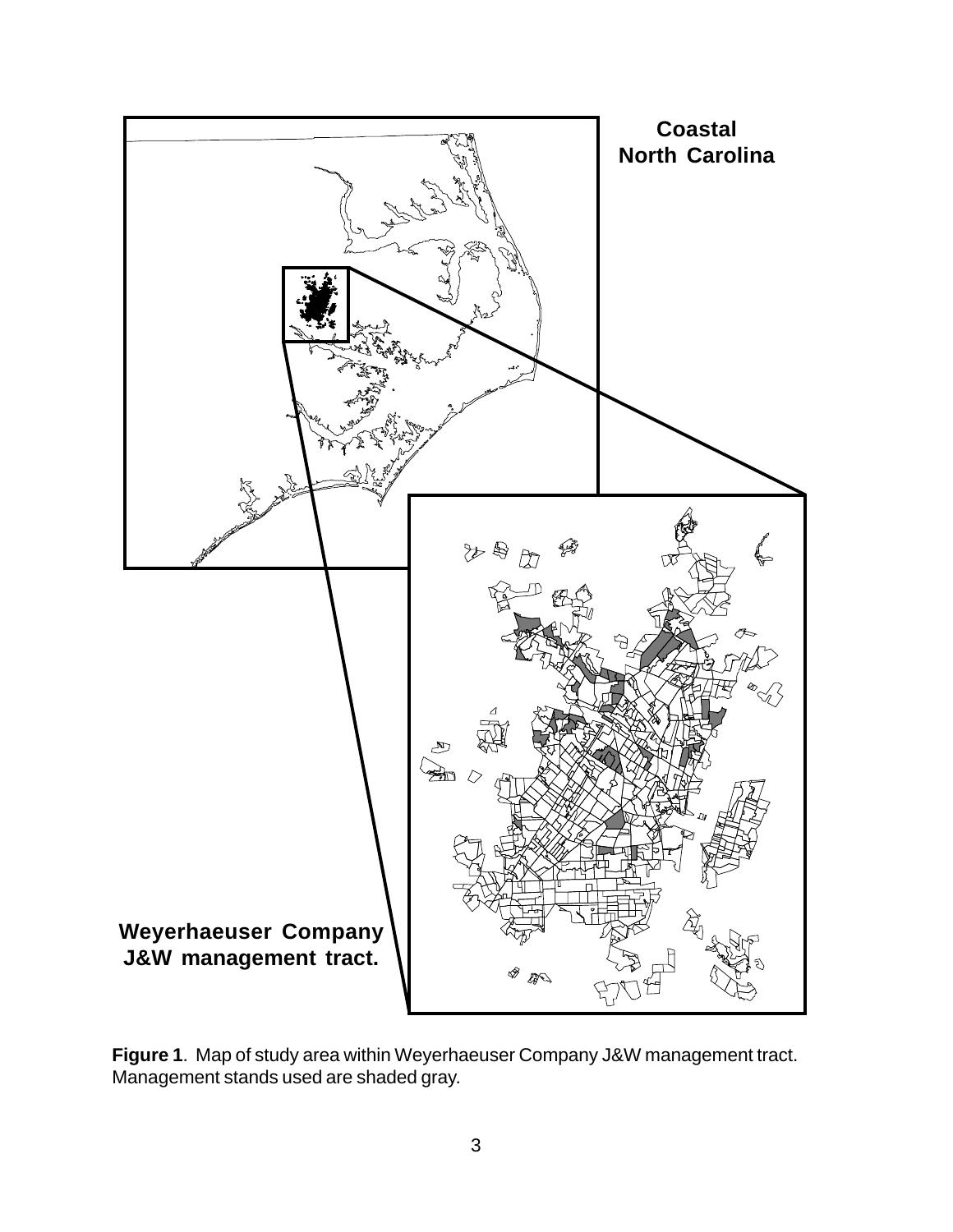| <b>Stand Number</b> | Age                                    | <b>Age Class Code</b>    |
|---------------------|----------------------------------------|--------------------------|
| 42607               | Pre-thin, chopped                      | 1                        |
| 45153               | Pre-thin, chopped                      | 1                        |
| 42402               | Pre-thin, chopped                      | 1                        |
| 42430               | Pre-thin, chopped                      | 1                        |
| 42792               | Pre-thin, chopped                      | 1                        |
| 45212               | 1-2 years after first commercial thin  | $\overline{2}$           |
| 45071               | 1-2 years after first commercial thin  | $\overline{c}$           |
| 44931               | 1-2 years after first commercial thin  | $\overline{2}$           |
| 42036               | 1-2 years after first commercial thin  | $\overline{2}$           |
| 44990               | 1-2 years after first commercial thin  | $\overline{2}$           |
| 42003               | 3-4 years after first commercial thin  | 3                        |
| 44830               | 3-4 years after first commercial thin  | $\overline{3}$           |
| 44715               | 3-4 years after first commercial thin  | 3                        |
| 44406               | 3-4 years after first commercial thin  | $\overline{3}$           |
| 42385               | 3-4 years after first commercial thin  | $\overline{3}$           |
| 44298               | 5-6 years after first commercial thin  | $\overline{4}$           |
| 44306               | 5-6 years after first commercial thin  | $\overline{\mathbf{4}}$  |
| 42009               | 5-6 years after first commercial thin  | $\overline{\mathcal{A}}$ |
| 44026               | 5-6 years after first commercial thin  | $\overline{\mathbf{4}}$  |
| 44299               | 5-6 years after first commercial thin  | $\overline{\mathcal{A}}$ |
| 42155               | 1-2 years after second commercial thin | 5                        |
| 44429               | 1-2 years after second commercial thin | $\overline{5}$           |
| 42469               | 1-2 years after second commercial thin | 5                        |
| 42470               | 1-2 years after second commercial thin | $\overline{5}$           |
| 42682               | 1-2 years after second commercial thin | 5                        |
| 42154               | 3-4 years after second commercial thin | 6                        |
| 42206               | 3-4 years after second commercial thin | 6                        |
| 42472               | 3-4 years after second commercial thin | 6                        |
| 42015               | 3-4 years after second commercial thin | 6                        |
| 42444               | 3-4 years after second commercial thin | $\overline{6}$           |
| 42406               | 5-6 years after second commercial thin | $\overline{7}$           |
| 42463               | 5-6 years after second commercial thin | $\overline{7}$           |
| 44621               | 5-6 years after second commercial thin | $\overline{7}$           |
| 42462               | 5-6 years after second commercial thin | $\overline{7}$           |
| 42739               | 5-6 years after second commercial thin | $\overline{7}$           |

**Table 1**. List of stands used with ages and age class codes.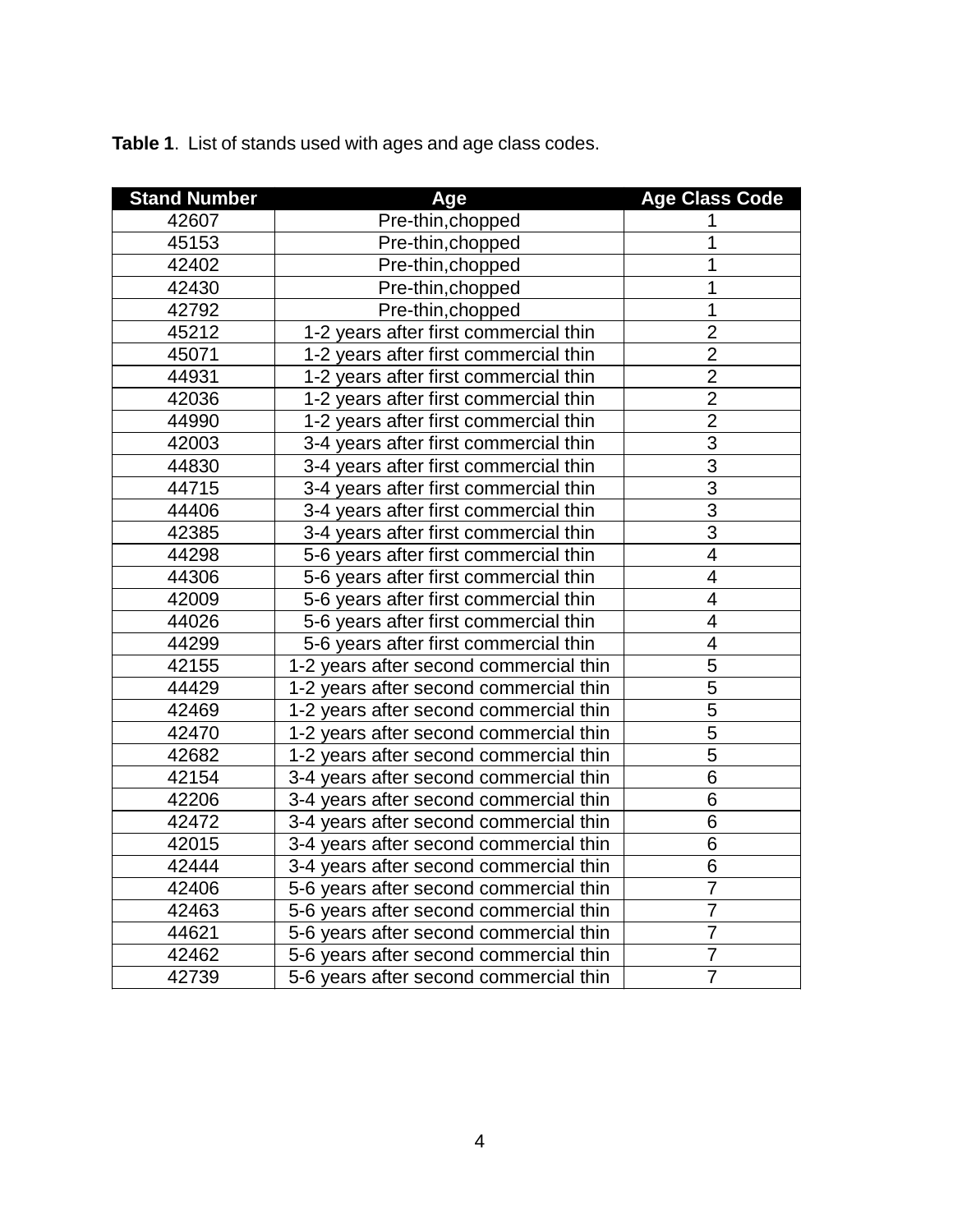

**Figure 2**. Two examples of study plot arrangement. Each study block consisted of a 4-ha focal block within a larger 9-ha study block.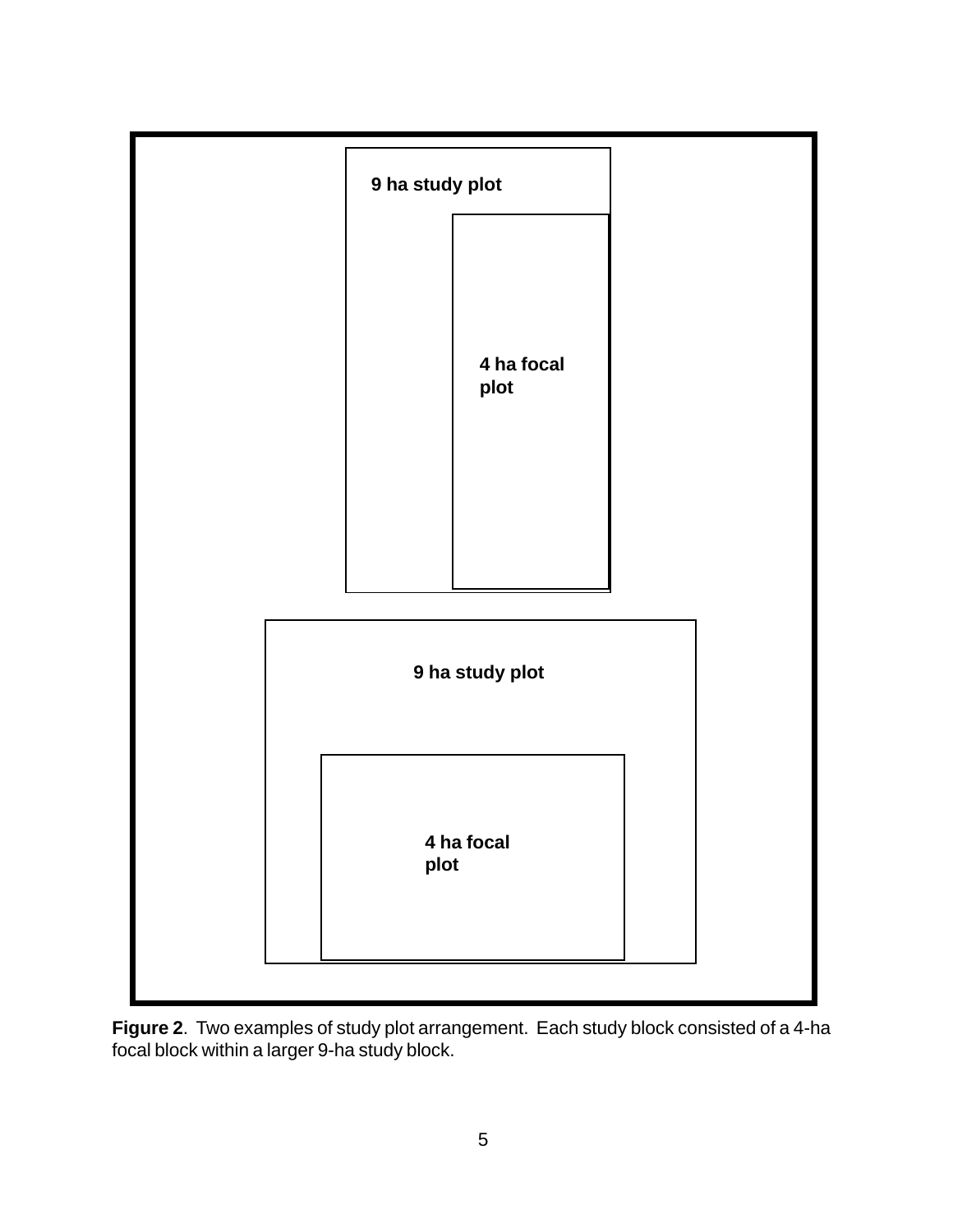number of limbs < 1 m projecting from the main stem, number of limbs >1 m projecting from the main stem, height to first limb, visual estimate of bark remaining on main stem, presence or absence of stem, number of limbs >1 m projecting from the main stem, height to first limb, visual estimate of bark remaining on main stem, presence or absence of needles, number of cavities, cavity heights, cavity orientations, cavity hole diameter, cavity structure, and cavity use. The height of the snag, first limb, and cavity was measured in meters using a 15-m measuring pole or clinometer depending on individual heights. DBH was measured to the nearest 0.1 cm using a diameter tape. Cavity-hole diameter was measured to the nearest cm with the aid of the height pole or visually estimated. Cavity structures recorded included; main stem, limb scar, lateral limb and natural cavity. Cavities were considered in use if birds were observed entering and/or exiting cavities, or if birds were flushed or chicks vocalized after observers tapped the main stem with a 0.5-m long 2.5-cm diameter PVC pipe. All snags within the 4-ha focal block were surveyed between 5 May 2002 and 17 May 2002, while all snags in the remaining portion of the 9-ha block were surveyed from 5 May 2002 to 15 July 2002. Snags within the 4-ha focal block were resurveyed in July 2002 to identify any obvious changes in structure. All 9-ha plots were resurveyed in 2003 from 8 May to 16 July to determine the status (standing or fallen) of individual snags identified in 2002 and the presence of new snags. Structural characteristics of marked and new snags were only collected within the 4-ha subplots.



**Field technicians Danni Larson and Sandra Smith measuring the DBH of a snag with a diameter tape. photo by Bart Paxton**

**Field technicians Danni Larson and Sandra Smith measuring the height of a snag with a height pole. photo by Bart Paxton**

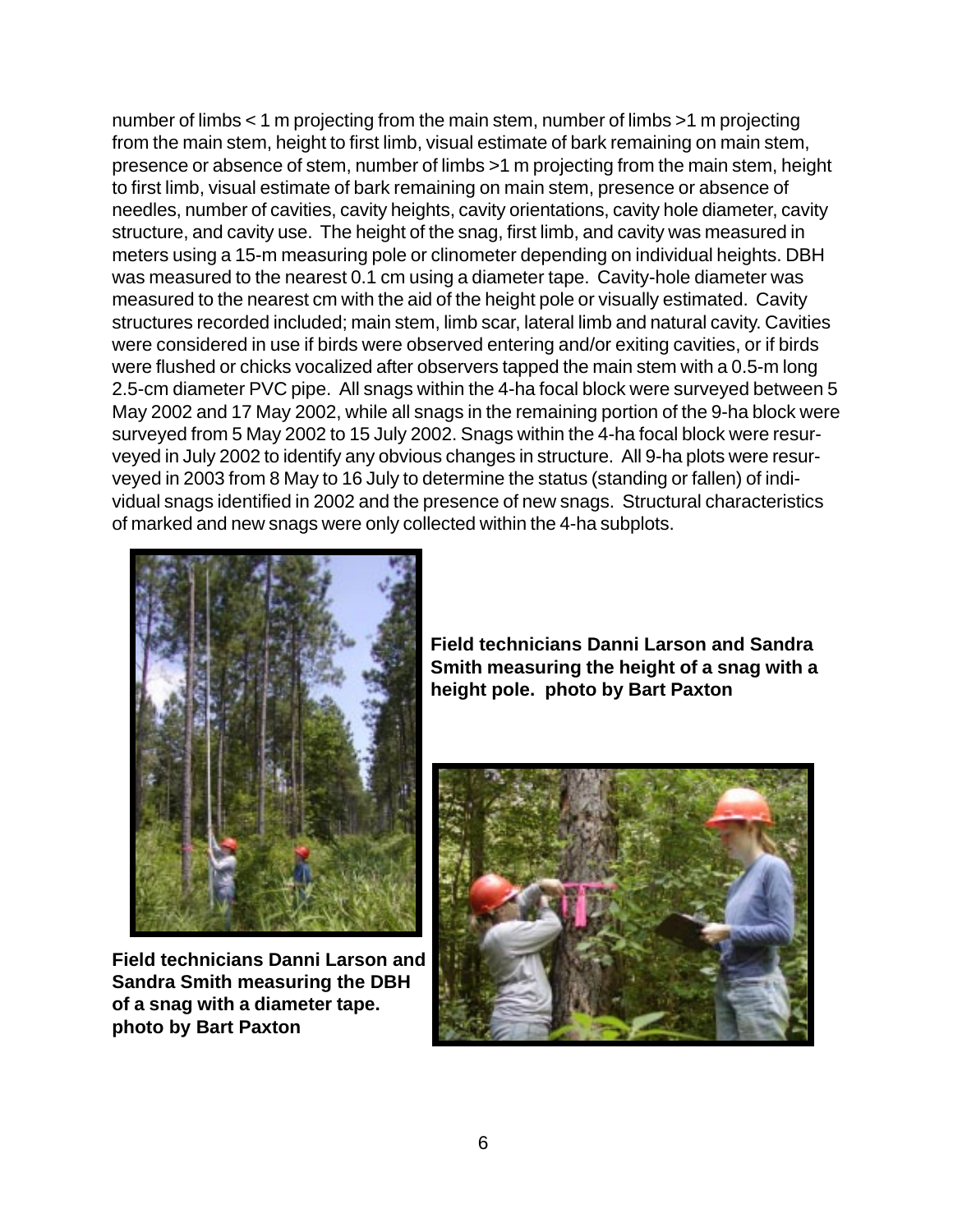Data were collected on the vegetation surrounding all snags within the 4-ha subplots in each year. Data on the surrounding vegetation was collected for all cavity bearing snags within the remaining portion of the 9-ha block in 2002 and only within the 4-ha subplot in 2003. Vegetation was surveyed within a 3-m radius circle, the center of which was the snag base. Each circle was divided 3 concentric circles 1 m apart. Circles were divided into quadrants based on the cardinal compass points, resulting in 12 survey segments (Figure 3). The total number of stems > 0.1 meter and the height of the tallest stem were recorded for each segment.



#### **Cavity Monitoring**

All cavity-bearing snags identified, marked, mapped, and characterized during the initial snag survey were revisited once every 18-day period to check for nesting activity. Snags were approached while watching for birds entering and/or exiting cavities. If no birds were observed the trunk was tapped with a 0.5-m long 2.5-cm diameter PVC pipe to elicit vocalizations from any chicks present or to flush out adults. Selected cavities were also inspected with a Treetop II video camera system to confirm absence of nesting activities.

#### **Bird Surveys**

Birds were surveyed along a single 300-m transect within the 9-ha study block of each of the 35 study stands. Birds were between sunrise and 4 hours after sunrise from 3 June to 19 July in 2002, and 5 June to 31 July in 2003. Surveys were conducted using a standard variable width transect technique (Emlen, 1971). The observer would walk slowly and steadily along the transect line, looking and listening for birds within 100 m (perpendicular distance) of the transect line. All birds encountered were identified to species and recorded on field data sheets. Also recorded were the initial method of detection (visual,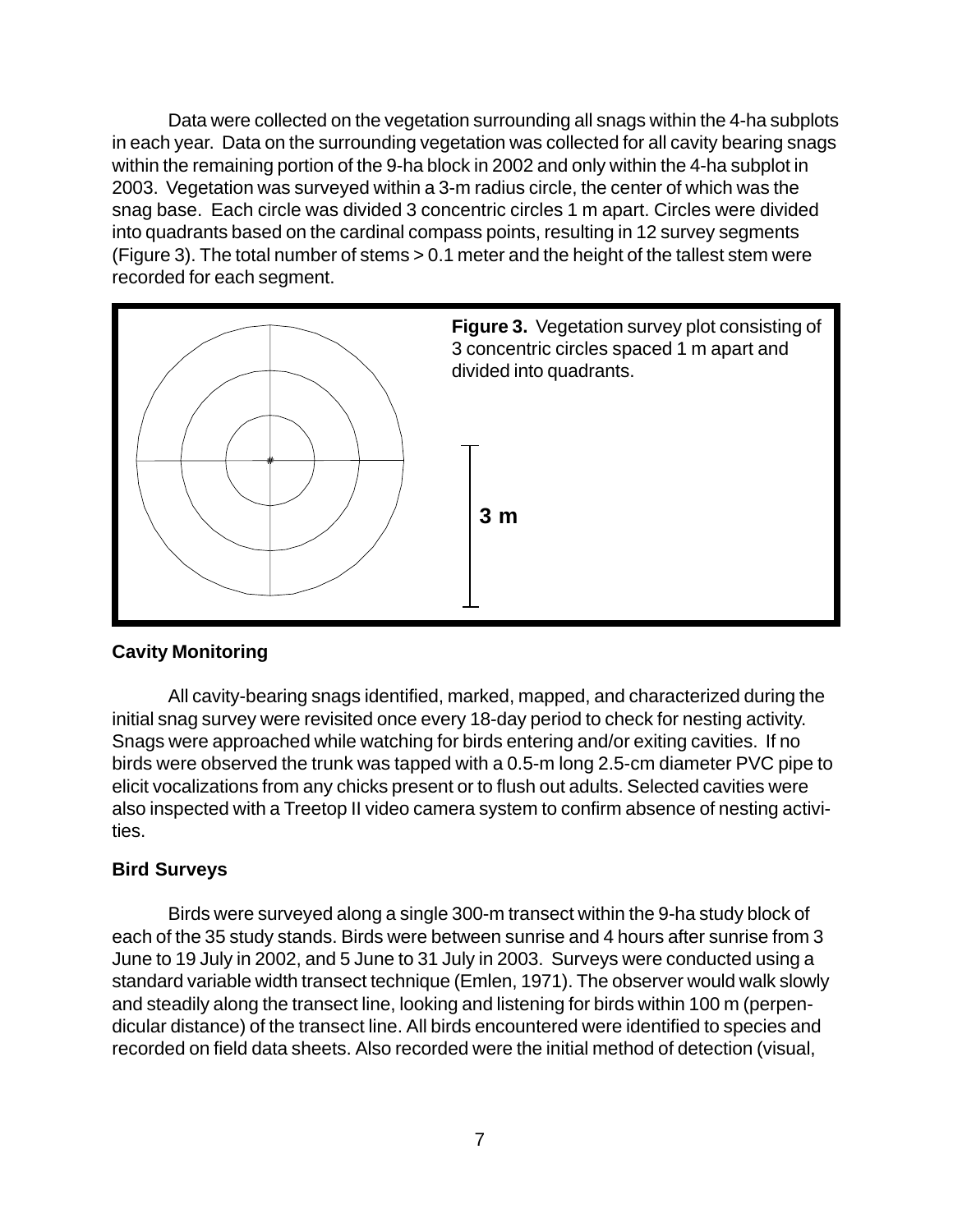aural, or flush), estimated detection distance and estimated perpendicular distance off of the transect line.

#### **Data Analysis**

Snags were grouped into arbitrary DBH and bark classes. The 5 DBH classes included 1) 8-11.9, 2) 12-15.9, 3)16-19.9, 4) 20-24.9, and 5) > 25 cm. Bark classes used included 1) 90-100, 2) 75-89, 3) 50-74, 4) 25-49 and 5) 0-24 % bark remaining on main stem. All snags were also classified into on of five decay classes based on the presence or absence of needles, percentage of bark remaining on the main stem, presence or absence of lateral limbs (Table 2).

Snag and habitat data were summarized to make comparisons between stand age classes, and snag condition. To make comparisons between snags with and without cavities and used and unused cavities data were summarized using all stand age classes and only the stand age classes containing the greatest proportion of cavity bearing snags. Non-parametric, univariate tests were used to compare snag and habitat data among all age classes and for snag and habitat data measured on ordinal scales. Kruskal-Wallis and Mann-Whitney U tests were used for multi-level and pairwise level comparisons respectively. For comparisons of snag characteristic and vegetation measurements between snags with and without cavities and used and unused cavities in the older stand age classes ANOVA and t-tests were used.

Snag characteristics, loss rates, and birth rates were determined by following the snag populations between years. Snag loss rates were determined for each 9-ha plot by calculating the percentage of total snags detected in 2002 that fell before 2003 surveys. These values were compared among stand age, dbh, decay, and bark classes using Kruskal-Wallis tests. Snag birth rates were too low for statistical comparisons and are only presented for descriptive purposes. Transitional changes in the structural characteristics of snags are presented for those that remained standing within the 4-ha subplots between years.

Bird survey data were summarized to produce species richness and overall bird abundance values for each stand age. Species richness was calculated for individual stands by taking the cumulative number of species detected on all transect counts. Bird density was calculated for each stand age using the cumulative average number of detections per stand over both survey years. Mean density was calculated by using the survey with the highest number of detections over a plot for each species in a given year and then averaging those values between years for each stand. Density values are given in birds / 3ha (total size of a plot).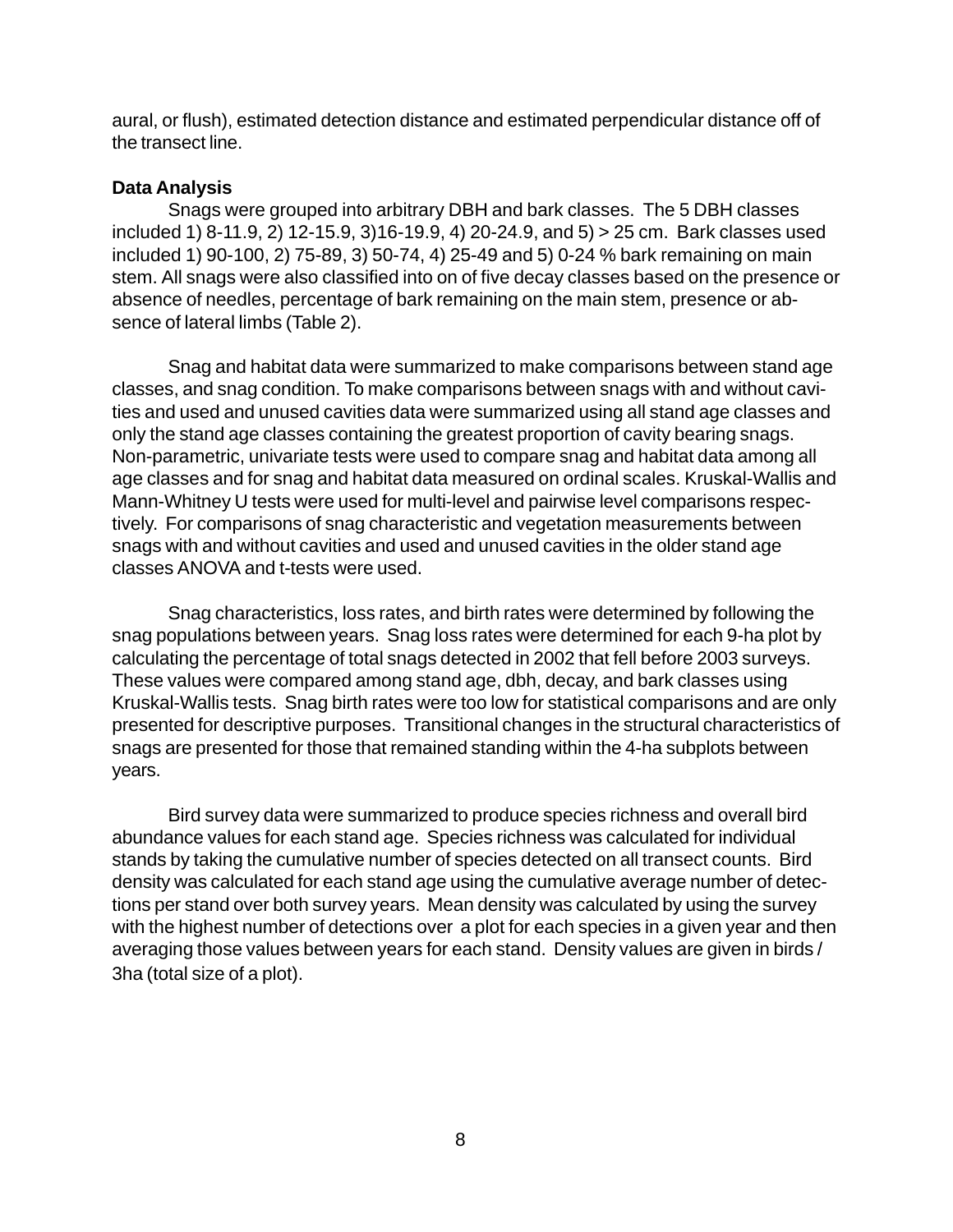| <b>Decay Class</b> | <b>Needles Present</b> | <b>Bark Remaining</b> | <b>Limbs Present</b> |
|--------------------|------------------------|-----------------------|----------------------|
|                    | Yes                    | $>90\%$               | Yes                  |
|                    | Yes                    | $\ll=90\%$            | Yes                  |
|                    | No                     | $>75\%$               | Yes/No               |
|                    | Nο                     | 51-75%                | N٥                   |
|                    |                        | $\ll$ = 50%           | ง∩                   |

**Table 2.** Criteria used to place snags into decay classes.

## **Results**

#### **Composition of Snag Populations**

A total of 1,239 snags were identified within the 35 study blocks over the two years of study. There was an overall 52 % net decline in the number of snags between 2002 and 2003. This net result was due to a total of 649 snags falling between years and 75 new snags being recruited into the snag population after the first year. Snags were not evenly distributed throughout the stand age classes in either year (Figures 4 & 5). Total snag numbers were near their lowest before thinning, peaked 1-2 yrs after thinning, and then declined in older stands. This decline is marked by a precipitous drop of smaller snags immediately following the second commercial thin that produces a shift in the relative proportion of snags from lower dbh classes in young stands towards larger DBH sizes in older stands (Figures 6 & 7). Stand age class also had significant effects on all snag and vegetation variables measured (Table 3) (Figures 8 to 12 for age class comparisons). As stands mature, the relative proportion of snags of with less bark and greater decay also increased.

Of the 1,239 snags identified, 138 or 11.1 % had one or more cavities. Cavity bearing snags were not evenly distributed among the stand age, dbh, decay, and bark classes (all Chi-square-statistic  $> 55.0$ ,  $p < 0.001$ ). Among stand ages, cavity bearing snags occurred at higher than expected frequencies in age classes 5-6 years after first thin and older (Figures 13 & 14). Within DBH classes, cavity-bearing snags occurred at higher than expected frequencies in the two classes with the greatest DBHs (i.e., > 20 cm DBH) (Figure 15 & 16). Among decay and bark classes, cavity-bearing snags occurred at higher than expected frequencies in the class with the greatest amount of decay and the two classes with the least amount of bark remaining on the main stem (Figures 17 & 18 for decay class and Figures 19 & 20 for bark class).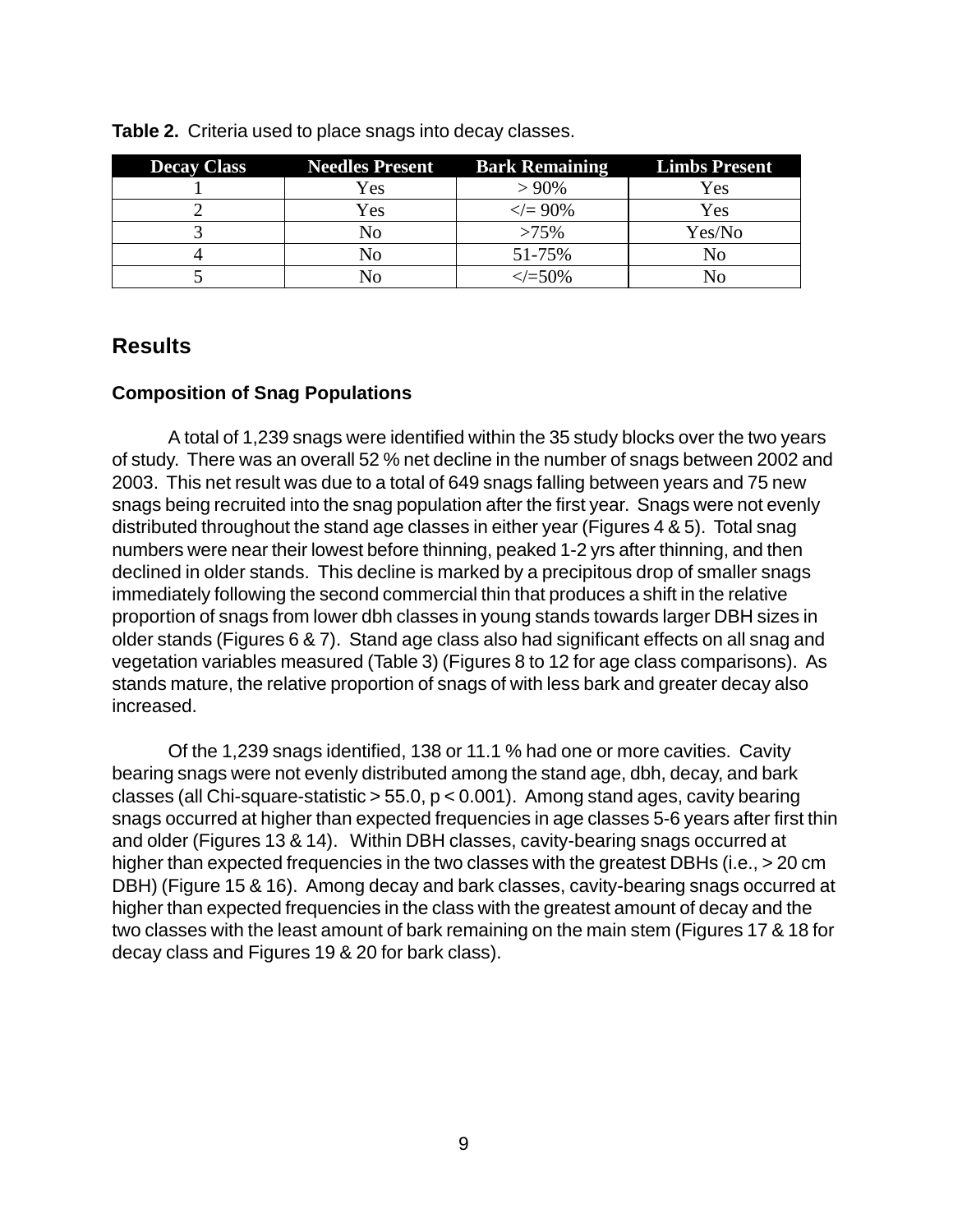

Figure 4. Total number of snags detected in each age class in 2002 and 2003.



Figure 5. Mean (+ SD) snag density among stand age classes observed in 2002 and 2003.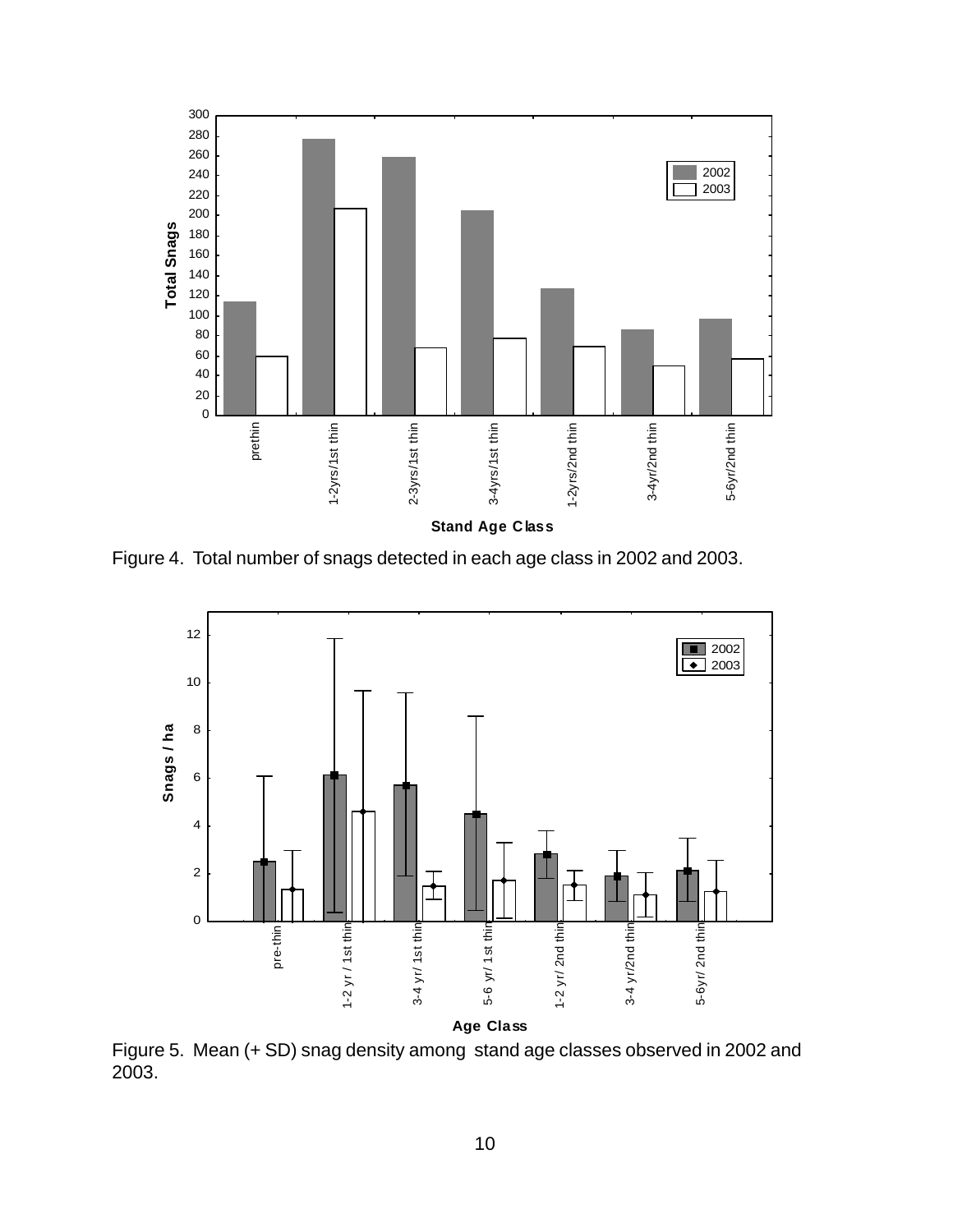

Figure 6. Total numbers of snags observed in each DBH class across age classes in 2002



Figure 7. Total numbers of snags observed in each DBH class across age classes in 2003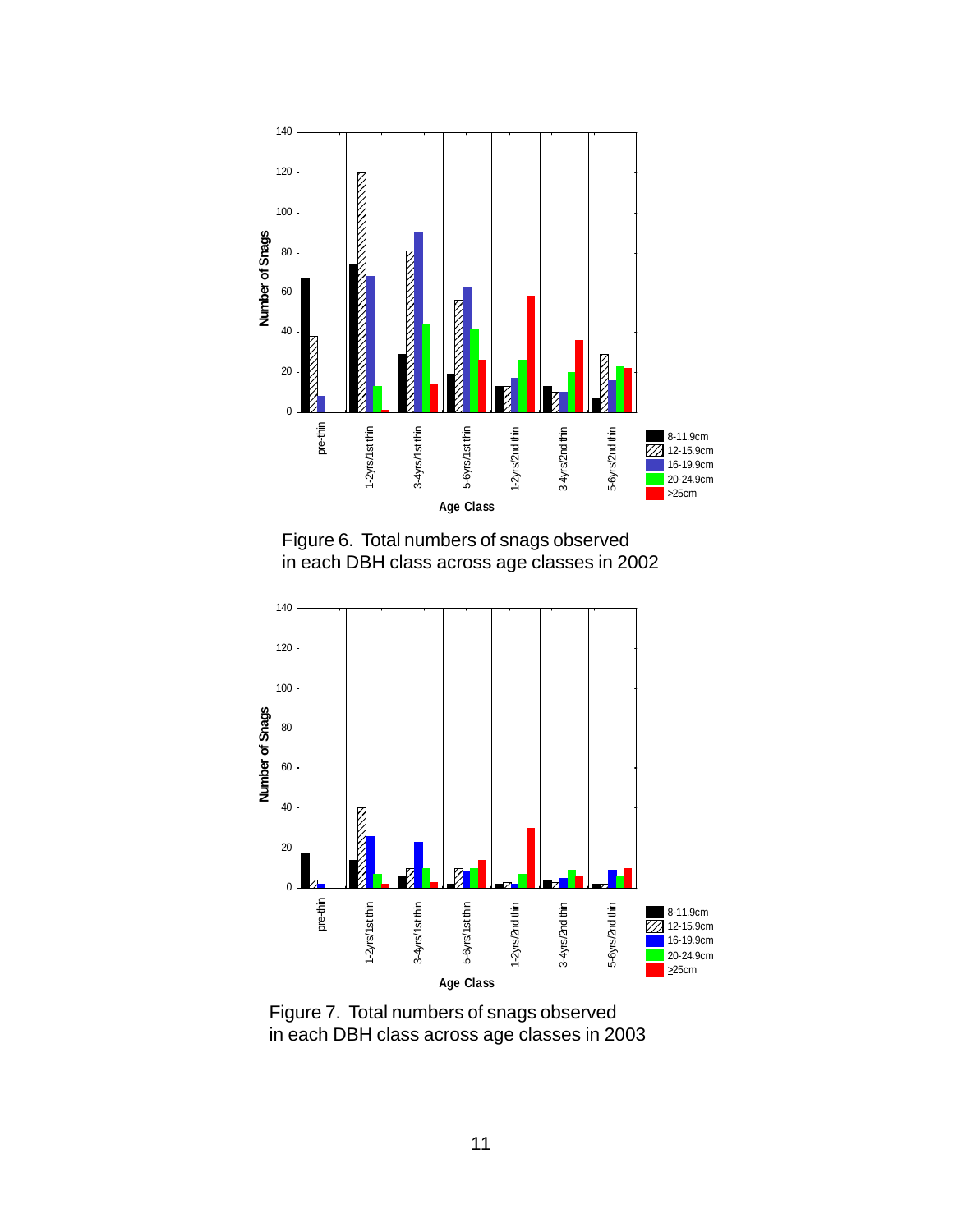![](_page_17_Figure_0.jpeg)

Figure 9. Mean (+ SD) snag height observed across age classes in 2002 and 2003.

![](_page_17_Figure_2.jpeg)

Figure 8. Mean (+ SD) snag DBH observed across age classes in 2002 and 2003.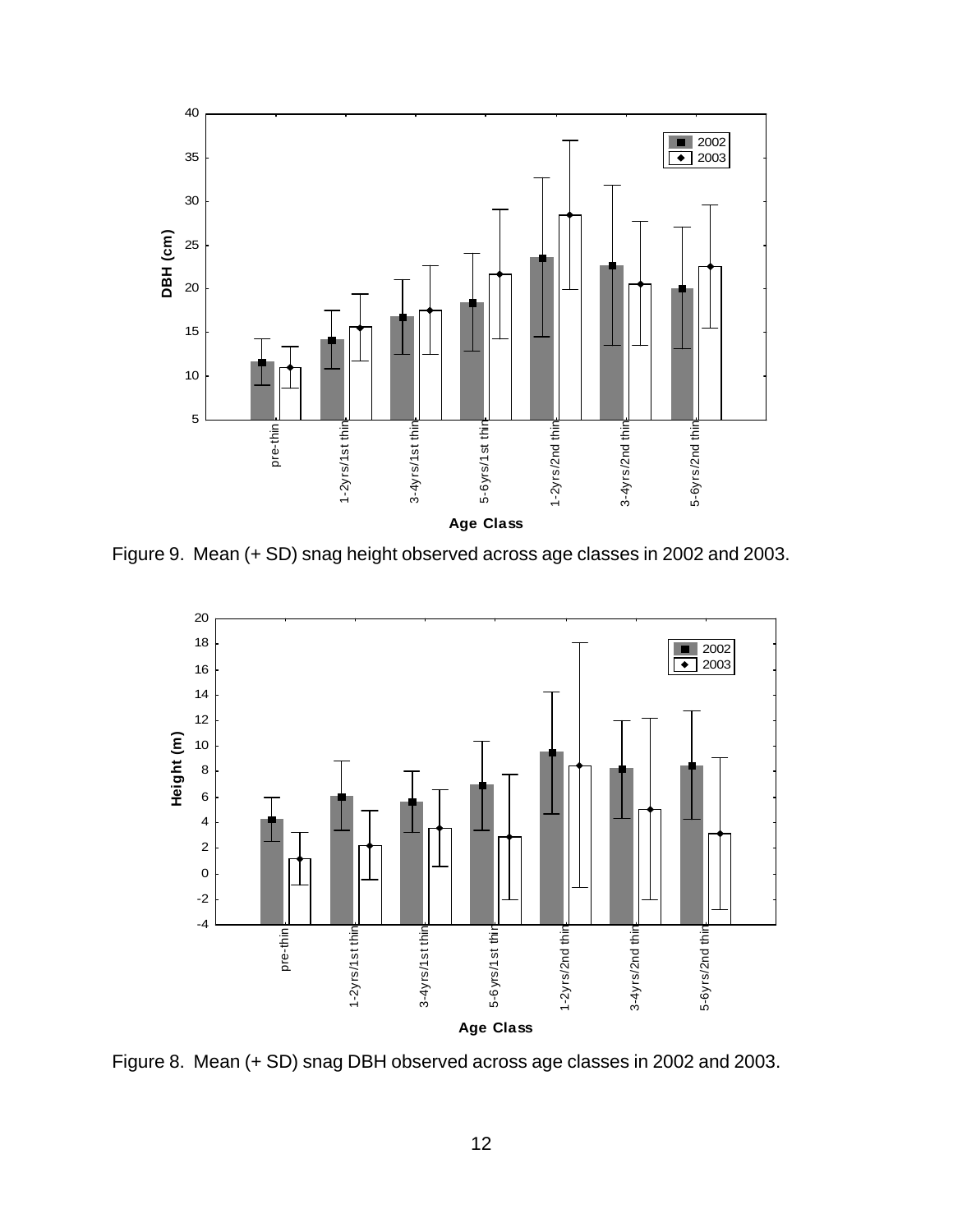![](_page_18_Figure_0.jpeg)

Figure 10. Mean (+ SD) percentage of bark remaining on main stem across age classes in 2002 and 2003.

Table 3. Kruskal-Wallis and Spearman rank correlation results for the effect of stand age on snag and vegetation variables.

| Variable                          | KW H<br>statistic | р       | Spearman r | р      |
|-----------------------------------|-------------------|---------|------------|--------|
| Height                            | 177.1             | < 0.001 | 0.34       | < 0.05 |
| <b>DBH</b>                        | 323.4             | < 0.001 | 0.49       | < 0.05 |
| <b>Total Limbs</b>                | 254.8             | < 0.001 | $-0.05$    | > 0.05 |
| Height to 1 <sup>st</sup><br>Limb | 112.2             | < 0.005 | 0.13       | < 0.05 |
| % Bark<br>Remaining               | 326.5             | < 0.05  | $-0.40$    | < 0.05 |
| Stems/m <sup>2</sup>              | 136.4             | < 0.001 | $-0.17$    | < 0.05 |
| Vegetation<br>Height              | 38.6              | < 0.001 | 0.14       | < 0.05 |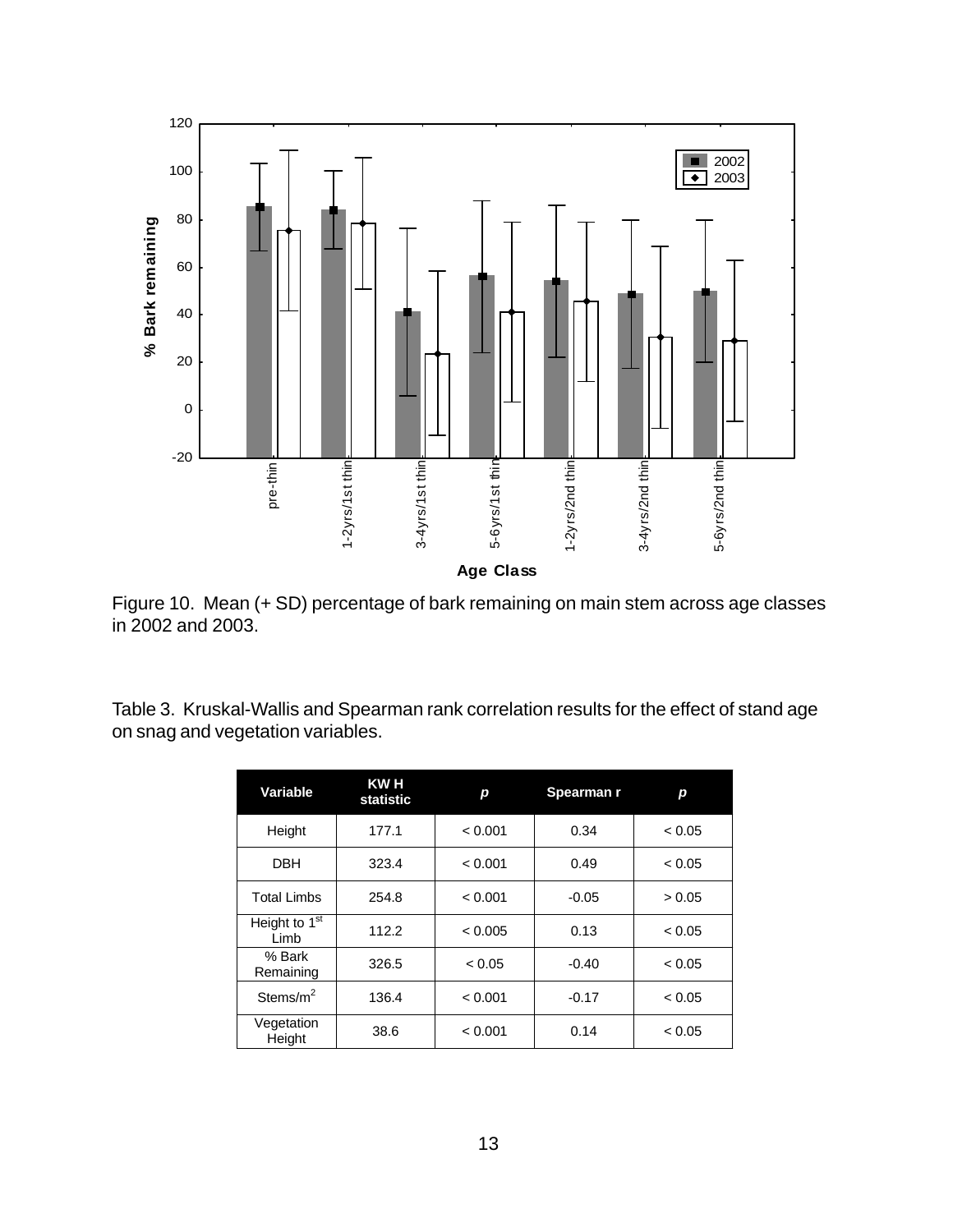![](_page_19_Figure_0.jpeg)

Figure 11. Mean (+ SD) number of total limbs per snag across age classes in 2002 and 2003.

![](_page_19_Figure_2.jpeg)

Figure 12. Mean (+ SD) height to first limb of snags across age classes in 2002 and 2003.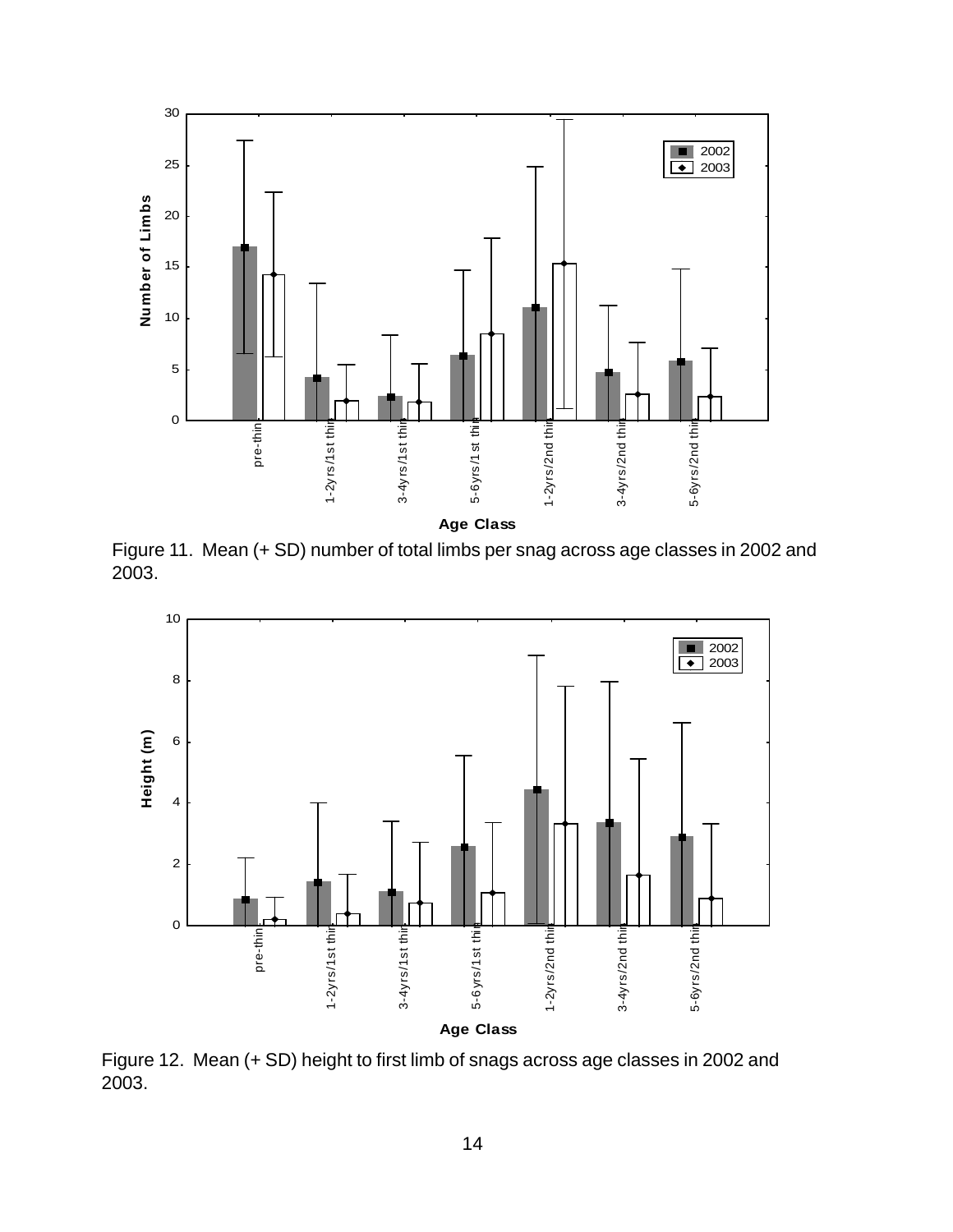![](_page_20_Figure_0.jpeg)

Figure 13. Number of Snags and percentage of snags with cavities across age classes as observed in 2002.

![](_page_20_Figure_2.jpeg)

Figure 14. Number of Snags and percentage of snags with cavities across age classes as observed in 2003.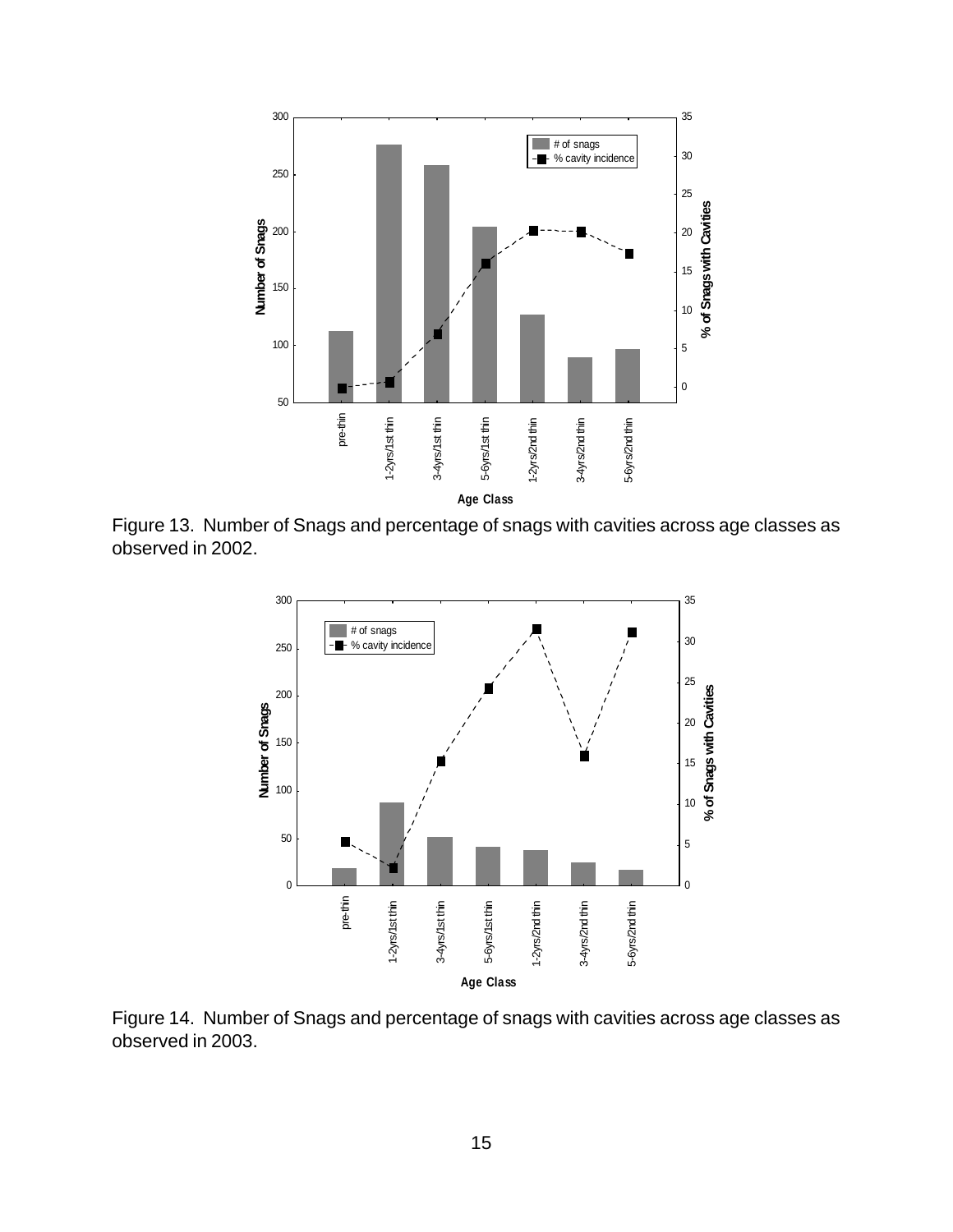![](_page_21_Figure_0.jpeg)

Figure 15. Number of snags and percent of snags with cavities across DBH classes as observed in 2002.

![](_page_21_Figure_2.jpeg)

Figure 16. Number of snags and percent of snags with cavities across DBH classes as observed in 2003.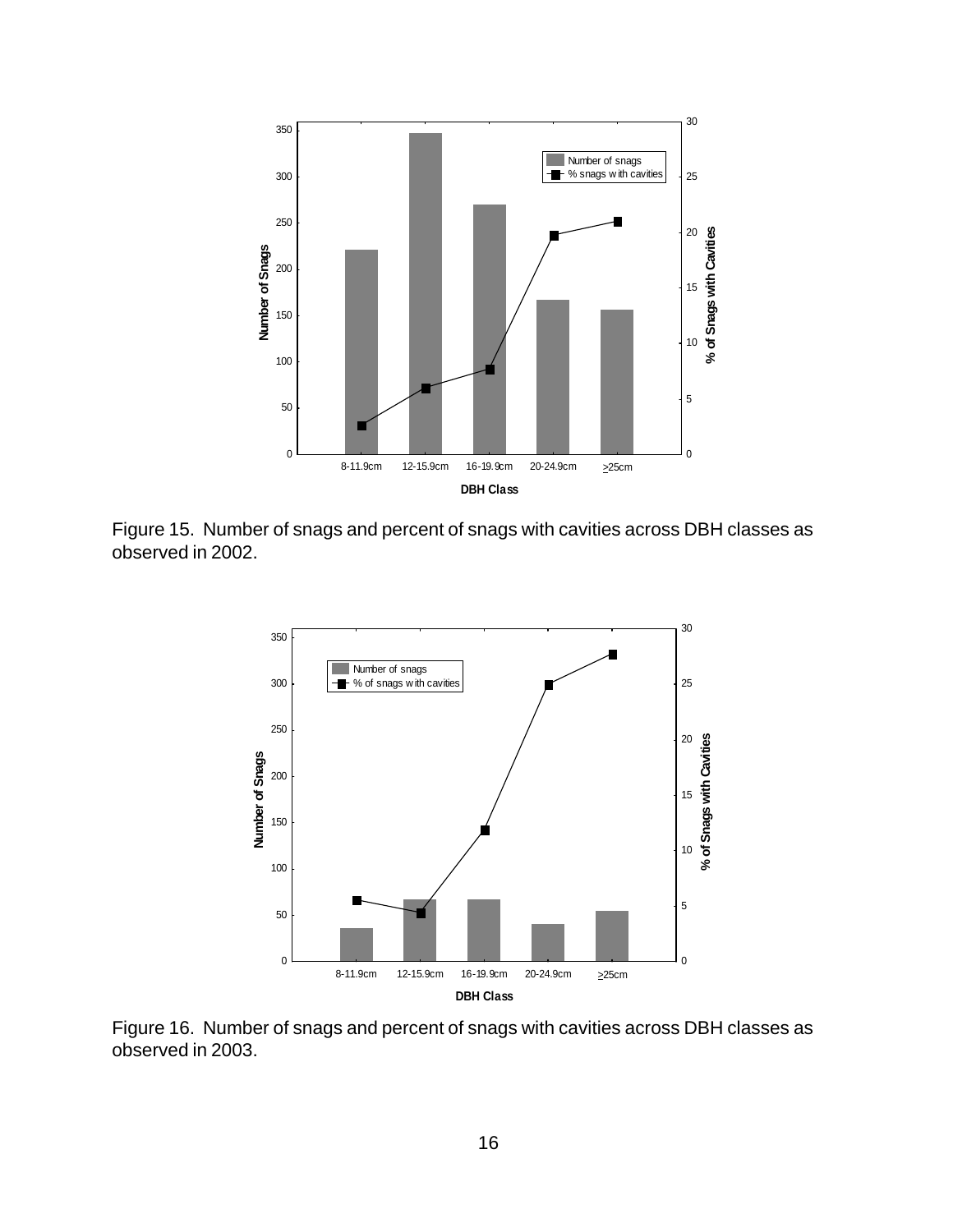![](_page_22_Figure_0.jpeg)

Figure 17. Number of snags and percent of snags with cavities across decay classes as observed in 2002.

![](_page_22_Figure_2.jpeg)

Figure 18. Number of snags and percent of snags with cavities across decay classes as observed in 2003.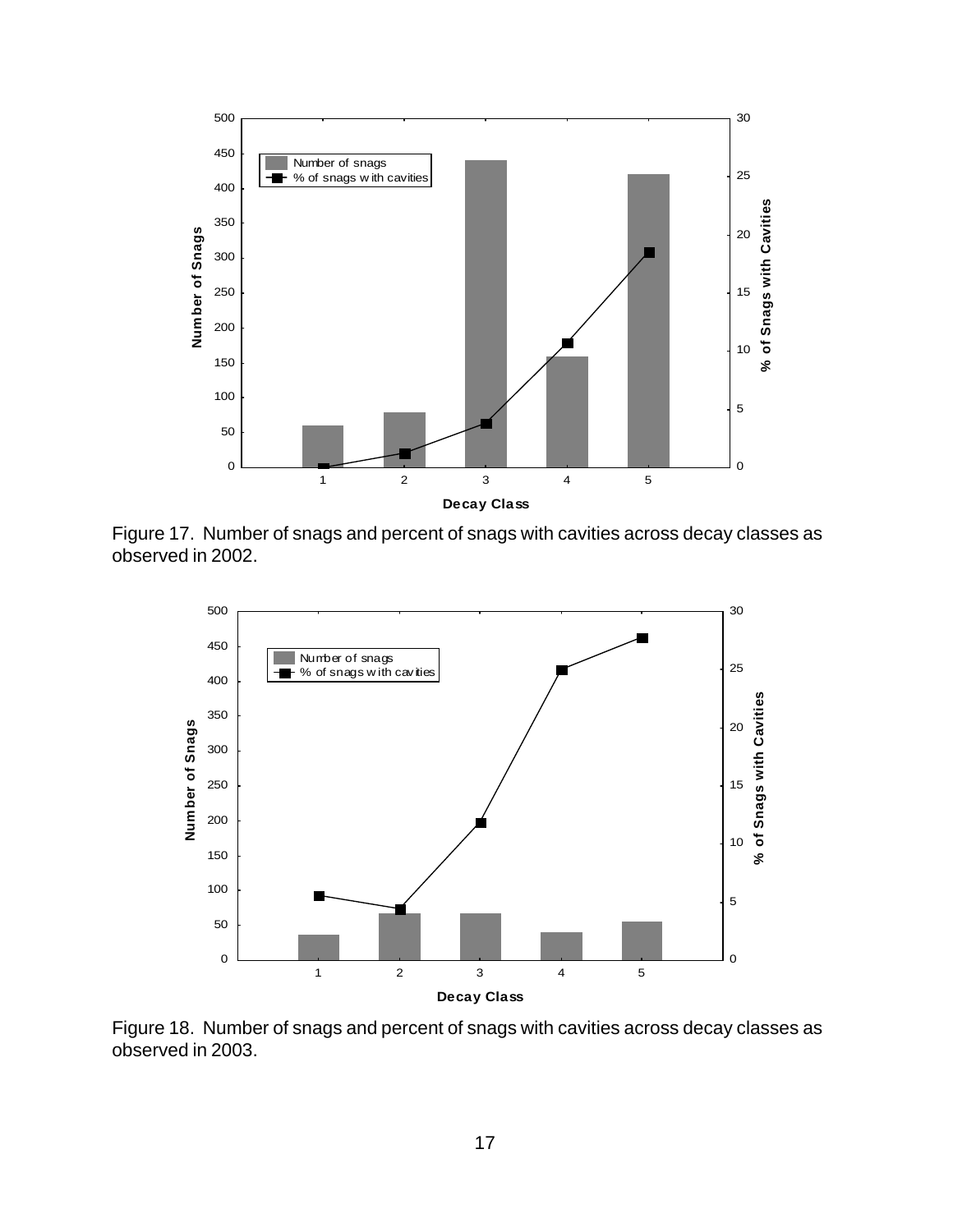![](_page_23_Figure_0.jpeg)

Figure 19. Number of snags and percent of snags with cavities across bark classes as observed in 2002.

![](_page_23_Figure_2.jpeg)

Figure 20. Number of snags and percent of snags with cavities across bark classes as observed in 2003.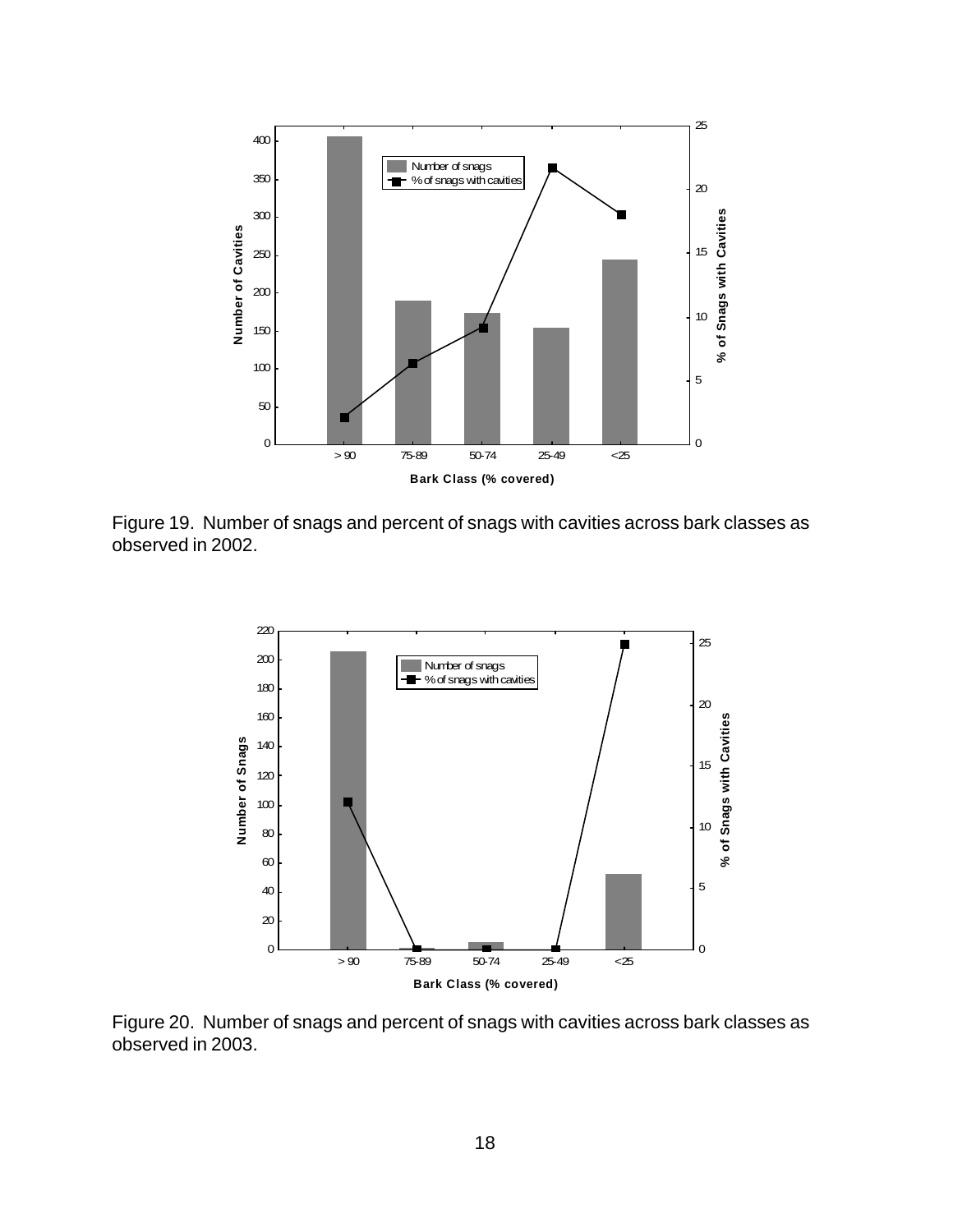Characteristics of individual snags were compared between those with and without cavities. Significant differences were found in the variables height, DBH, height to first limb, decay class, % bark remaining, and surrounding vegetation height in each year (Tables 4 & 5). Snags with cavities were found to be significantly taller, had greater DBHs and distance to first limb, had less remaining bark, and surrounded by taller understory vegetation than snags without cavities. Characteristics of snags were also examined solely within the two oldest age classes for a finer resolution. Significant differences remained to be found in the variables height, DBH, height to first limb, decay class, and % bark remaining in 2002 (Table 6). Significant differences were only found for total limbs in 2003 (Table 7). Overall, Cavity bearing snags within older stand age classes were significantly taller, had greater DBHs and distances to first limb, and had less bark remaining than snags without cavities. The number of cavities per snag ranged from 1 to 12 and showed significant positive correlations in both years to stand age (Pearson  $r = 0.21$ ,  $p <$ 0.05), snag height ( $r = 0.20$ ,  $p < 0.05$ ), DBH ( $r = 0.55$ ,  $p < 0.05$ ), and a significant negative correlation with % of bark remaining  $(r = -0.18, p < 0.05)$ .

Of the 116 cavity-bearing snags identified in 2002, 12 or 10.34% were confirmed as being used for nesting in 2002. In 2003, there were no cavities confirmed as being used for nesting among 44 cavity-bearing snags. Examination of selected cavities with the video camera system did not reveal any previously unidentified nests. Nesting activity was observed for 5 species in 10 stands spanning 5 age classes (Table 8). Nesting was observed in all age classes except pre-thin and 1-2 years after first thin. No significant differences were found in the frequency of cavity use when compared to bark, decay, DBH, and age classes. Comparison of individual characteristics from used and unused cavity bearing snags also resulted in no significant differences being found (Table 9).

| Variable                       | <b>Mann-Whitney U</b> | р       | N<br>(with cavities, without<br>cavites) |
|--------------------------------|-----------------------|---------|------------------------------------------|
| Height                         | 48464.0               | < 0.001 | 115, 1040                                |
| <b>DBH</b>                     | 34875.5               | < 0.001 | 115, 1040                                |
| <b>Total Limbs</b>             | 57095.0               | > 0.10  | 115, 1040                                |
| Height to 1 <sup>st</sup> limb | 47492                 | < 0.001 | 115, 1040                                |
| % of bark remaining            | 33229.5               | < 0.001 | 115, 1040                                |
| Stems / $m2$                   | 18456.2               | > 0.10  | 90, 412                                  |
| <b>Vegetation Height</b>       | 16834.5               | < 0.001 | 90, 412                                  |

Table 4. Mann-Whitney U test results for comparison of snag and vegetation characteristics between snags with and snags without cavities surveyed in 2002.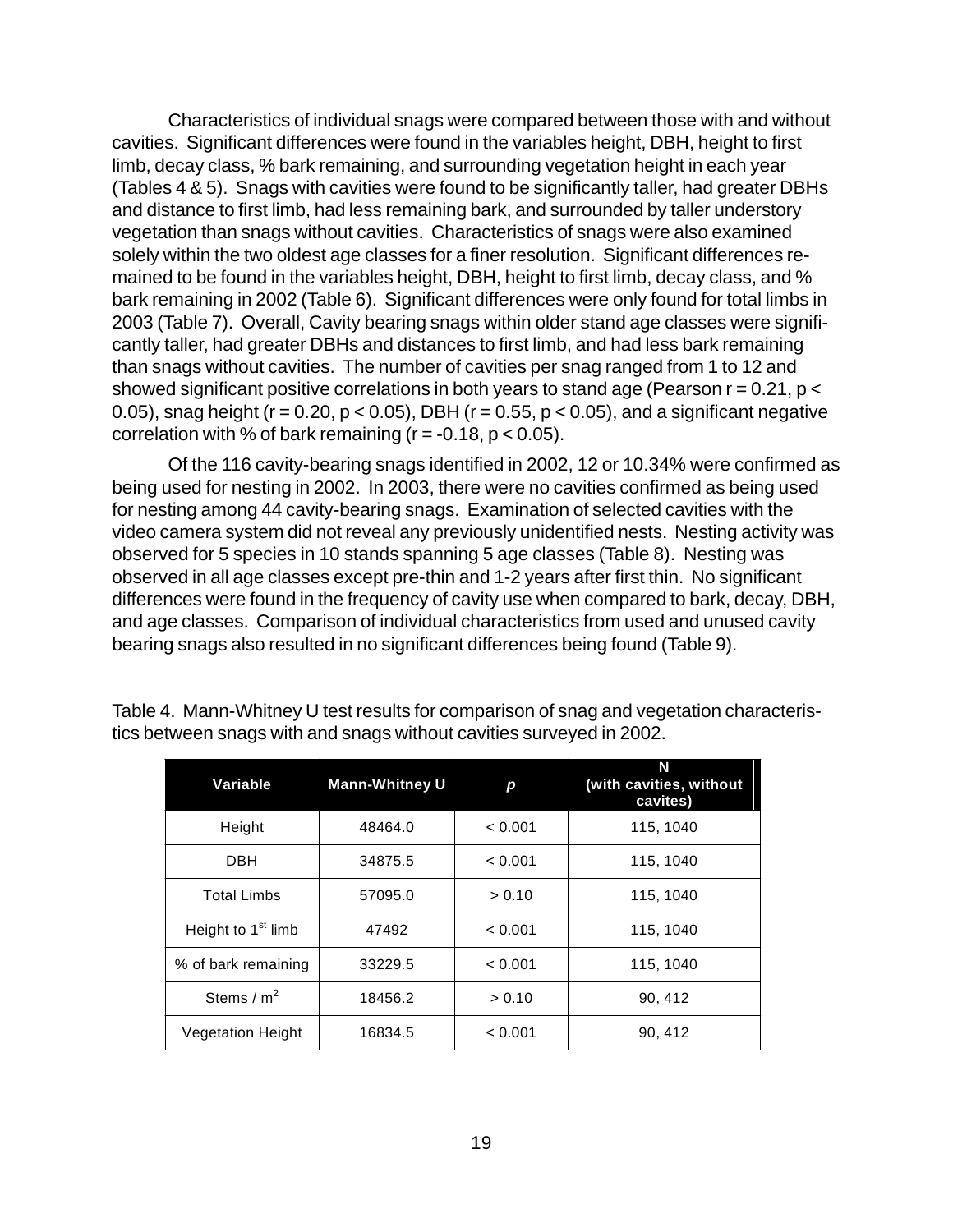Table 5. Mann-Whitney U test results for comparison of snag and vegetation characteristics between snags with and snags without cavities surveyed in 2003.

| Variable                       | Mann-Whitney U | р       | N<br>(with cavities, without<br>cavites) |
|--------------------------------|----------------|---------|------------------------------------------|
| Height                         | 3684.0         | < 0.05  | 42, 234                                  |
| DBH                            | 2469.0         | < 0.001 | 115, 1040                                |
| Total Limbs                    | 3379.5         | < 0.05  | 115, 1040                                |
| Height to 1 <sup>st</sup> limb | 3626.5         | < 0.01  | 115, 1040                                |
| % of bark remaining            | 2660.0         | < 0.001 | 115, 1040                                |
| Stems $/m2$                    | 983.2          | > 0.10  | 90, 412                                  |
| <b>Vegetation Height</b>       | 3325.5         | < 0.001 | 90, 412                                  |

Table 6. Student t-test results for comparison of snag and vegetation variables between snags with and without cavities from combined age, DBH, decay, and bark classes with higher than expected frequencies of cavity-bearing snags observed in 2002.

| Variable                   | Mean value for<br>snags with<br>cavities | Mean value for<br>snags without<br>cavities | t statistic<br>$(d.f. = 184)$ | p       | N (with<br>cavities,<br>without<br>cavities |
|----------------------------|------------------------------------------|---------------------------------------------|-------------------------------|---------|---------------------------------------------|
| Height                     | $10.14 + 3.92$                           | $7.93 + 3.91$                               | 2.96                          | < 0.001 | 35, 151                                     |
| DBH (cm)                   | $25.97 + 8.86$                           | $20.25 + 7.74$                              | 3.86                          | < 0.001 | 35, 151                                     |
| <b>Total Limbs</b>         | $6.85 + 7.23$                            | $4.92 + 8.13$                               | 1.29                          | < 0.10  | 35, 151                                     |
| Height to $1st$<br>Limb(m) | $5.23 + 5.12$                            | $2.65 + 3.88$                               | 3.42                          | < 0.001 | 35, 151                                     |
| % Bark<br>Remaining        | $37.85 + 27.91$                          | $52.00 + 30.45$                             | 2.52                          | < 0.05  | 35, 151                                     |
| Stems $/m2$                | $1.47 + 1.44$                            | $1.52 + 1.62$                               | 0.13                          | > 0.10  | 23, 96                                      |
| Vegetation<br>Height       | $1.89 + 0.63$                            | $1.76 + 0.69$                               | 0.21                          | > 0.10  | 23.96                                       |

| Table 7. Student t-test results for comparison of snag and vegetation variables between |
|-----------------------------------------------------------------------------------------|
| snags with and without cavities from combined age, DBH, decay, and bark classes with    |
| higher than expected frequencies of cavity-bearing snags observed in 2003.              |

| Variable                                    | <b>Mean value for</b><br>snags with<br>cavities | Mean value for<br>snags without<br>cavities | t statistic<br>$(d.f. = 39)$ | p      | N (with<br>cavities,<br>without<br>cavities |
|---------------------------------------------|-------------------------------------------------|---------------------------------------------|------------------------------|--------|---------------------------------------------|
| Height                                      | $9.44 + 10.09$                                  | $7.26 + 6.38$                               | 0.79                         | > 0.10 | 9, 32                                       |
| DBH (cm)                                    | $23.52 + 10.81$                                 | $22.06 + 6.15$                              | 0.61                         | > 0.10 | 9.32                                        |
| <b>Total Limbs</b>                          | $6.12 + 8.95$                                   | $1.59 + 2.34$                               | 2.34                         | < 0.05 | 9,32                                        |
| Height to $1^{\overline{st}}$<br>$Limb$ (m) | $3.03 + 4.34$                                   | $2.06 + 4.03$                               | 0.62                         | > 0.10 | 9.32                                        |
| % Bark<br>Remaining                         | $22.50 + 35.67$                                 | $25.62 + 33.01$                             | 0.23                         | > 0.10 | 8, 32                                       |
| Stems $/m2$                                 | $1.59 + 2.13$                                   | $1.35 + 1.89$                               | 0.32                         | > 0.10 | 8, 32                                       |
| Vegetation<br>Height                        | $1.76 + 1.12$                                   | $1.81 + 0.98$                               | 0.43                         | > 0.10 | 8, 32                                       |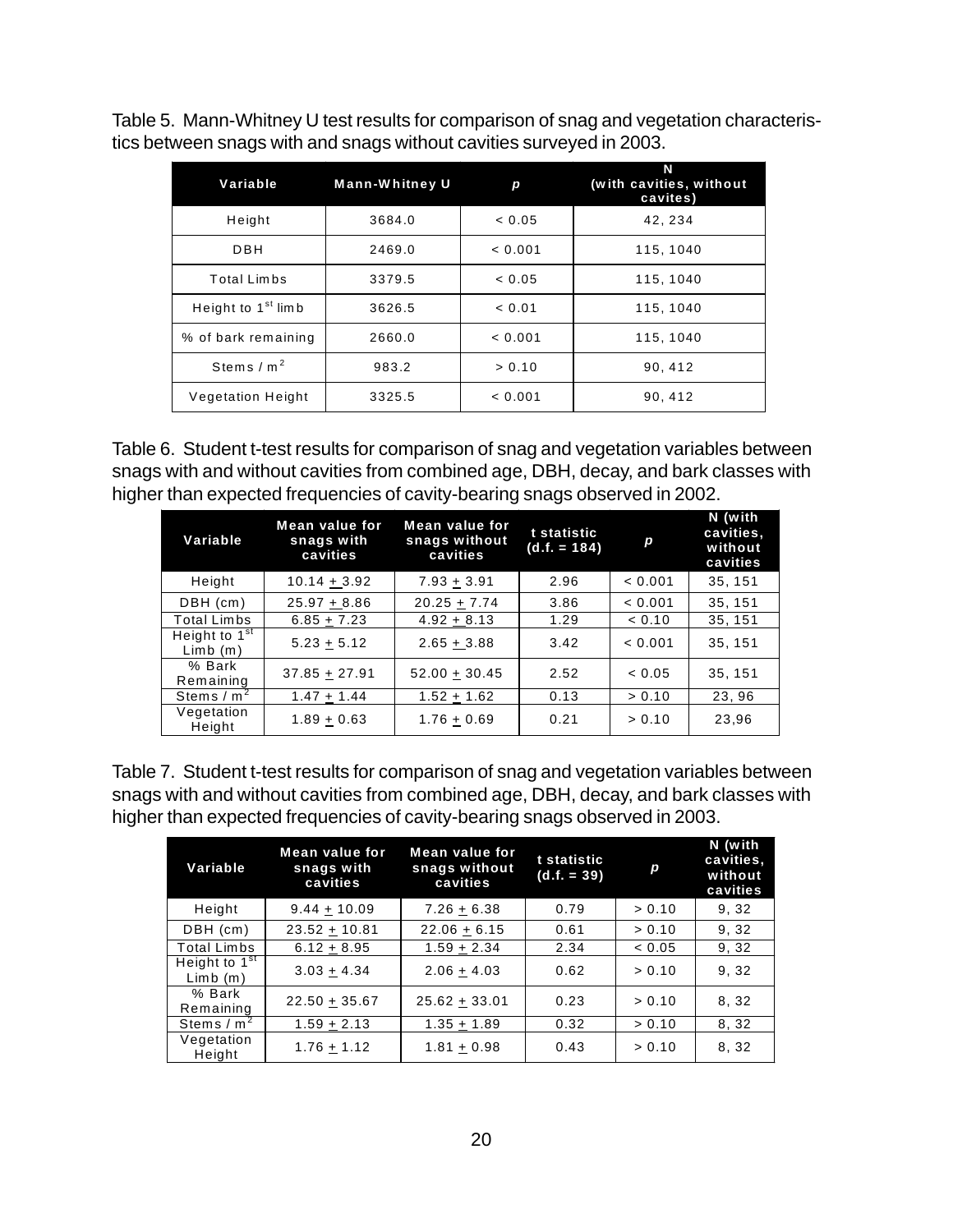Table 8. List of active nests detected in cavities, with species, stand number stand age, and selected snag<br>characteristics. **Table 8.** List of active nests detected in cavities, with species, stand number stand age, and selected snag characteristics.

| Common<br>Name              | <b>Scientific Name</b> | Stand<br># | <b>Stand Age</b>               | <b>Height</b><br><b>Snag</b> | <b>Shag</b><br><b>HSO</b> | Remaining<br>% of Bark | Height<br>Cavity |
|-----------------------------|------------------------|------------|--------------------------------|------------------------------|---------------------------|------------------------|------------------|
| Carolina<br>Chickadee       | carolinensis<br>Parus  | 42385      | 3-4 years after<br>first thin  | 2.41m                        | 14.1cm                    | 95%                    | 2.25m            |
| Titmouse<br>Tufted          | Parus bicolor          | 44406      | 3-4 years after<br>first thin  | 3.31m                        | 21.3cm                    | 20%                    | 3.24m            |
| Great-crested<br>Flycatcher | Myiarchus crinitus     | 42003      | 3-4 years after<br>first thin  | 3.85m                        | 19.4cm                    | 45%                    | 3.75m            |
| Great-crested<br>Flycatcher | Myiarchus crinitus     | 42385      | 3-4 years after<br>first thin  | 8.4m                         | 20.6cm                    | 90%                    | 7.2m             |
| Great-crested<br>Flycatcher | Myiarchus crinitus     | 44299      | 5-6 years after<br>first thin  | 13.2m                        | 23.9cm                    | 55%                    | 12.4m            |
| Great-crested<br>Flycatcher | Myiarchus crinitus     | 44306      | 5-6 years after<br>first thin  | 3.80m                        | 17.0cm                    | 65%                    | 2.8m             |
| Great-crested<br>Flycatcher | Myjarchus crinitus     | 44306      | 5-6 years after<br>first thin  | 13.94m                       | 29.5cm                    | 35%                    | 11.15m           |
| Brown-headed<br>Nuthatch    | Sitta pusilla          | 42682      | 1-2 years after<br>second thin | 7.35m                        | 19.8cm                    | 20%                    | 4.3 <sub>m</sub> |
| Great-crested<br>Flycatcher | Myiarchus crinitus     | 44429      | 1-2 years after<br>second thin | 11.32m                       | 39.6cm                    | 15%                    | 9.1m             |
| Yellow-shafted<br>Flicker   | Colaptes auratus       | 42682      | 1-2 years after<br>second thin | 9.24m                        | 28.6cm                    | ೦%                     | 8.31m            |
| Carolina<br>Chickadee       | carolinensis<br>Parus  | 42154      | 3-4 years after<br>second thin | 13.12m                       | 21.2cm                    | 10%                    | 8.23m            |
| Great-crested<br>Flycatcher | Myjarchus crinitus     | 42739      | 5-6 years after<br>second thin | 14.12m                       | 33.6cm                    | 20%                    | 8.1m             |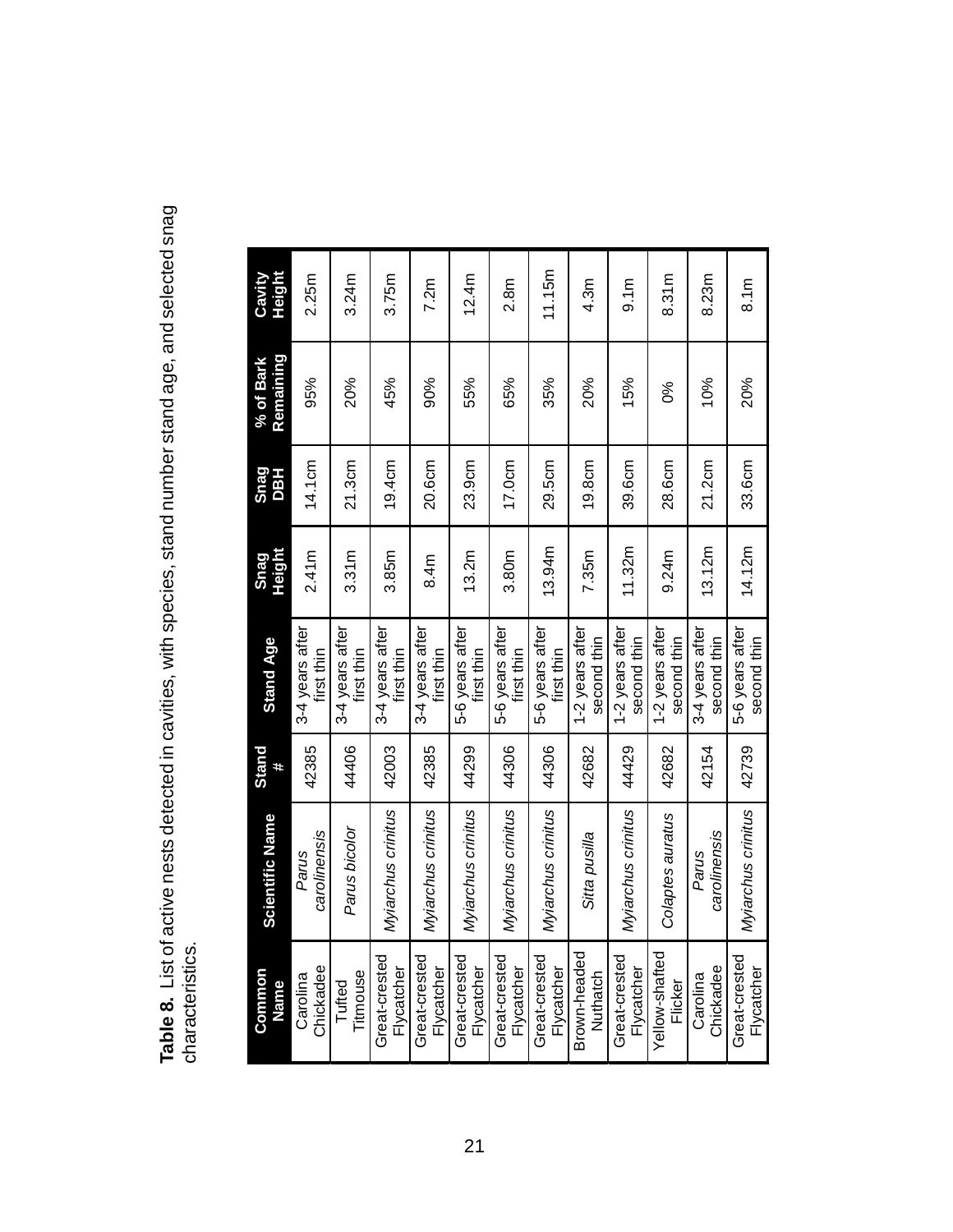**Table 9**. Results of Student t-tests for comparison of snag and vegetation variables between snags with used and unused cavities.

| Variable                      | <b>Mean value</b><br>for snags<br>with used<br>cavities $\pm$ SD | <b>Mean value</b><br>for snags<br>with unused<br>cavities ± SD | t value | p<br>value | N (w/used<br>cavities,<br>w/unused<br>cavities) |
|-------------------------------|------------------------------------------------------------------|----------------------------------------------------------------|---------|------------|-------------------------------------------------|
| Height                        | $8.67 \pm 4.49$                                                  | $7.53 \pm 3.62$                                                | 1.01    | >0.05      | 12, 104                                         |
| <b>DBH</b>                    | $24.05 \pm 7.38$                                                 | $21.54 \pm 7.55$                                               | 1.09    | >0.05      | 12, 104                                         |
| <b>Total Limbs</b>            | $8.58 \pm 7.79$                                                  | $4.71 \pm 6.50$                                                | 1.91    | >0.05      | 12, 104                                         |
| Height to $1st$<br>limb       | $4.57 \pm 3.38$                                                  | $3.35 \pm 4.05$                                                | 1.00    | >0.05      | 12, 104                                         |
| % bark<br>remaining<br>(dec.) | $.39 \pm .31$                                                    | $.38 \pm .29$                                                  | 0.13    | >0.05      | 12, 104                                         |
| Stems/ $m^2$                  | $2.28 \pm 2.03$                                                  | $1.66 \pm 1.70$                                                | 1.10    | >0.05      | 11,84                                           |
| Mean<br>Vegetation<br>Height  | $2.12 \pm 0.78$                                                  | $1.90 \pm .62$                                                 | 1.05    | >0.05      | 11,84                                           |

A total of 1,916 bird detections of 50 species were recorded over the two years of surveys. Shrub-nesting species such as the Common Yellowthroat, White-eyed Vireo, Gray Catbird and Eastern Towhee were the most commonly detected species accounting for >65 % of all observations. Cavity nesting species accounted for 10.6 % of all observations and included; Barred Owl, Downy Woodpecker, Hairy Woodpecker, Red-bellied Woodpecker, Red-headed Woodpecker, Yellow-shafted Flicker, Brown-headed Nuthatch, Carolina Wren, Eastern Bluebird, Carolina Chickadee, Tufted Titmouse, and Great-crested Flycatcher. Total species richness and total bird density was significantly influenced by stand age (One-way ANOVA,  $\mathsf{F}_6^{\vphantom{1}}$  = 3.16, p < 0.05 and  $\mathsf{F}_6^{\vphantom{1}}$  = 2.91, p < 0.05 respectively). Both richness and density increased significantly (post-hoc test,  $p < 0.05$ ) after thinning and both variables were positively related with stand age ( $r = 0.51$ ,  $p < 0.05$ , and  $r = 0.21$ ,  $p >$ 0.10) (Table 10). Densities of composite groups of primary, secondary, and all cavity nesting species were not significantly influenced by stand age (KW H = 5.1, 7.4, and 7.1 respectively, all p values > 0.10). Even so, the density and total detections of each cavity nesting group species increased two-fold after thinning and peaked in older stands (Figures 21 & 22).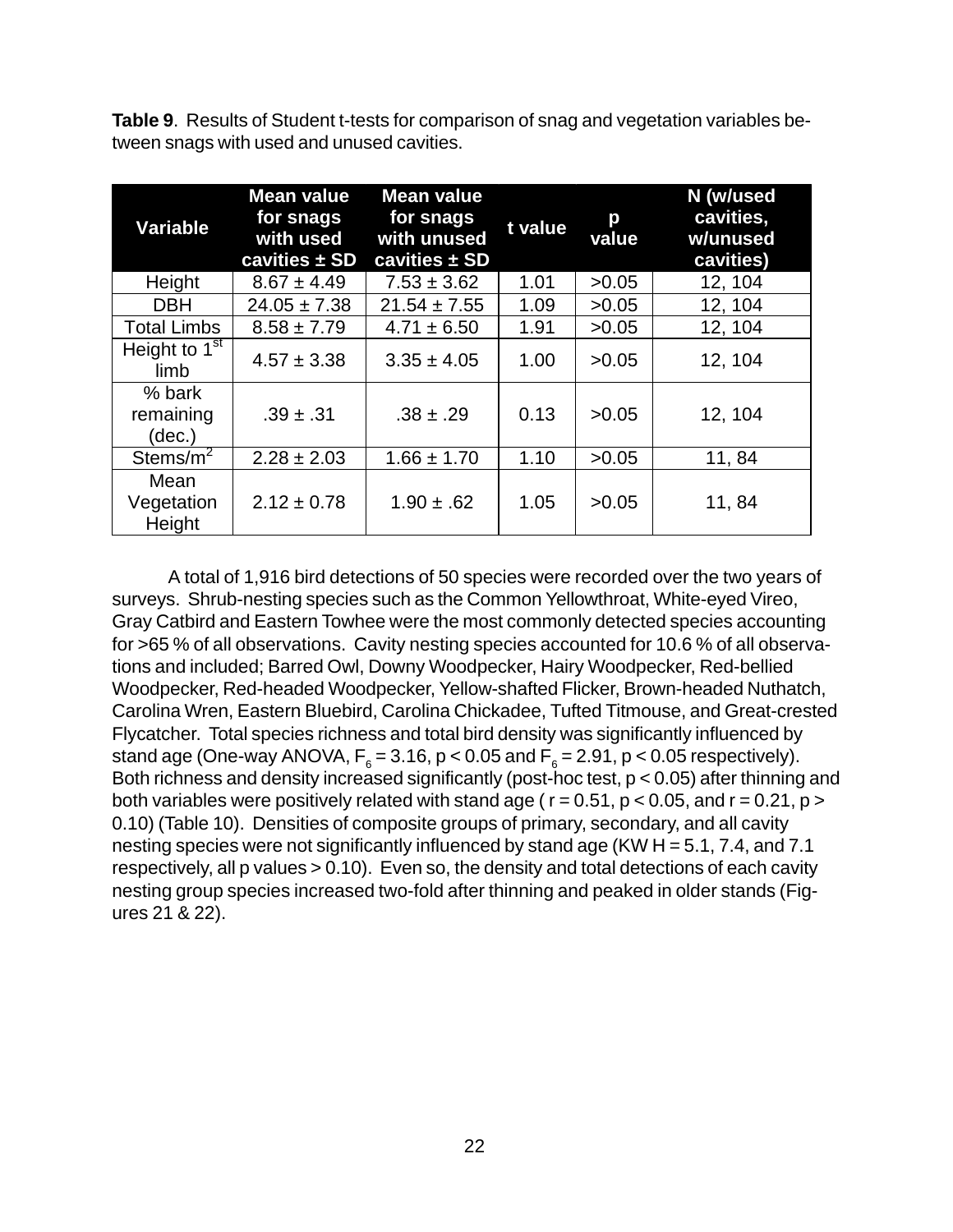**Table 10**. Mean values + SD and total values for species richness and overall bird density detected among stand age classes.

| <b>Age Class</b>                                    | <b>Mean Species</b><br>Richness (+ SD) | <b>Total Species</b><br><b>Detected</b> | <b>Total Bird</b><br>Density / 3 ha |
|-----------------------------------------------------|----------------------------------------|-----------------------------------------|-------------------------------------|
| Prethin                                             | $14.40 + 2.70$                         | 30                                      | $19.0 + 4.71$                       |
| 1-2yr after $1st$<br>thin                           | $17.80 + 2.16$                         | 36                                      | $26.80 + 8.13$                      |
| 3-4yr after $1st$<br>thin                           | $16.20 + 2.49$                         | 29                                      | $23.00 + 5.63$                      |
| 5-6yr after 1 <sup>st</sup><br>thin                 | $19.20 + 2.39$                         | 35                                      | $22.20 + 7.43$                      |
| 1-2 yr after $2^{\overline{n}\overline{d}}$<br>thin | $19.00 + 1.73$                         | 41                                      | $27.00 + 5.77$                      |
| 3-4yr after $2^{\overline{n}\overline{d}}$<br>thin  | $19.80 + 2.04$                         | 38                                      | $30.60 + 15.42$                     |
| 5-6yr after 2 <sup>nd</sup><br>thin                 | $19.0 + 3.31$                          | 33                                      | $23.00 + 4.71$                      |

![](_page_28_Figure_2.jpeg)

**Age Class**

Figure 21. Total detections of primary, secondary, and all cavity nesting birds during 2002 and 2003 surveys across age classes.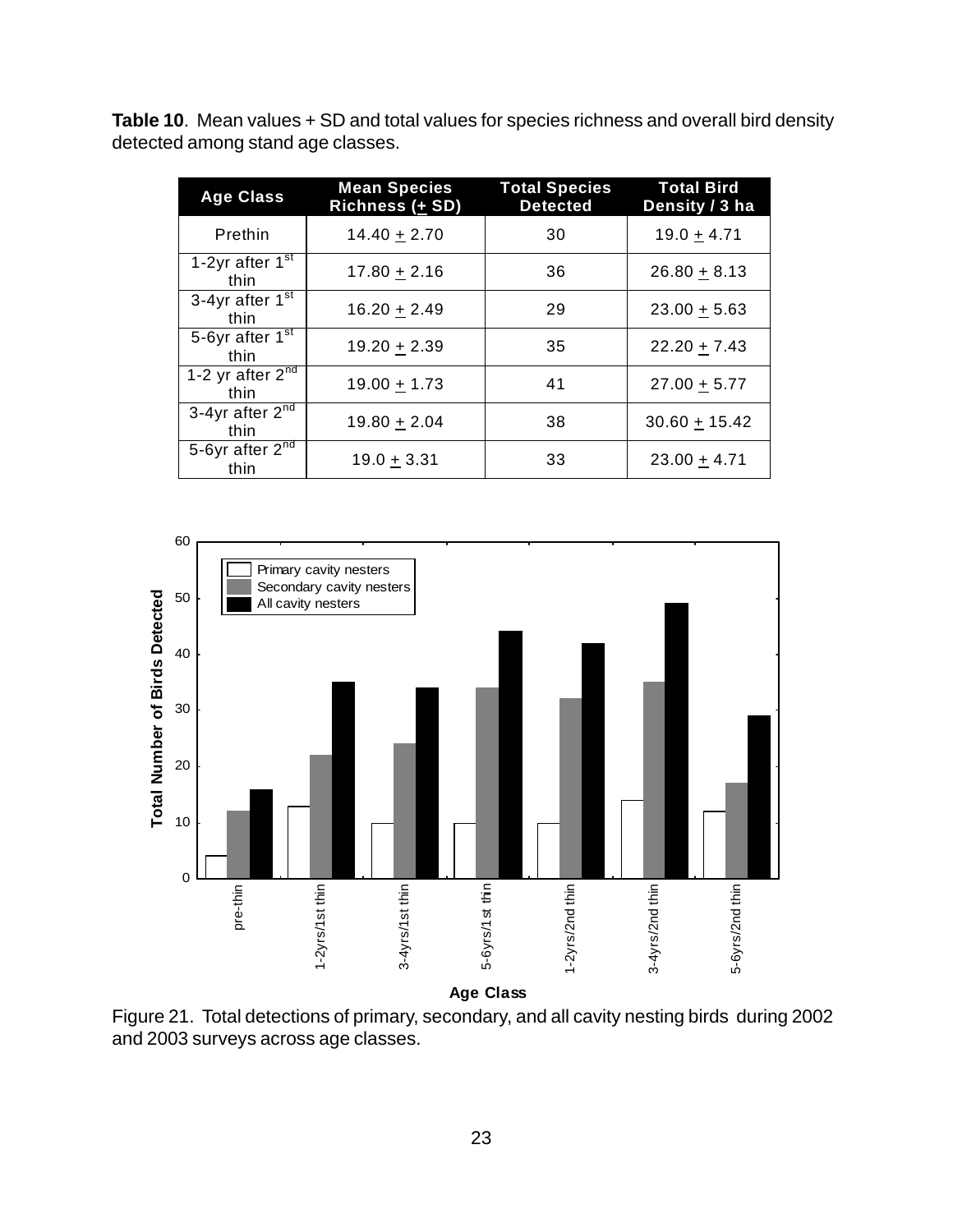![](_page_29_Figure_0.jpeg)

Figure 22. Mean (+ SD) density of primary, secondary, and all cavity-nesting birds detected within 3-ha survey plots across age classes.

#### **Snag Loss and Recruitment Between Years**

There was an overall 52 % net decline in the number of snags between 2002 and 2003. This net result was due to a total of 649 snags falling between years and 75 new snags being recruited into the snag population in 2003. Snag loss rates were statistically indistinguishable between stand age classes (KW ANOVA,  $H = 7.8$ ,  $p > 0.25$ ). Average loss rates were lowest (35.7 %) for cohorts that were within 1-2 years after first thinning and varied between 53 and 64 % for cohorts within the remaining age classes (Figure 23). Snag loss rates were also statistically indistinguishable among categorical variables of DBH class (H = 2.64, p < 0.50), bark class (H = 4.4, p > 0.10), and decay class (H = 6.0, p > 0.10) (see Figures 24-26 for respective illustrations). Similarly, there were no statistical differences in the variables snag height, DBH, total limbs, and height to first limb for snags that remained standing between years were compared to those that fell between years (Table 11). Only the % of bark remaining was found to be statistically different between standing and fallen snags. On average, snags that remained standing had 13 % more bark compared to snags that fell during the study.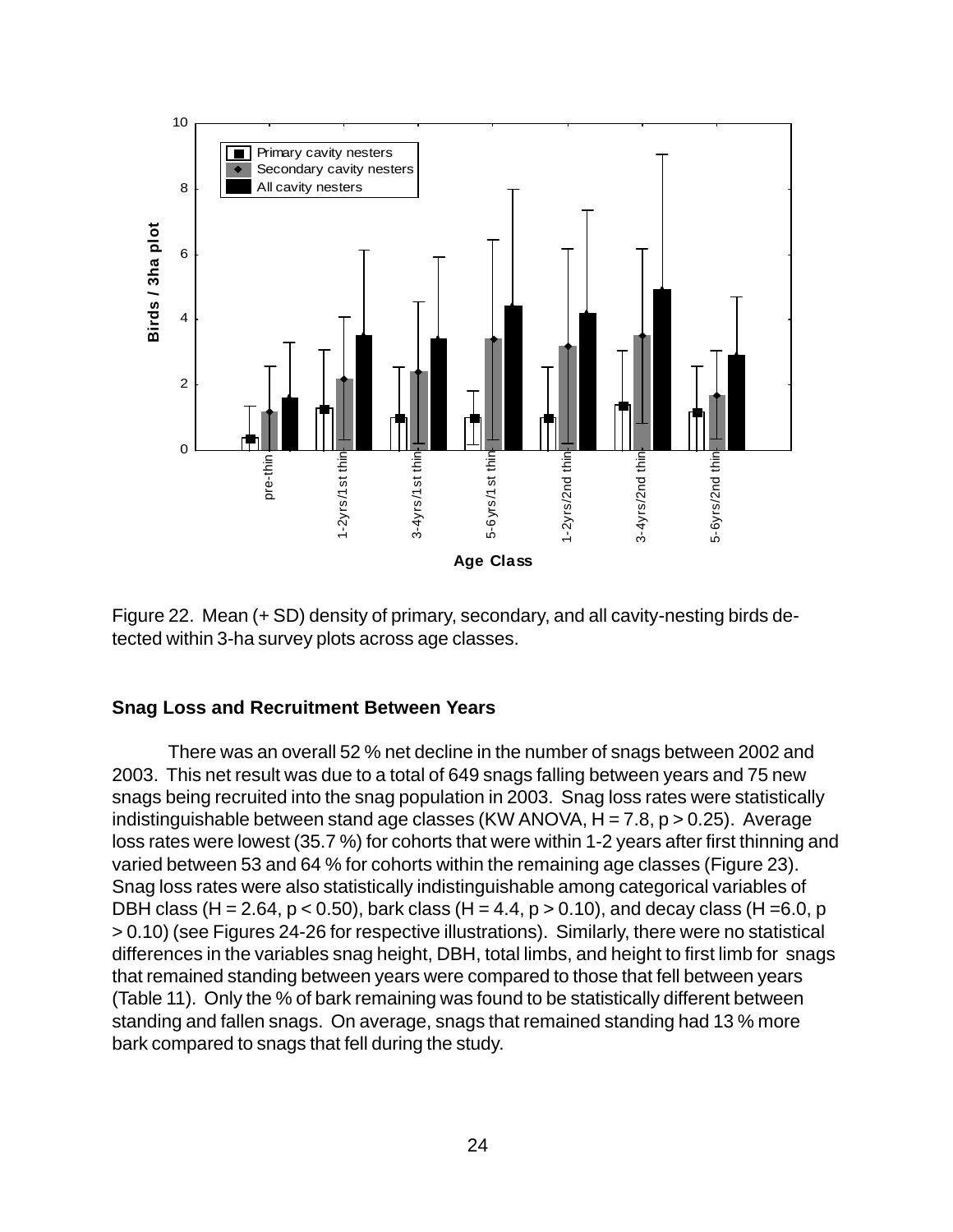![](_page_30_Figure_0.jpeg)

Figure 23. Mean snag loss rates (percent of total snags fallen) between survey periods of 2002 and 2003 across age classes.

Table 11. Mean values and Mann-Whitney U test results for the comparison of snag characteristics between snags that remained standing between 2002 and 2003 and snags that fell during this time.

| Variable                          | <b>Mean Value</b><br>for snags<br>standing<br>$±$ SD<br>$(N = 515)$ | <b>Mean Value</b><br>for snags<br>that fell<br>$±$ SD<br>$(N = 649)$ | Mann-<br><b>Whitney U</b> | p       |  |
|-----------------------------------|---------------------------------------------------------------------|----------------------------------------------------------------------|---------------------------|---------|--|
| Snag Height                       | $6.82 \pm 3.80$                                                     | $6.57 \pm 3.37$                                                      | 164224.0                  | > 0.50  |  |
| DBH                               | $17.38 \pm 6.96$                                                    | $17.48 \pm 6.48$                                                     | 163095.5                  | > 0.10  |  |
| <b>Total Limbs</b>                | $6.89 \pm 10.87$                                                    | $5.91 \pm 9.17$                                                      | 166185.5                  | > 0.50  |  |
| Height to 1 <sup>st</sup><br>Limb | $2.17 \pm 3.38$                                                     | $2.07 \pm 3.13$                                                      | 166004.5                  | > 0.50  |  |
| % bark<br>remaining               | $0.68 \pm 0.29$                                                     | $0.55 \pm 0.34$                                                      | 133952.5                  | < 0.001 |  |
| # of cavities                     | $0.17 \pm 0.84$                                                     | $0.29 \pm 0.97$                                                      | 157009.0                  | > 0.05  |  |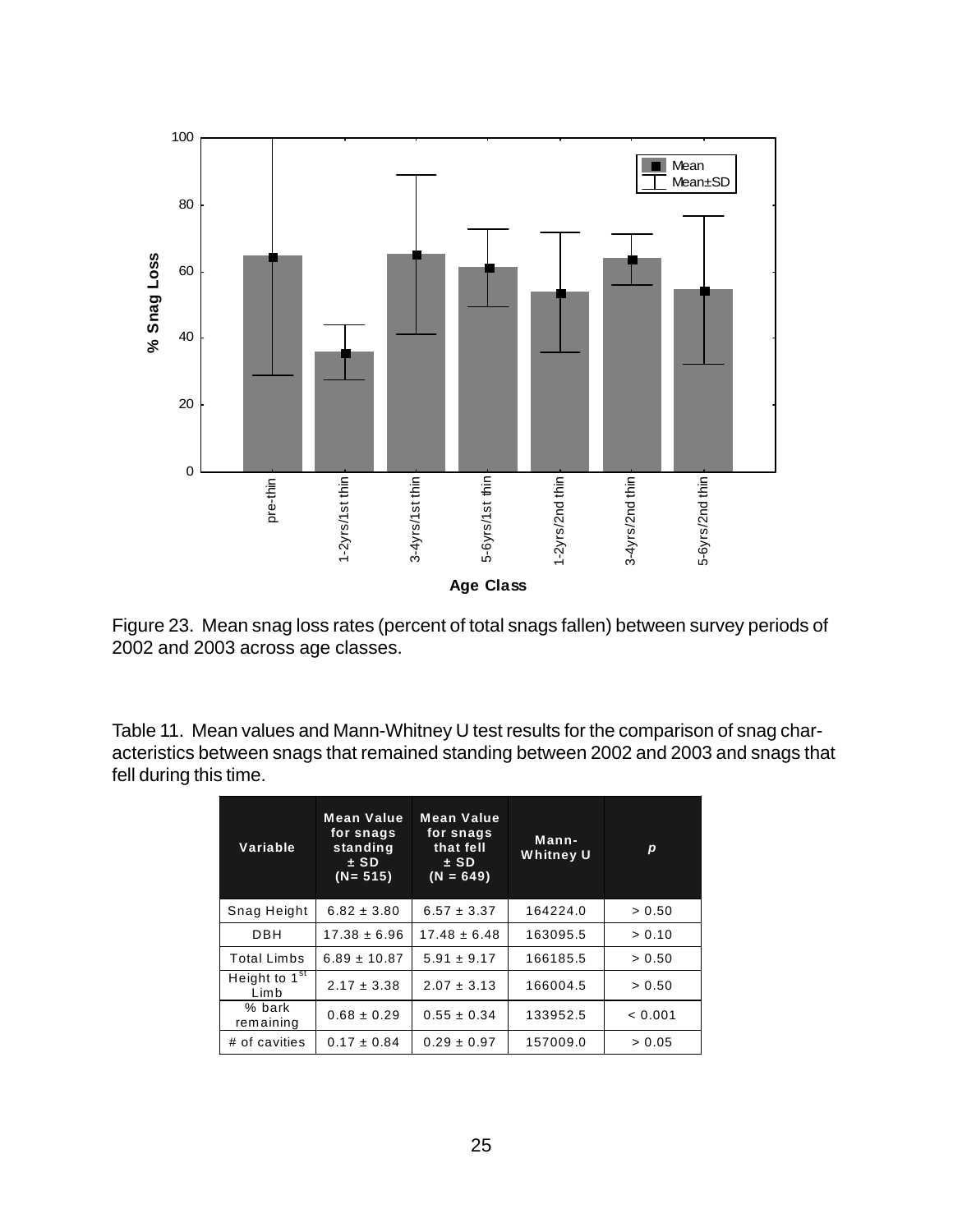![](_page_31_Figure_0.jpeg)

Figure 24. Mean snag loss rate (percent of total snags fallen) between 2002 and 2003 among DBH classes.

![](_page_31_Figure_2.jpeg)

Figure 25. Mean snag loss rates (percent of total snags fallen) between 2002 and 2003 among bark classes.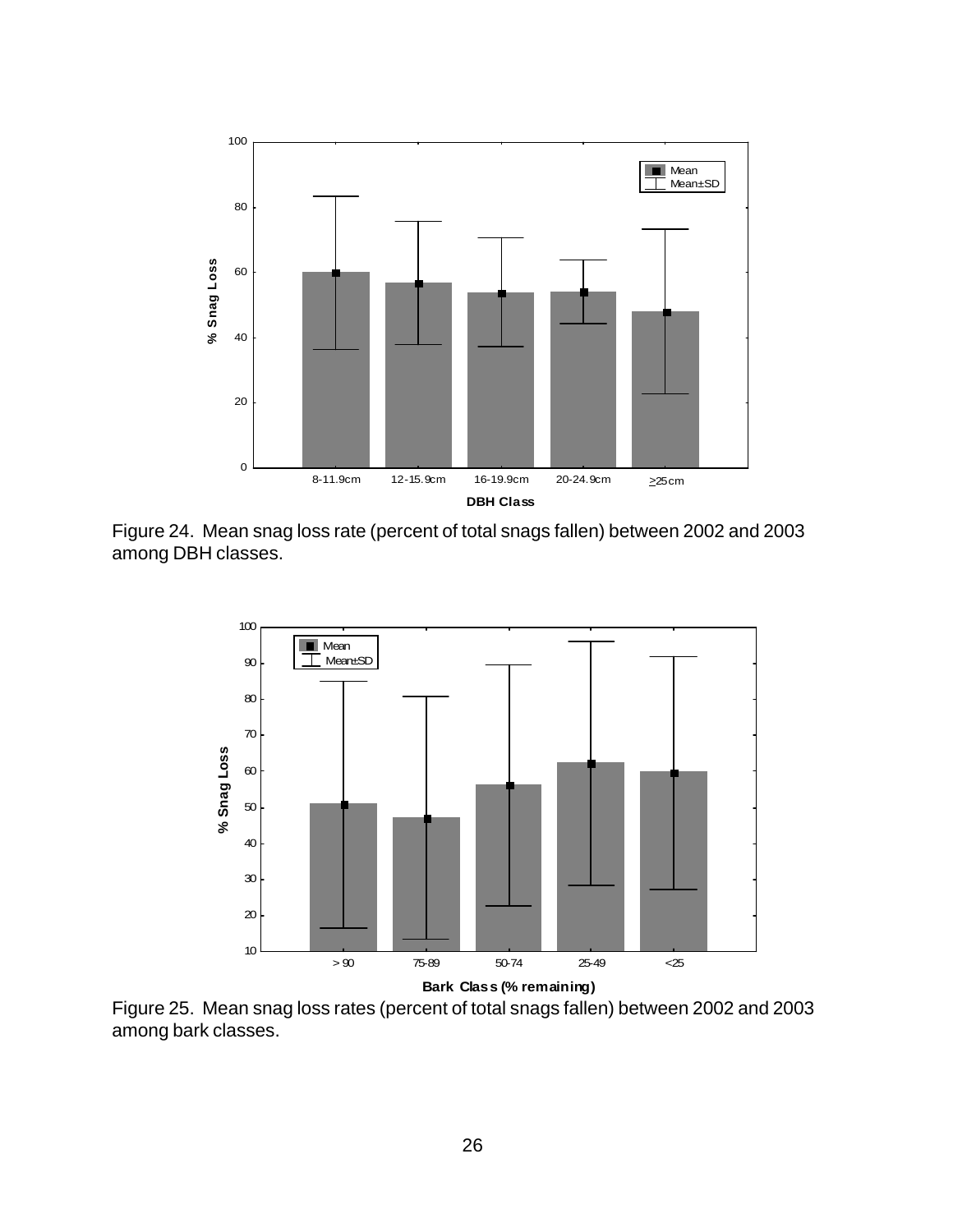![](_page_32_Figure_0.jpeg)

Figure 26. Mean snag loss rates (percent of total snags fallen) between 2002 and 2003 among decay classes.

Snag loss rates were also compared between snags with cavities and snags without cavities. Overall, 71 % of snags with cavities and 54 % of snags without cavities originally identified in 2002 fell between years. However, there was no statistically significant difference in the falling rates between snags with or without cavities (Mann-Whitney  $U =$ 345.0, p > 0.10). This result remained consistent when examined solely within the two oldest stand age classes that contained the greatest proportion of cavity bearing snags (Mann-Whitney  $U = 7.5$ ,  $p > 0.10$ ).

The 75 new snags that were recruited into the population between years significantly deviated from an expected even distribution across stand age classes (Chi-square statistic =  $43.4$ ,  $p < 0.001$ ) (Figure 27). Recruitment was highest in stands 1-2 years after first thin, 1-2 years after second thin, and 3-4 years after second thin. Statistical testing to compare the characteristics of new snags to those in the 2002 cohort was not possible because of low sample sizes. In general, newly recruited snags were similar in DBH and height within respective age classes as the 2002 cohort (Figure 28). Sixty three percent of new snags were in mid stages of decay (decay class = 3) (Figure 29) and 57 % of new snags were covered by 75 % or more bark (Figure30).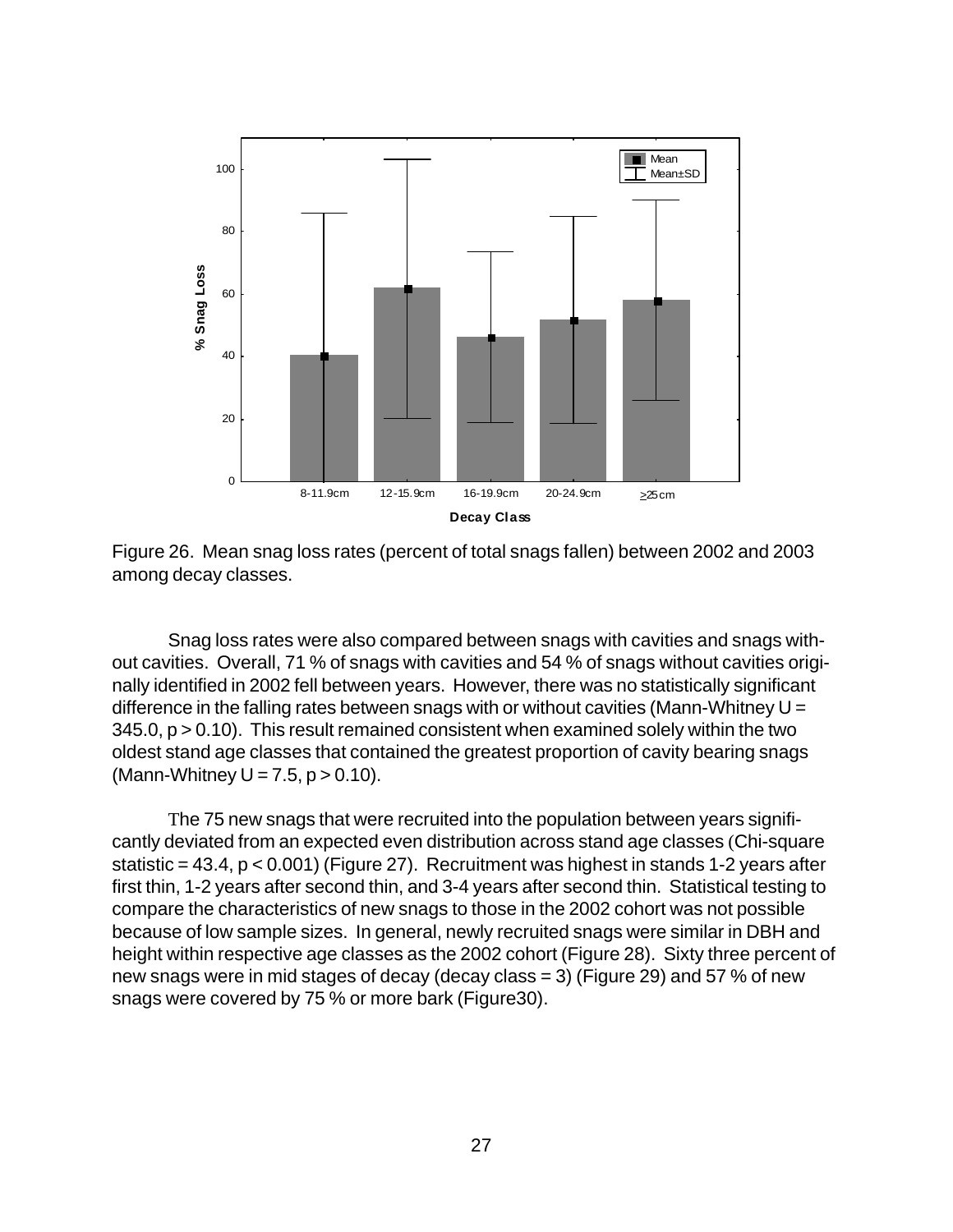![](_page_33_Figure_0.jpeg)

Figure 27. Frequency distribution of newly recruited snags detected across age classes in 2003.

![](_page_33_Figure_2.jpeg)

Figure 28. DBH composition of newly recruited snags detected across age classes in 2003.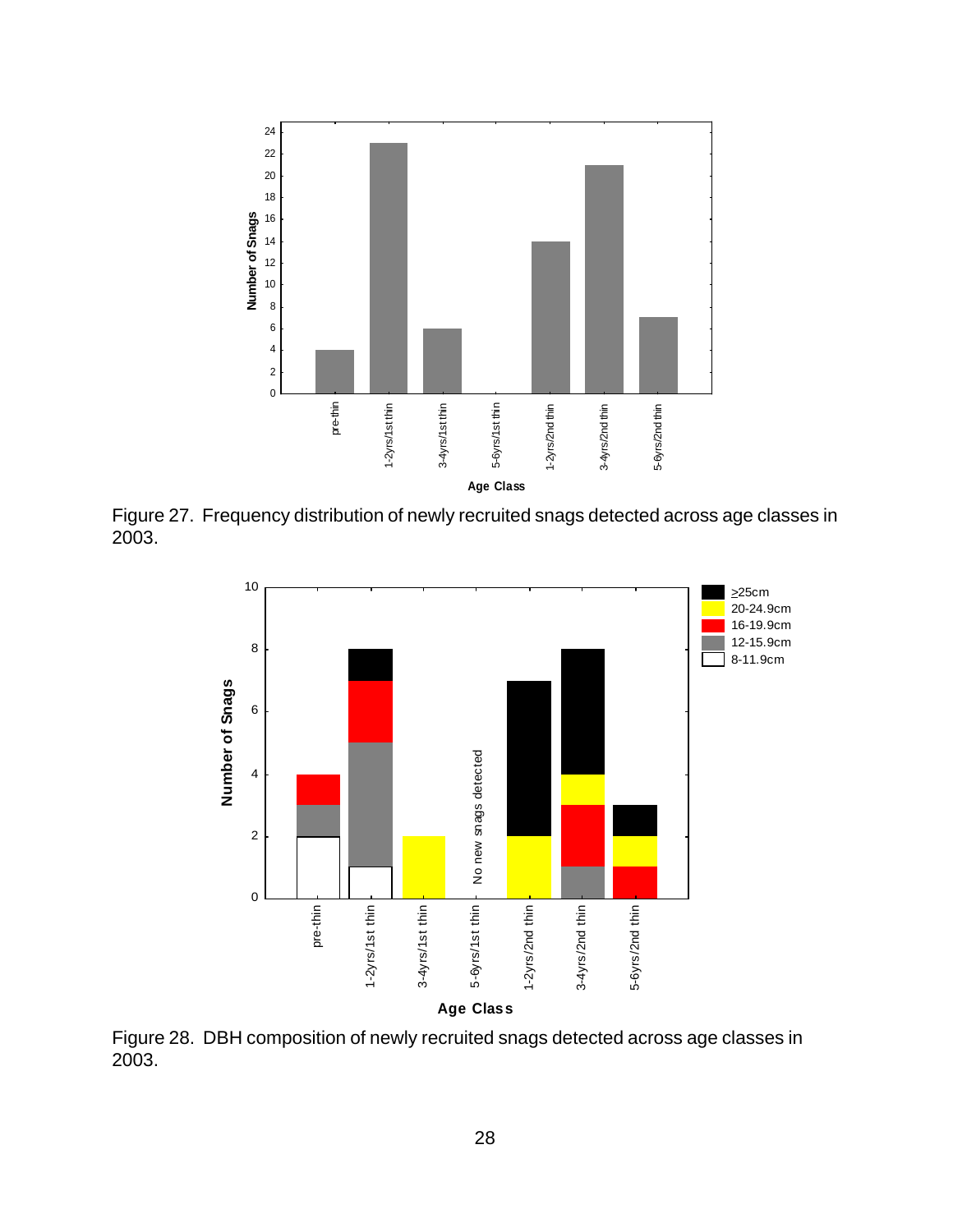![](_page_34_Figure_0.jpeg)

Figure 29. Frequency and composition of newly recruited snags among bark classes and age classes that were detected in 2003.

![](_page_34_Figure_2.jpeg)

Figure 30. Frequency and composition of newly recruited snags among decay classes and age classes that were detected in 2003.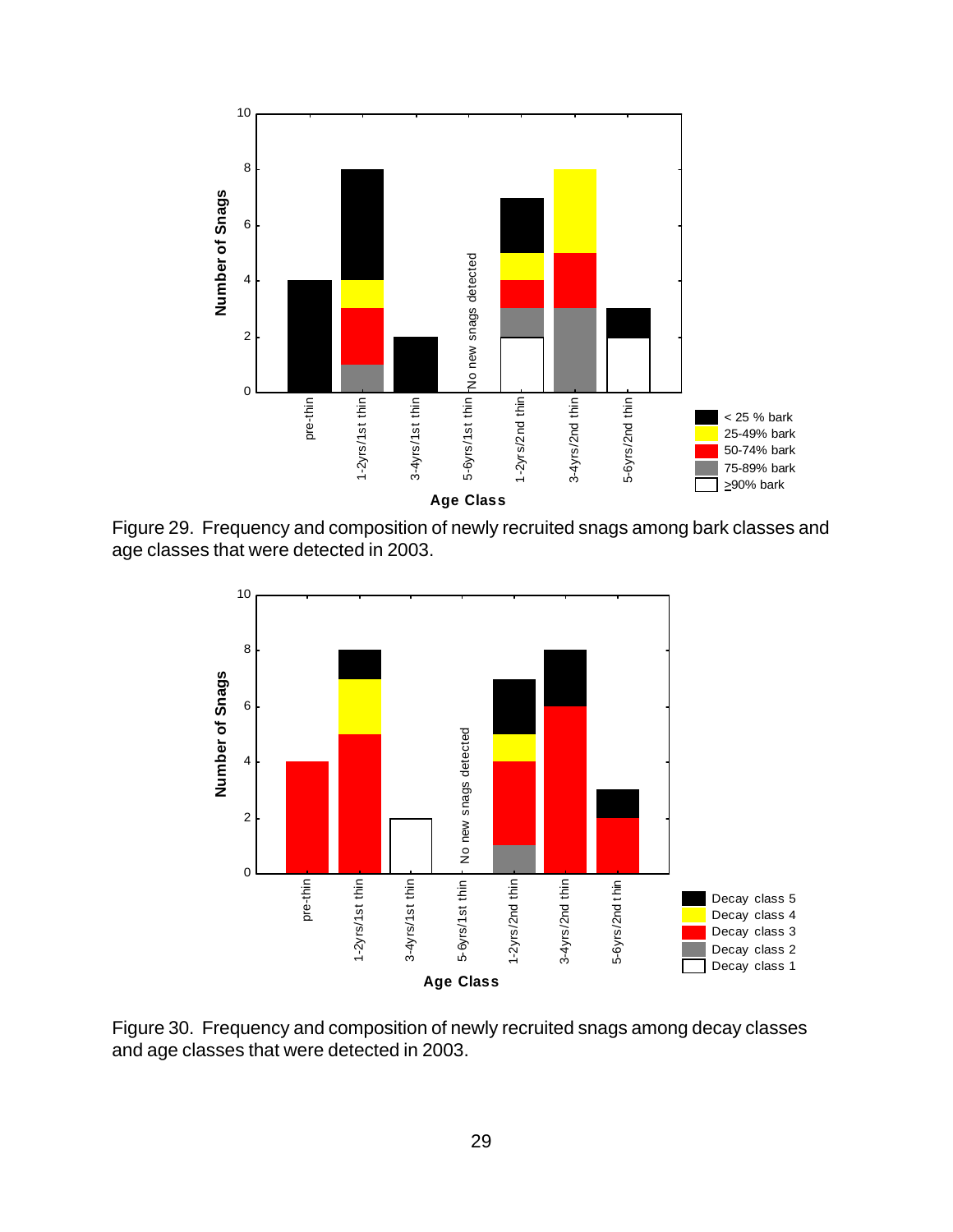#### **Transitional Characteristics of Snags**

Transformations in the characteristics of snags were determined for 277 snags that remained standing between years. The number of snags detected with cavities among this subsample increased from 25 to 42 (9.0 to 15.0%) between years. In 2003, cavities were detected within 23 snags that were not detected with cavities in 2002. Conversely, 6 snags detected with cavities in 2002 no longer contained cavities in 2003. The latter result is due to the portions of snags containing cavities breaking off between years. The 23 snags that bore cavities for the first time in 2003 were evenly distributed among stand age classes (Chi-square statistic =  $9.1$ ,  $p > 0.10$ ).

Overall, a total of 47 or 21.0% of the 277 standing snags were fractured and lost at least 2m or more of their initial height between years. Among all fractured snags, the proportional loss in height was significantly and positively correlated with initial snag height (Pearson  $r = 0.48$ ,  $p < 0.05$ ) (Figure 31) and DBH ( $r = 0.21$ ,  $p < 0.05$ ) (Figure 32). In other words, larger snags tended to lose proportionately greater amounts of dead wood when fractured.

![](_page_35_Figure_3.jpeg)

Figure 31. Scatterplot of the relationship between initial snag height and proportional loss of snag height after breaking off between years.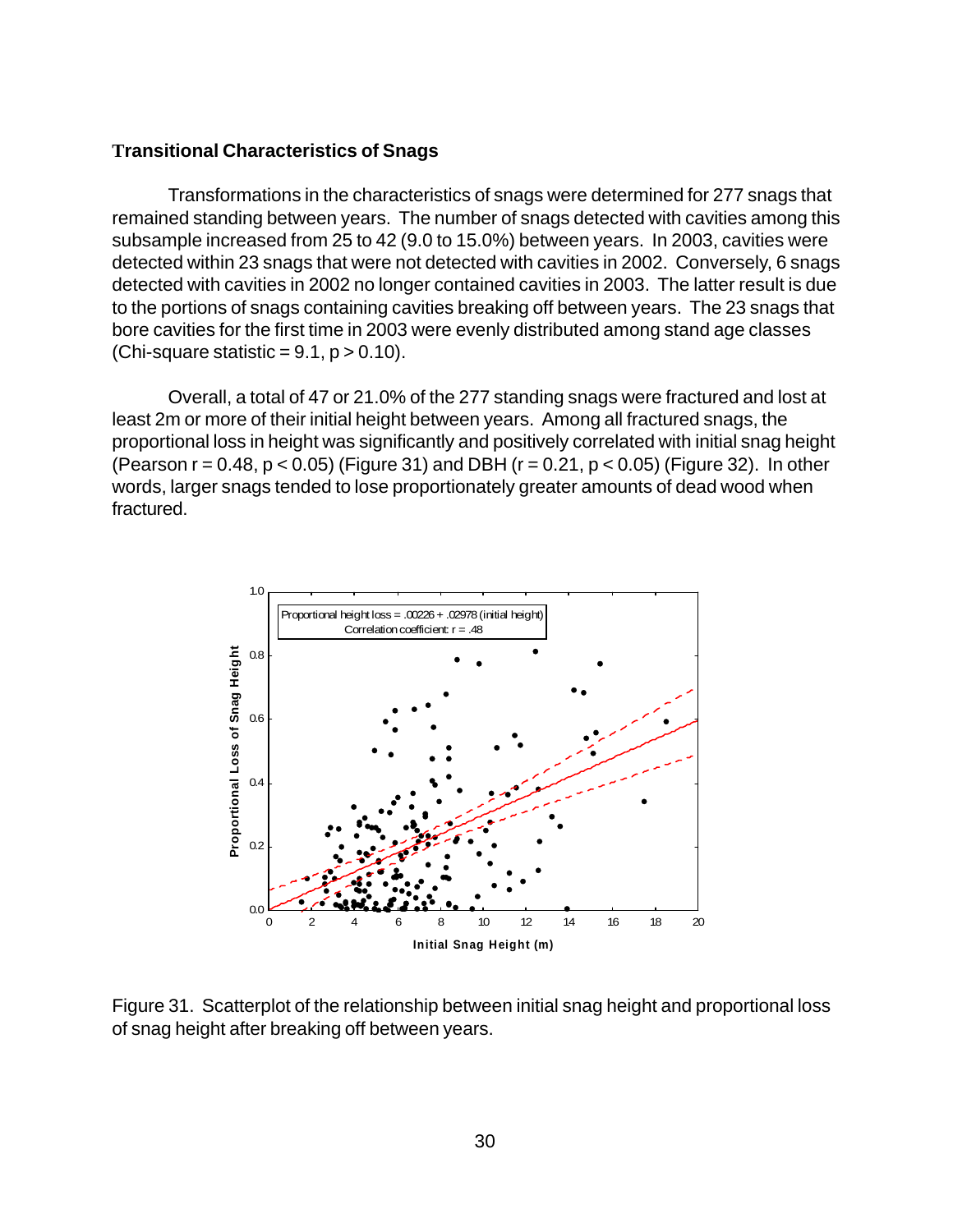![](_page_36_Figure_0.jpeg)

Figure 32. Scatterplot of the relationship between snag DBH and the proportion of snag height loss after breaking off between years

### **DISCUSSION**

The staggered management regime that creates a matrix of different aged stands also influences the recruitment and loss of snags within these stands. The number and characteristics of snags change throughout the management cycle, and are influenced by commercial thinning activities.

Data collected in the initial year of survey indicate that thinning activities appear to both create and contribute to the loss of older snags. Within pre-thinned stands snag numbers were low. Snags that did occur within pre-thinned stands were generally short, had small DBH measurements, retained much bark and were not in advanced stages of decay. Snags with smaller DBH measurements decay at much greater rates than larger snags and thus have greater falling rates than larger snags (Raphael and Morrison, 1987). The detection of fewer snags in advanced stages of decay within this age class may be due to the rapid falling rate once the decay process begins.

A dramatic increase in the number of snags was observed immediately after the first commercial thin. It appears that unintentional mortality of young pines occurs during first thinning event. The number of snags/ha was greatest in the age class immediately after the first commercial thin (1-2 years after first thin). Snags within the 1-2 years after first thin age class had fairly small DBH measurements, high percentages of retained bark and had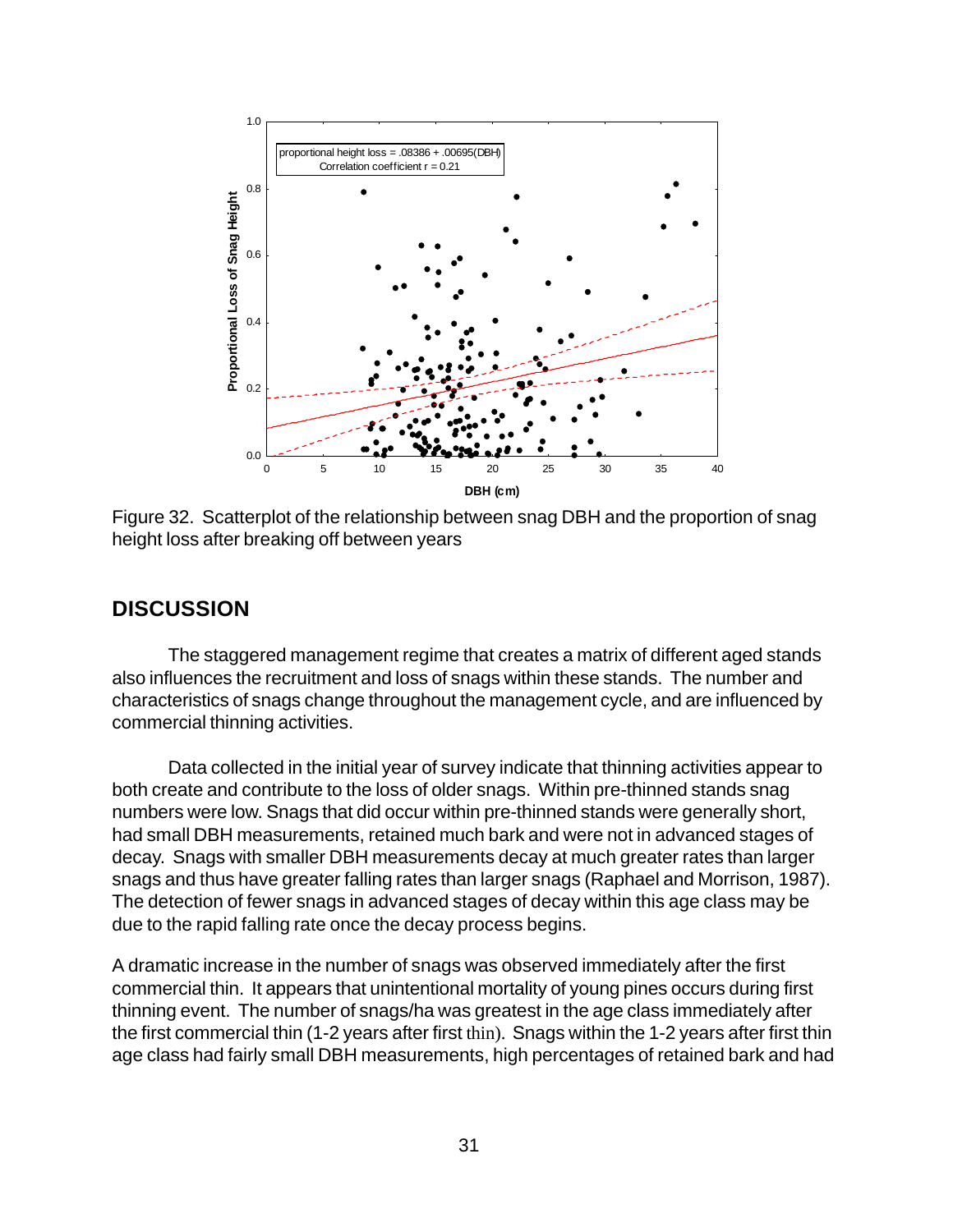not undergone any substantial decay. As stands matured, through the age classes of 3-4 and 5-6 years after first thin, snag number declined slightly while the average DBH measurements and degree of decay increased. Reduction in snag density and increases in DBH measurements is attributed to snags within the smaller DBH classes decaying quicker and falling at greater rates than slightly larger snags.

Marked decreases in snag density and increases in snag DBH were observed after the second commercial thin. Second thinning activities are likely to increase the falling rate of smaller snags while creating new snags of greater size. As these stands matured the density of snags remained fairly constant with less variation than that observed in younger stands.

There was a large discrepancy between snag loss and birth patterns expected based on the first year of study compared to actual losses between years. Snag mortality between years was high and constant across stand age, dbh, decay, and bark classes. Overall, snag falling rates were 8 times greater than snag recruitment rates resulting in a 52 % population decline between years. If this decline represented normal annual patterns, snag populations would be expected to be extirpated within 8 years. It is more likely however that weather events during the winter of 2002-03 resulted in higher mortality rates than would typically be associated with snag age and stand management. Winter weather events produced higher than average precipitation and an ice storm that flooded much of the J&W tract until mid-summer. Snag birth rates are also difficult to determine because it is not known how many new snags fell before being surveyed. Those snags that remained standing did generally fit the population distribution observed in 2002 and inferences based on the creation of snags with thinning. New snags were detected in greater than expected frequency in stands 1-2 yrs after commercial thinning.

Snag loss and recruitment rates reported from studies of other pine plantations provide a more balanced description of snag population dynamics. For instance, Moorman et. al. (1999) reported relative snag losses of 25% that coincided with 25% recruitment rates from 25-40 year old loblolly pine plantations in South Carolina. In that study, recruitment and loss rates were negatively correlated with snag DBH. This account is in general agreement with what was observed in this current study and provides support for population dynamics inferred from the 2002 data. Some results of this study are expected to vary from Morman et al. because of the addition of pulses of snag recruitment from commercial thinning.

Cavity-bearing snags were nonexistent within pre-thinned stands. Snags present within this age class are too small and decay and fall at rates that make them unsuitable for cavity excavation. Cavity-bearing snags were most frequently detected in stands of 5-6 years after first thin and older. A higher proportion of snags from these older age classes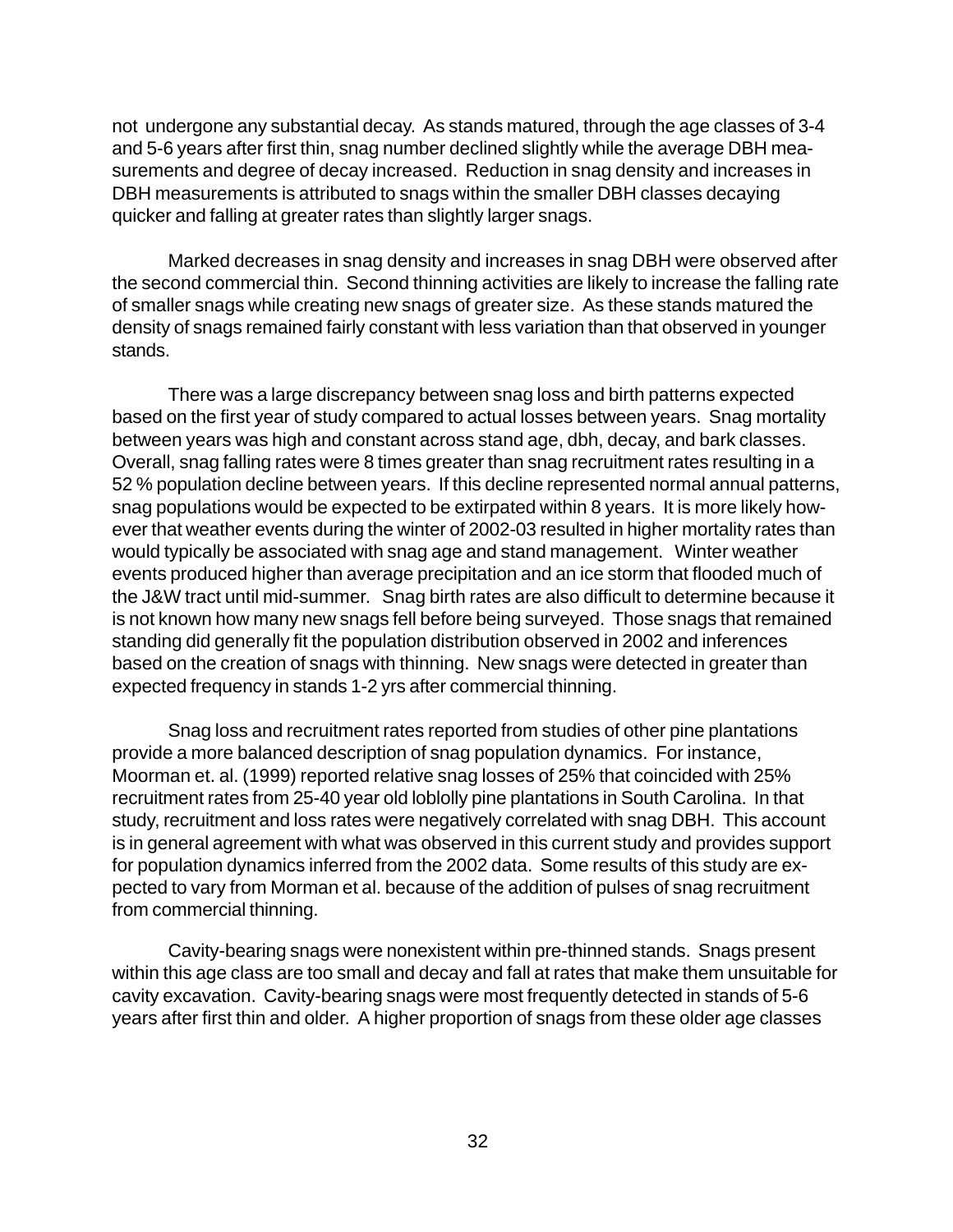were of greater DBH and had undergone decay to a degree that made them ideal for cavity excavation. Although stands in the age classes of 1-2 and 3-4 years after first thin had a greater number of snags, these snags had not undergone a significant amount of decay to facilitate cavity excavation.

Within older stands a higher proportion of snags supported multiple cavities. The older, larger, and more decayed snags that occurred at higher frequencies in older stands had greater numbers of cavities per snag. This is attributed to the fact that snags with greater DBHs have falling rates much lower that than smaller snags (Moorman et. al. 1998 Morrison and Raphael, 1993). Older snags are present for longer periods of time making them available for multiple excavations, and are of large enough size to support multiple excavations. However, larger – taller snags also show a greater propensity to break off large portions of dead wood between years such that the amount of substrate available for cavity excavation is reduced. Cavity use was lower than expected and may be due to missing early nesting attempts that occurred prior to the start of surveys. Cavity-bearing snags that were occupied consisted of a cross-section of available cavity-bearing snags. No clear preference was observed in cavity selection.

Snag populations in short-rotation pine plantations are considered less abundant than in older, less intensively managed stands (Moorman et. al. 1998, Rosenburg et. al. 1988, McComb et. al. 1986). McComb et al. (1986) and Harlow and Guynn (1983) suggest t a minimum of 5.3 snags / ha be maintained to support primary cavity nesting species. Snag populations on the J&W tract were much lower than the suggested value in 2002 and were severely lower following reduction between years.

In addition to density, snag dbh, height, decay and stand condition are important habitat features for cavity nesting birds. The entire suite of conditions required by cavity nesters may only occur in the last 7-10 years of the stand growing cycle. Cavity users did not appear in appreciable numbers until after the first thinning event. An increase in the number of available snags, created by thinning practices, results in increased numbers of cavity users moving into thinned stands to utilize the newly available foraging, nesting and roosting sites. Wilson and Watts (1999a, 1999b) found that the presence of brown-headed nuthatches was associated with thinning events and snag presence, and were detected at greater frequencies in stands 1-2 years after thinning then declined with time since thinning. While individual species were not detected in sufficient numbers during this study to permit species-level analyses, cavity users as a group responded positively to thinning events.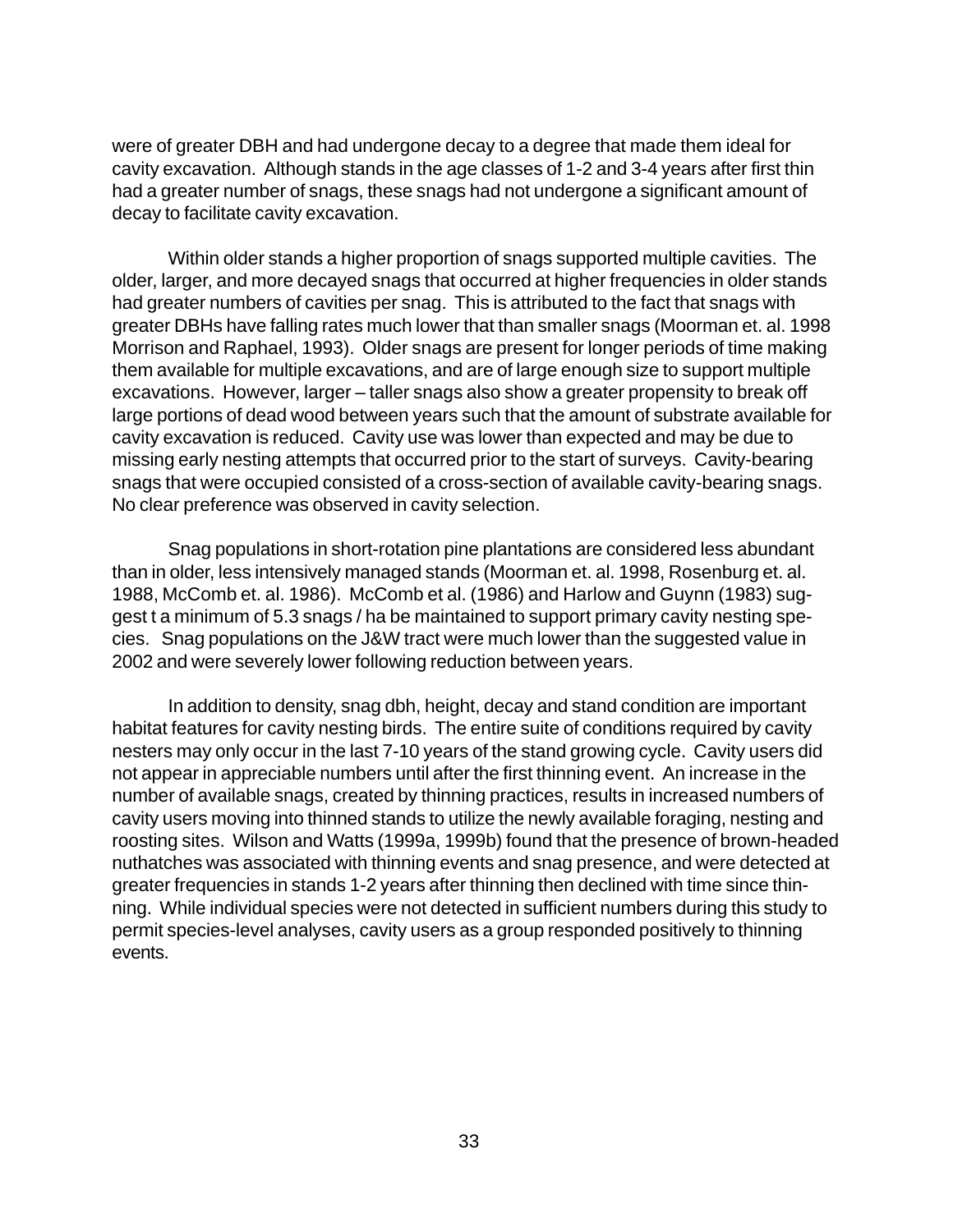Commercial thinning appears to be beneficial to the guild of birds that utilize snags and cavities. The unintentional creation of snags during thinning events provides foraging, roosting and nesting site for these species. The first commercial thin creates many smaller snags that decay quickly and have high falling rates. The second commercial thin appears to contribute to the decrease in total number of snags but the remaining snags and the new snags created are of larger DBH classes and have lower falling rates. These larger snags are available for longer periods of time and are more likely to have one or more cavities.

### **ACKNOWLEDGEMENTS**

This project would not have been possible without the efforts of many people. Darren Miller provided the opportunity to conduct the study and administrative support. Kevin O'kane was instrumental in helping to select study sites, production of stand maps, and providing insight into the study area and management practices. We appreciate the dedicated efforts of Katie Blackshear, Edward Kuczynski, Danni Larson, Rebecca Lechalk, Sandra Smith, and Noah Sparks in conducting bird and snag surveys. Lydia Whitaker, Carlton Adams, and Renee Peace, Anne Womack, Gloria Sciole, Mark Roberts, and Cheryl Pope provided important administrative support from the College of William and Mary. This study was funded through a cooperative agreement between the Weyerhaeuser Company and the Center for Conservation Biology at the College of William and Mary.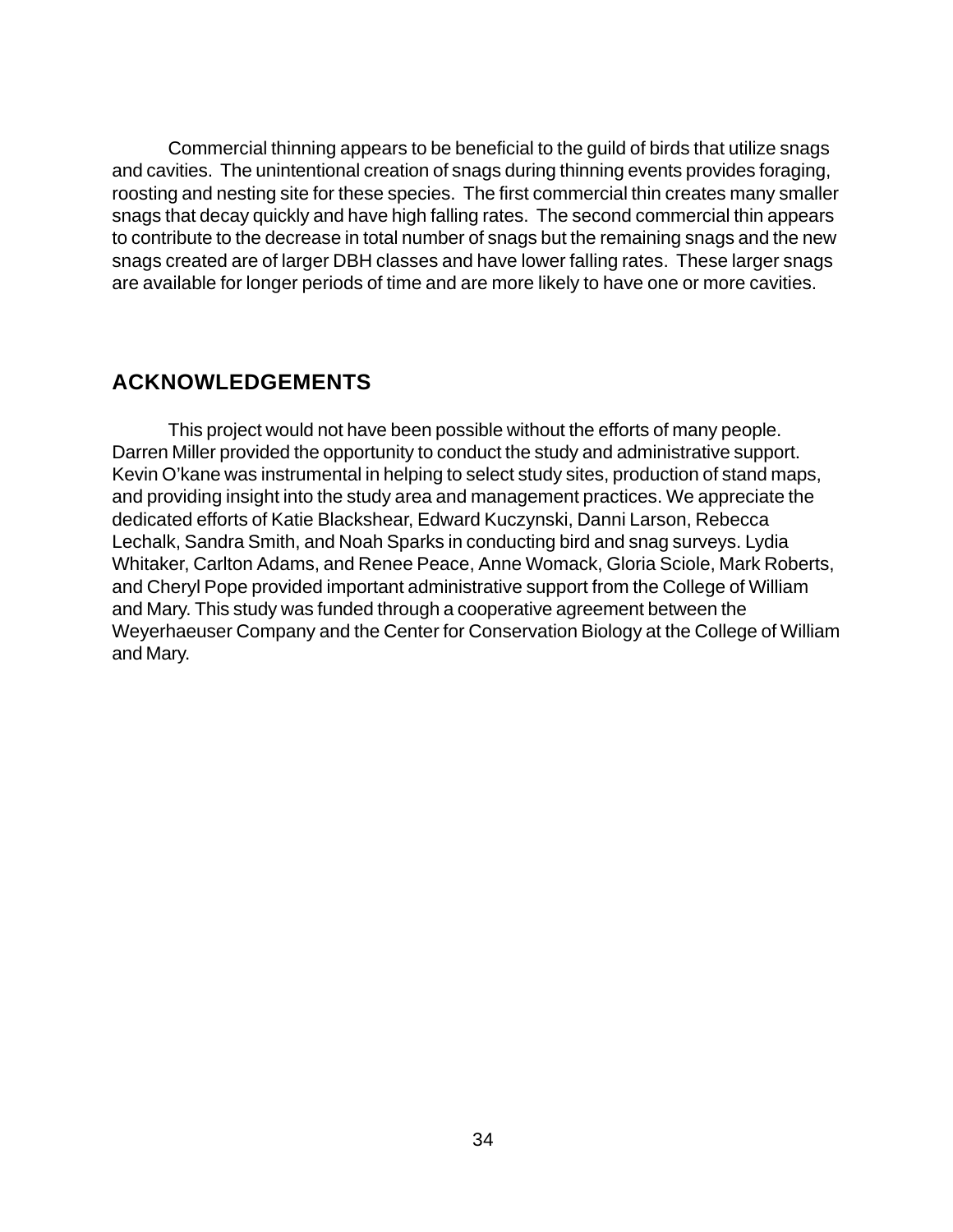# **LITERATURE CITED**

- Emlen, J.T. 1971. Population densities of birds derived from transect counts. Auk 88:323-342.
- Gunn, J. S. and J. M. Hagan. 2000. Woodpecker abundance and tree use in uneven-aged managed, and unmanaged, forest in northern Maine. Forest Ecology and Management. 126:1-12.
- Harlow, R. F., and D. C. Guynn, Jr. 1983. Snag densities in managed stands of the South Carolina Coastal Plain. South. J. Appl. For. 7:224-229.
- McComb, W. C., S. A. Bonney, and R. M. Sheffield, and N. D. Cost. 1986. Snag Resources in Florida – are they sufficient for average populations of primary cavity-nesters. Wildl. Soc. Bull. 14:40-48.
- Moorman, C. E., K. R. Russell, G. R. Sabin, and D. C. Guynn, Jr. 1999. Snag dynamics and cavity occurrence in the South Carolina Piedmont. Forest Ecology and Management 118:37-48.
- Morrison, M. L. and M. G. Raphael. 1993. Modeling the dynamics of snags. Ecological Applications. 3(2):322-330.
- Raphael, M. G. and M. L. Morrison. 1987. Decay and dynamics of Snags in the Sierra Nevada, California. Forest Sciece. 33(3):774-783.
- Rosenberg, D.K., Fraser, J.D., Stauffer, D.F., 1988. Use and characteristics of snags in young and old forest stands in Southwest Virginia. For. Sci. 34: 224-228.
- Wilson, M. D. and B. D. Watts. 1999a. Breeding bird communities of a managed forest landscape in coastal North Carolina. Unpublished final report submitted to Weyerhaeuser Company. Center for Conservation Biology, College of William And Mary. Williamsburg, Virginia. 86pp.
- Wilson, M. D. and B. D. Watts. 1999b. Response of brown-headed nuthatches to thinning of pine plantations. Wilson Bull. 111:56-60.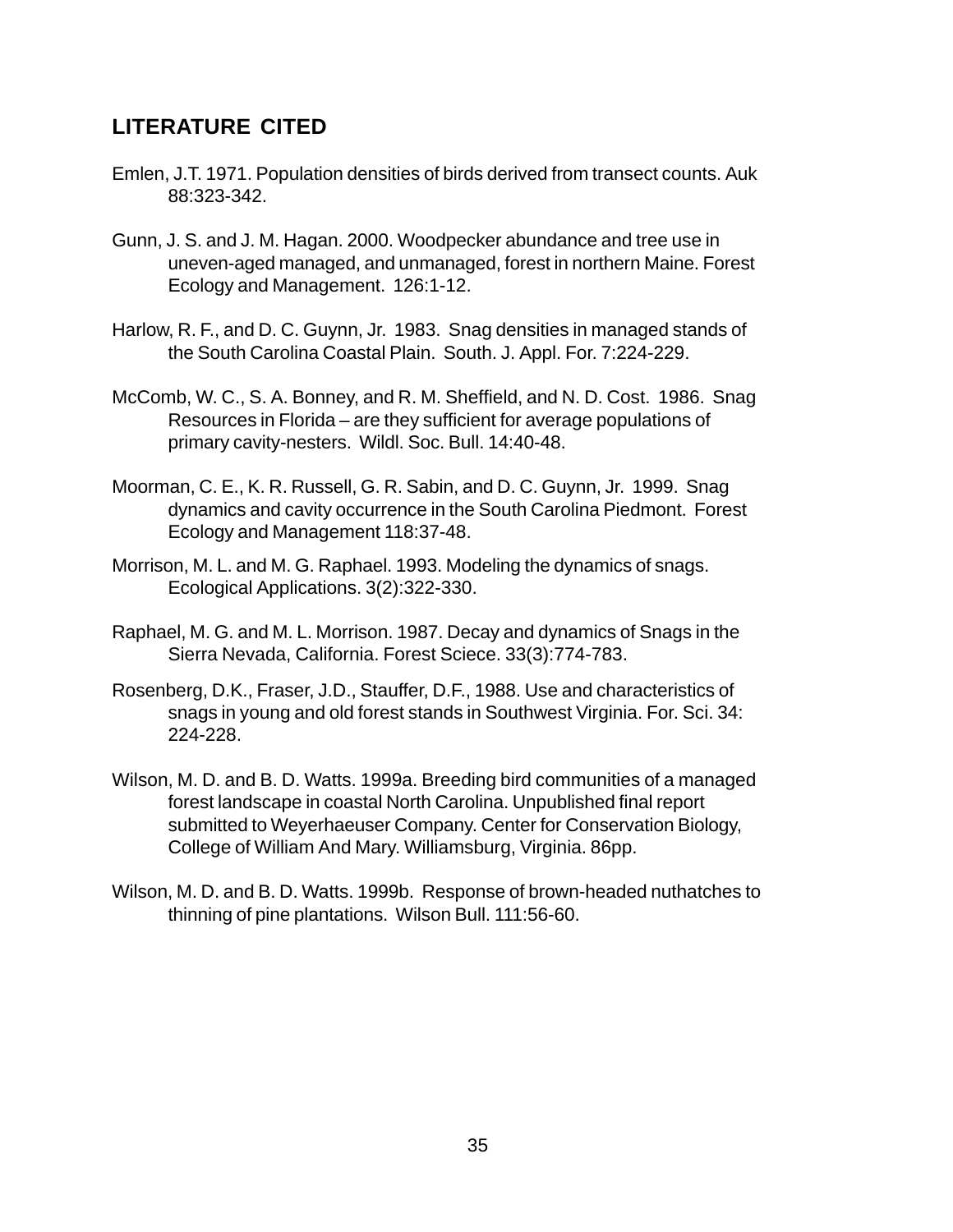| <b>Common Name</b>           | Code        | <b>Scientific Name</b>                    | <b>Migratory Status</b>  |
|------------------------------|-------------|-------------------------------------------|--------------------------|
| Northern Bobwhite            | <b>NOBO</b> | Colinus virginianus                       | Resident                 |
| <b>Mourning Dove</b>         | <b>MODO</b> | Zenaida macroura                          | <b>Temperate Migrant</b> |
| <b>Turkey Vulture</b>        | <b>TUVU</b> | Cathartes aura                            | <b>Temperate Migrant</b> |
| <b>Red-shouldered Hawk</b>   | <b>RSHA</b> | <b>Buteo lineatus</b>                     | <b>Temperate Migrant</b> |
| <b>Barred Owl</b>            | <b>BAOW</b> | Strix varia                               | Resident                 |
| Yellow-billed Cuckoo         | <b>YBCU</b> | Coccyzus americanus                       | Neotropical<br>Migrant   |
| <b>Black-billed Cuckoo</b>   | <b>BBCU</b> | Coccyzus<br>erythropthalmus               | Neotropical<br>Migrant   |
| Hairy Woodpecker             | <b>HAWO</b> | Picoides villosus                         | Resident                 |
| Downy Woodpecker             | <b>DOWO</b> | Picoides pubescens                        | Resident                 |
| Red-bellied<br>Woodpecker    | <b>RBWO</b> | Melanerpes carolinus                      | Resident                 |
| Red-headed<br>Woodpecker     | <b>RHWO</b> | <b>Melanerpes</b><br>erythrocephalus      | Resident                 |
| Northern Flicker             | <b>YSFL</b> | Colaptes auratus                          | <b>Temperate Migrant</b> |
| Great-crested<br>Flycatcher  | <b>GCFL</b> | Myiarchus crinitus                        | Neotropical<br>Migrant   |
| <b>Eastern Phoebe</b>        | <b>EAPH</b> | Sayornis phoebe                           | <b>Temperate Migrant</b> |
| Eastern Wood-<br>peewee      | <b>EAWP</b> | Contopus virens                           | Neotropical<br>Migrant   |
| <b>Acadian Flycatcher</b>    | <b>ACFL</b> | <b>Empidonax virescens</b>                | Neotropical<br>Migrant   |
| Ruby-throated<br>Hummingbird | <b>RTHU</b> | Archilochus colubris                      | Neotropical<br>Migrant   |
| <b>American Crow</b>         | <b>AMCR</b> | Corvus brachyrhynchos                     | Resident                 |
| <b>Blue Jay</b>              | <b>BLJA</b> | Cyanocitta cristata                       | <b>Temperate Migrant</b> |
| Carolina Chickadee           | <b>CACH</b> | Poecile carolinensis                      | Resident                 |
| <b>Tufted Titmouse</b>       | <b>ETTI</b> | Baeolophus bicolor                        | Resident                 |
| White-breasted<br>Nuthatch   | <b>WBNH</b> | Sitta carolinensis                        | Resident                 |
| Brown-headed<br>Nuthatch     | <b>BHNH</b> | Sitta pusilla                             | Resident                 |
| Carolina Wren                | <b>CARW</b> | <b>Thryothorus</b><br><b>ludovicianus</b> | Resident                 |
| <b>Blue-gray Gnatcatcher</b> | <b>BGGN</b> | Polioptila caerulea                       | Neotropical<br>Migrant   |
| <b>Gray Catbird</b>          | <b>GRCA</b> | Dumtela carolinensis                      | Neotropical<br>Migrant   |
| Eastern Bluebird             | <b>EABL</b> | Sialis sialis                             | <b>Temperate Migrant</b> |
| American Robin               | <b>AMRO</b> | Turdus migratorius                        | <b>Temperate Migrant</b> |

Appendix I. List of species detected during transect counts, with alpha code (for appendix II), scientific name, and migratory status.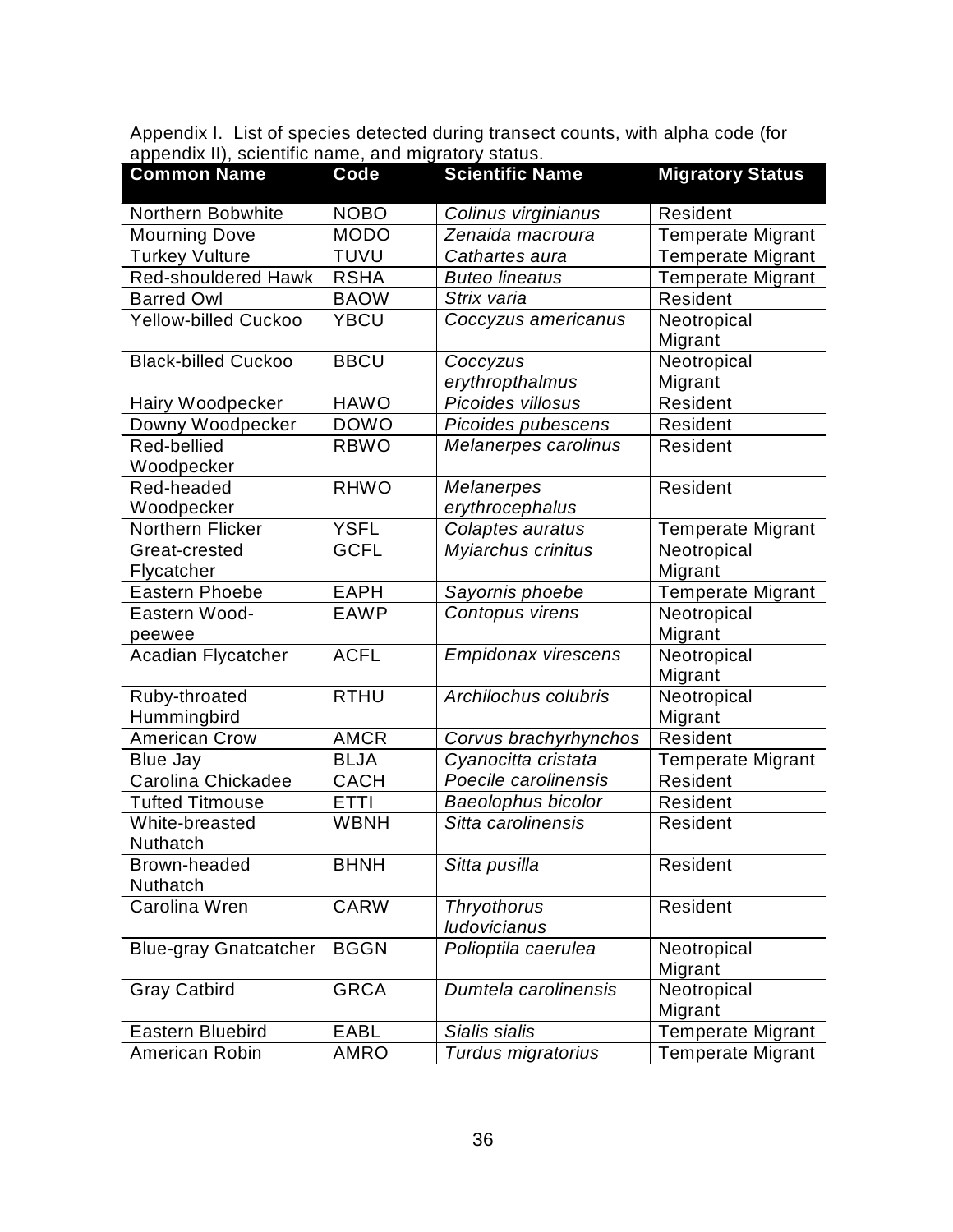| Appendix I contd.           |             |                         |                          |
|-----------------------------|-------------|-------------------------|--------------------------|
| <b>Common Name</b>          | Code        | <b>Scientific Name</b>  | <b>Migratory Status</b>  |
| Wood Thrush                 | <b>WOTH</b> | Hylocichla mustelina    | Neotropical              |
|                             |             |                         | Migrant                  |
| Red-eyed Vireo              | <b>REVI</b> | Vireo olivaceus         | Neotropical              |
|                             |             |                         | Migrant                  |
| White-eyed Vireo            | WEVI        | Vireo griseus           | Neotropical              |
|                             |             |                         | Migrant                  |
| Yellow-throated             | <b>YTWA</b> | Dendroica dominica      | Neotropical              |
| Warbler                     |             |                         | Migrant                  |
| Black-and-white             | <b>BAWW</b> | Mniotilta varia         | Neotropical              |
| Warbler                     |             |                         | Migrant                  |
| Pine Warbler                | <b>PIWA</b> | Dendroica pinus         | Neotropical              |
|                             |             |                         | Migrant                  |
| <b>Prairie Warbler</b>      | <b>PRAW</b> | Dendroica discolor      | Neotropical              |
|                             |             |                         | Migrant                  |
| Worm-eating Warbler         | <b>WEWA</b> | <b>Helminotheros</b>    | Neotropical              |
|                             |             | vermivora               | Migrant                  |
| <b>Hooded Warbler</b>       | <b>HOWA</b> | Wilsonia citrine        | Neotropical              |
| <b>Common Yellowthroat</b>  | <b>COYE</b> |                         | Migrant                  |
|                             |             | Geothlypis trichas      | Neotropical              |
| <b>Yellow-breasted Chat</b> | <b>YBCH</b> | Ictera virens           | Migrant<br>Neotropical   |
|                             |             |                         | Migrant                  |
| Ovenbird                    | <b>OVEN</b> | Seiurus aurocapillus    | Neotropical              |
|                             |             |                         | Migrant                  |
| Louisiana Waterthrush       | <b>LOWA</b> | Seiurus motacilla       | Neotropical              |
|                             |             |                         | Migrant                  |
| Brown-headed                | <b>BHCO</b> | Molothrus ater          | <b>Temperate Migrant</b> |
| Cowbird                     |             |                         |                          |
| <b>Baltimore Oriole</b>     | <b>BAOR</b> | Icterus galbula         | Neotropical              |
|                             |             |                         | Migrant                  |
| Summer Tanager              | <b>SUTA</b> | Piranga rubra           | Neotropical              |
|                             |             |                         | Migrant                  |
| <b>Northern Cardinal</b>    | <b>NOCA</b> | Cardinalis cardinalis   | Resident                 |
| <b>American Goldfinch</b>   | <b>AMGO</b> | Carduelis tristis       | <b>Temperate Migrant</b> |
| <b>Eastern Towhee</b>       | <b>EATO</b> | Pipilo erythrophthalmus | <b>Temperate Migrant</b> |
| Indigo Bunting              | <b>INBU</b> | Passerina cyanae        | Neotropical              |
|                             |             |                         | Migrant                  |
| <b>Blue Grosbeak</b>        | <b>BLGR</b> | Guiraca caerulea        | Neotropical              |
|                             |             |                         | Migrant                  |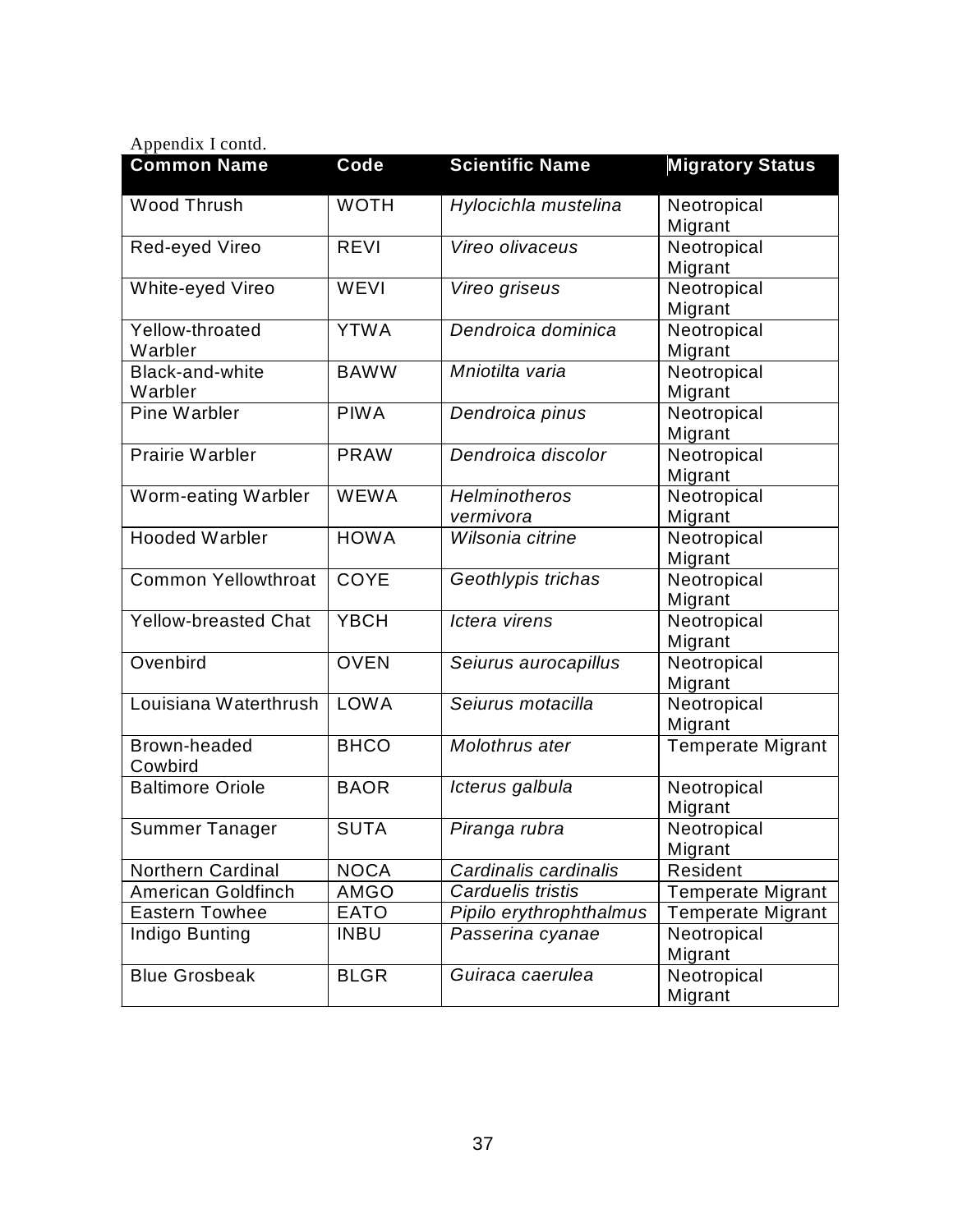| <b>Stand</b>  | <b>NOBO</b>    | <b>MODO</b>    | <b>TUVU</b>      | <b>RSHA</b>      | <b>BAOW</b>    | <b>YBCU</b>    | <b>BBCU</b>      | <b>HAWO</b>  | <b>DOWO</b>    | <b>RBWO</b>      |
|---------------|----------------|----------------|------------------|------------------|----------------|----------------|------------------|--------------|----------------|------------------|
| 42003         | $\overline{c}$ | 2              | 0                | 0                | 0              | 0              | 0                | 0            | 0              | 0                |
| 42009         | 4              | 4              | 0                | 0                | 0              | 0              | 0                | 0            | 1              | $\Omega$         |
| 42015         | $\overline{7}$ | 7              | 0                | 0                | 0              | 0              | 0                | 0            | 0              | $\mathbf 0$      |
| 42036         | 1              | $\mathbf 0$    | $\mathbf 0$      | 0                | 0              | 0              | 0                | 0            | 0              | 0                |
| 42154         | 2              | 1              | $\mathbf 0$      | $\mathbf 0$      | 0              | 0              | $\mathbf 0$      | $\mathbf 0$  | 0              | $\mathbf 0$      |
| 42155         | $\overline{2}$ | 1              | 0                | 0                | 0              | 0              | 0                | 0            | 0              | 0                |
| 42206         | 3              | 3              | 0                | 0                | 0              | 0              | 0                | $\mathbf 0$  | 1              | 1                |
| 42299         | $\overline{2}$ | $\overline{2}$ | 0                | 0                | 0              | 0              | 0                | 0            | 0              | 0                |
| 42385         | 2              | 0              | 0                | 0                | 0              | 0              | 0                | 1            | 0              | 0                |
| 42402         | 2              | 0              | 0                | 0                | 0              | 0              | 0                | 0            | 1              | 0                |
| 42406         | $\overline{2}$ | $\overline{2}$ | 0                | 0                | 0              | 0              | 1                | 3            | 0              | $\mathbf 0$      |
| 42430         | 4              | $\overline{2}$ | 1                | 0                | 0              | 0              | 0                | 0            | 0              | 0                |
| 42444         | 3              | 3              | $\mathbf 0$      | $\mathbf 0$      | 0              | 0              | $\mathbf 0$      | $\mathbf 0$  | 0              | $\mathbf 0$      |
| 42462         | 0              | $\mathbf 0$    | $\mathbf 0$      | $\mathbf 0$      | 0              | 0              | 0                | 1            | 2              | 1                |
| 42463         | 1              | 1              | 1                | 1                | 0              | 0              | 0                | 0            | $\mathbf 0$    | $\mathbf 0$      |
| 42469         | 3              | 3              | 0                | $\mathbf 0$      | 0              | 0              | 0                | 0            | 1              | 0                |
| 42470         | 1              | $\mathbf{1}$   | $\mathbf 0$      | $\mathbf 0$      | 0              | 0              | $\mathbf 0$      | $\mathbf{1}$ | 3              | 1                |
| 42472         | 4              | $\overline{4}$ | 0                | 0                | 0              | 0              | 0                | 0            | 0              | $\mathbf 0$      |
| 42607         | 3              | $\overline{2}$ | $\mathbf 0$      | $\mathbf 0$      | 0              | 0              | $\mathbf 0$      | $\mathbf 0$  | $\mathbf 0$    | $\mathbf 0$      |
| 42682         | 4              | 4              | 0                | 0                | 0              | 0              | 1                | 0            | 0              | 0                |
| 42739         | $\overline{2}$ | $\overline{2}$ | 0                | 0                | 0              | 0              | 0                | 0            | 2              | 0                |
| 42792         | 5              | 5              | 0                | 0                | 0              | 0              | 0                | 0            | 0              | 0                |
| 44026         | 1              | 1              | $\Omega$         | 0                | 0              | 0              | 0                | 0            | 0              | 0                |
| 44298         | 1              | 1              | 0                | 0                | 0              | $\overline{2}$ | 0                | 0            | 1              | 0                |
| 44299         | 1              | 1              | $\Omega$         | 1                | $\overline{2}$ | 0              | 0                | 0            | 0              | $\Omega$         |
| 44306         | 2              | 1              | 0                | 0                | 0              | 0              | 0                | 1            | 0              | 0                |
| 44406         | 5              | 4              | $\mathbf 0$      | 0                | 0              | 0              | $\mathbf 0$      | $\mathbf{1}$ | 0              | 0                |
| 44429         | 2              | 1              | 0                | 0                | 0              | 0              | 0                | 0            | 1              | 0                |
| 44621         | $\mathbf 0$    | $\mathbf 0$    | $\mathbf 0$      | $\mathbf 0$      | 0              | $\mathsf 0$    | $\mathbf 0$      | $\mathbf 0$  | $\mathbf 0$    | $\mathbf 0$      |
| 44715         | $\overline{2}$ | $\overline{2}$ | $\boldsymbol{0}$ | $\pmb{0}$        | $\pmb{0}$      | $\pmb{0}$      | $\mathbf 0$      | $\pmb{0}$    | $\pmb{0}$      | $\mathbf 0$      |
| 44830         | $\overline{4}$ | $\overline{c}$ | $\mathbf 0$      | $\boldsymbol{0}$ | $\pmb{0}$      | $\pmb{0}$      | $\mathsf 0$      | $\mathbf{1}$ | 0              | $\boldsymbol{0}$ |
| 44931         | $\overline{4}$ | $\overline{2}$ | $\pmb{0}$        | $\pmb{0}$        | $\pmb{0}$      | $\pmb{0}$      | $\boldsymbol{0}$ | $\pmb{0}$    | $\overline{4}$ | $\mathbf{1}$     |
| 44990         | 5              | 3              | $\pmb{0}$        | $\pmb{0}$        | $\pmb{0}$      | 0              | $\boldsymbol{0}$ | $\pmb{0}$    | $\pmb{0}$      | $\pmb{0}$        |
| 45071         | 6              | $\overline{c}$ | $\mathbf 0$      | 0                | 0              | 0              | 0                | 0            | 0              | $\mathbf{1}$     |
| 45153         | $\mathbf{1}$   | $\mathbf{1}$   | $\boldsymbol{0}$ | 0                | $\pmb{0}$      | 0              | 0                | 0            | $\mathbf{1}$   | 0                |
| 45212         | $\overline{4}$ | $\mathbf{3}$   | $\pmb{0}$        | $\pmb{0}$        | $\pmb{0}$      | 0              | $\pmb{0}$        | $\pmb{0}$    | $\pmb{0}$      | $\mathsf 0$      |
| <b>Totals</b> | 97             | 73             | $\overline{c}$   | $\overline{2}$   | $\overline{2}$ | $\overline{2}$ | $\overline{2}$   | 9            | 18             | 5                |

Appendix II. Bird species and total counts within each management stand.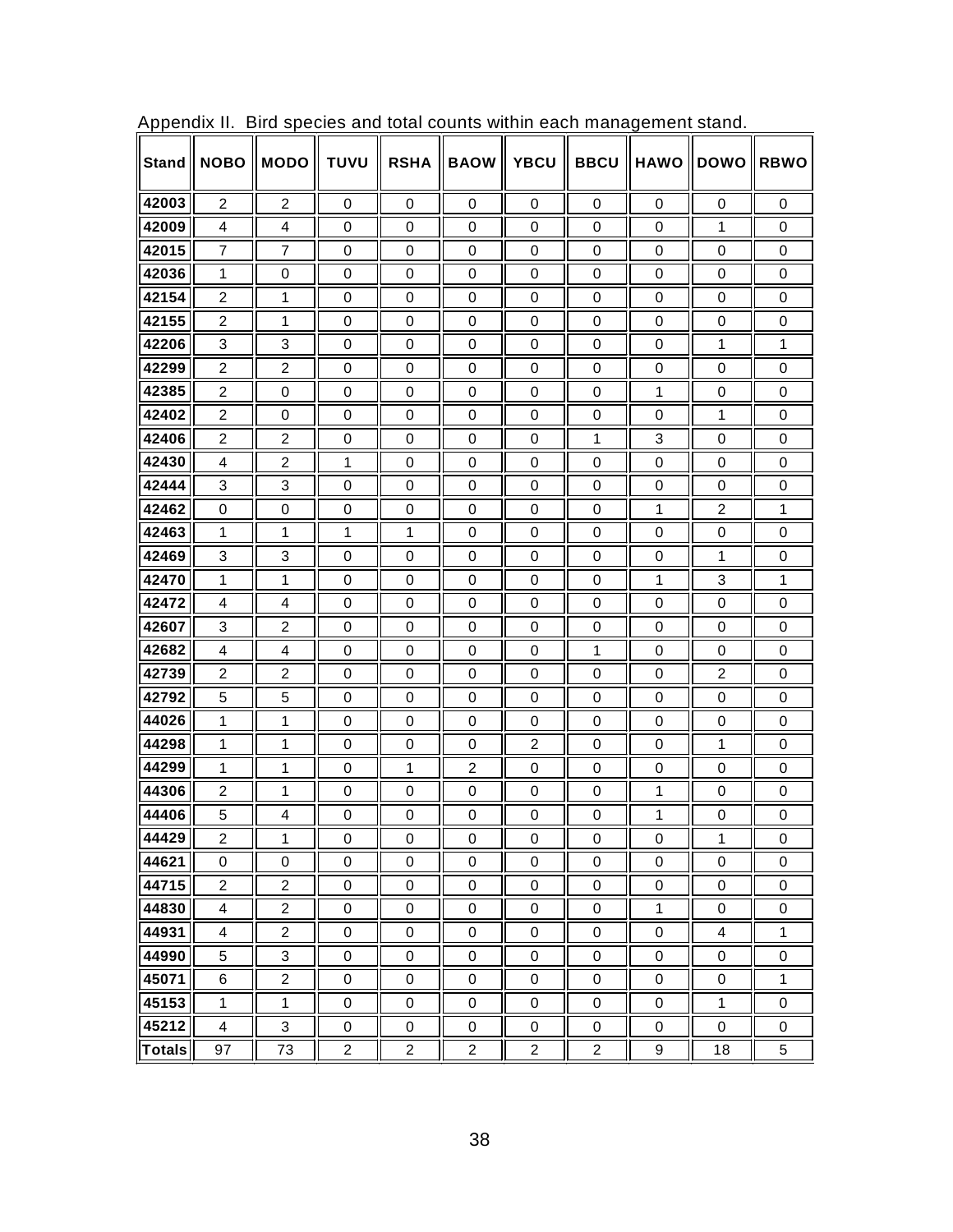| <b>Stand</b>  | <b>RHWO</b> | <b>YSFL</b>    | <b>GCFL</b>    | <b>EAPH</b>  | <b>EAWP</b>    | <b>ACFL</b>    | <b>RTHU</b>    | <b>AMCR</b>      | <b>BLJA</b>    | <b>CACH</b>    |
|---------------|-------------|----------------|----------------|--------------|----------------|----------------|----------------|------------------|----------------|----------------|
| 42003         | 0           | 1              | 1              | 0            | 1              | 1              | 0              | 1                | 0              | 3              |
| 42009         | $\mathbf 0$ | 0              | 1              | 0            | 1              | $\overline{2}$ | 0              | 2                | 0              | 7              |
| 42015         | 0           | 3              | 0              | 0            | 6              | 1              | $\overline{2}$ | 0                | 1              | $\overline{c}$ |
| 42036         | $\mathbf 0$ | 0              | $\mathbf 0$    | 0            | 1              | $\mathbf 0$    | 1              | 3                | 0              | 5              |
| 42154         | 0           | 0              | $\mathbf 0$    | 0            | 0              | $\mathbf 0$    | $\mathbf 0$    | 0                | $\mathbf 0$    | 0              |
| 42155         | $\mathbf 0$ | 0              | $\mathbf 0$    | 0            | 1              | $\mathbf 0$    | 0              | 2                | 0              | 1              |
| 42206         | 0           | 0              | 0              | 0            | $\overline{2}$ | 1              | 0              | 3                | 0              | $\overline{2}$ |
| 42299         | 0           | 0              | 0              | 0            | 0              | 0              | 0              | 0                | 0              | 0              |
| 42385         | 0           | 0              | 1              | 0            | 0              | 1              | 0              | 2                | 0              | $\overline{2}$ |
| 42402         | 1           | 0              | 0              | 0            | 0              | 0              | 0              | 2                | 0              | 0              |
| 42406         | $\mathbf 0$ | 0              | 0              | $\mathbf 0$  | $\overline{2}$ | 1              | 0              | 0                | 0              | 0              |
| 42430         | 0           | 0              | 0              | 0            | 1              | 0              | 0              | 2                | 0              | 0              |
| 42444         | $\mathbf 0$ | 1              | 1              | 0            | $\overline{2}$ | 4              | $\mathbf 0$    | 1                | $\mathbf 0$    | 6              |
| 42462         | $\mathbf 0$ | 0              | $\overline{2}$ | 0            | 1              | 1              | $\mathbf 0$    | 0                | 0              | 3              |
| 42463         | $\mathbf 0$ | 0              | $\mathbf 0$    | 0            | $\overline{2}$ | $\mathbf 0$    | 0              | 0                | $\mathbf 0$    | $\mathbf 0$    |
| 42469         | $\mathbf 0$ | 0              | 1              | 0            | 4              | 0              | $\mathbf 0$    | 0                | $\mathbf 0$    | 5              |
| 42470         | $\mathbf 0$ | 1              | $\mathbf 0$    | 0            | 0              | $\mathbf 0$    | $\mathbf 0$    | 1                | 1              | $\mathbf 0$    |
| 42472         | $\mathbf 0$ | 5              | $\overline{2}$ | 1            | 4              | 1              | $\mathbf 0$    | 0                | 0              | 8              |
| 42607         | $\mathbf 0$ | 0              | $\mathbf{1}$   | 0            | 0              | $\overline{2}$ | $\Omega$       | 1                | $\overline{2}$ | $\overline{2}$ |
| 42682         | 0           | 0              | $\overline{2}$ | 0            | 3              | 0              | 0              | 0                | 0              | $\overline{2}$ |
| 42739         | $\mathbf 0$ | 0              | $\mathbf 1$    | 0            | $\overline{2}$ | 0              | 1              | 0                | 0              | 0              |
| 42792         | 0           | 0              | 0              | 0            | 1              | 0              | 0              | 0                | 0              | $\overline{2}$ |
| 44026         | $\mathbf 0$ | 0              | $\Omega$       | 0            | 0              | $\overline{2}$ | 0              | 0                | 0              | 1              |
| 44298         | 0           | $\overline{2}$ | 1              | 0            | 0              | 0              | 0              | 4                | 0              | 4              |
| 44299         | $\mathbf 0$ | 0              | $\mathbf 0$    | 0            | 0              | $\mathbf 0$    | 0              | 0                | 0              | $\mathbf 0$    |
| 44306         | 0           | 0              | 1              | 0            | $\overline{c}$ | 1              | 0              | 2                | 0              | 1              |
| 44406         | 0           | 4              | $\Omega$       | 0            | 0              | 0              | 0              | 3                | 0              | 3              |
| 44429         | 0           | 0              | 0              | 0            | 1              | 1              | 0              | 0                | 0              | 6              |
| 44621         | $\pmb{0}$   | 0              | $\pmb{0}$      | $\pmb{0}$    | $\mathbf{1}$   | 0              | $\pmb{0}$      | 8                | 0              | $\overline{2}$ |
| 44715         | $\mathbf 0$ | 0              | $\pmb{0}$      | 0            | $\mathbf{1}$   | $\pmb{0}$      | 0              | $\pmb{0}$        | $\mathbf 0$    | 0              |
| 44830         | $\pmb{0}$   | 0              | $\pmb{0}$      | $\mathbf 0$  | $\,0\,$        | $\pmb{0}$      | $\pmb{0}$      | $\mathbf{1}$     | $\mathbf 0$    | 3              |
| 44931         | 0           | $\mathbf{1}$   | $\pmb{0}$      | 0            | 0              | 0              | 0              | $\mathbf{1}$     | 0              | 3              |
| 44990         | $\pmb{0}$   | $\mathbf{1}$   | $\pmb{0}$      | $\mathbf 0$  | $\,0\,$        | 0              | $\pmb{0}$      | $\,6$            | 0              | 4              |
| 45071         | 0           | $\pmb{0}$      | 0              | 0            | $\overline{2}$ | 0              | 0              | $\boldsymbol{7}$ | 0              | 0              |
| 45153         | $\pmb{0}$   | 0              | 0              | 0            | $\pmb{0}$      | $\mathbf{1}$   | 0              | $\pmb{0}$        | 0              | $\overline{2}$ |
| 45212         | 0           | $\mathbf{1}$   | 0              | 0            | $\overline{2}$ | 0              | 0              | $\mathbf{3}$     | 0              | $\overline{2}$ |
| <b>Totals</b> | $\mathbf 1$ | 20             | 15             | $\mathbf{1}$ | 43             | 20             | $\overline{4}$ | 55               | 4              | 81             |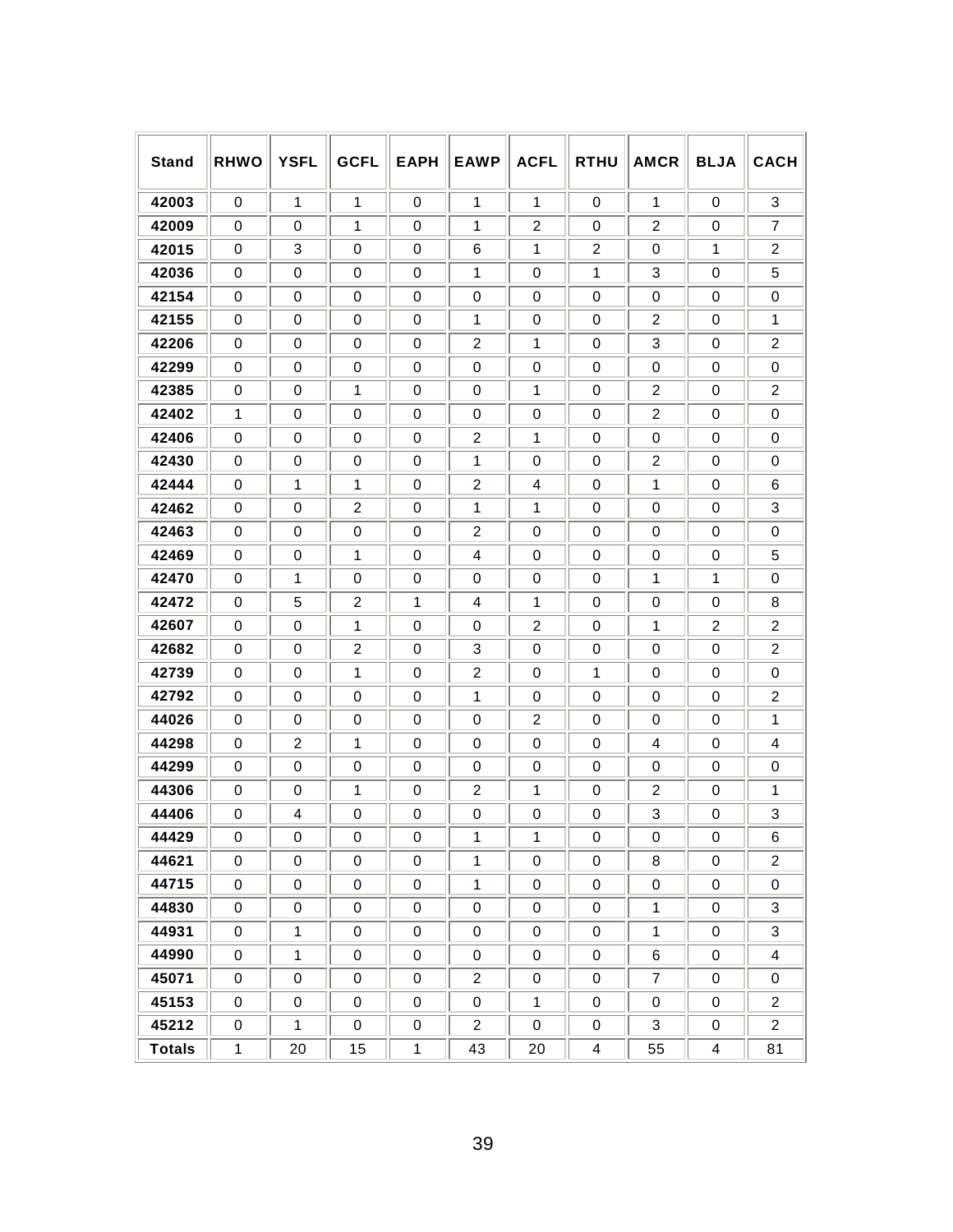| <b>Stand</b>  | <b>ETTI</b>    | <b>WBNH</b> | <b>BHNH</b>    | <b>CARW</b>    | <b>BGGN</b>    | <b>GRCA</b>    | <b>EABL</b>  | <b>AMRO</b> | <b>WOTH</b>    | <b>REVI</b>      |
|---------------|----------------|-------------|----------------|----------------|----------------|----------------|--------------|-------------|----------------|------------------|
| 42003         | $\overline{c}$ | $\mathbf 0$ | $\mathbf{1}$   | 2              | 4              | 4              | $\mathbf 0$  | $\mathbf 0$ | 0              | $\mathbf 0$      |
| 42009         | $\overline{c}$ | 1           | 1              | 1              | 4              | 0              | $\mathbf 0$  | $\mathbf 0$ | 1              | $\mathbf 0$      |
| 42015         | 0              | 0           | $\mathbf 0$    | 4              | 7              | 9              | 0            | 0           | $\overline{2}$ | $\mathbf 0$      |
| 42036         | 0              | $\mathbf 0$ | 1              | $\mathbf 0$    | $\overline{c}$ | $\overline{c}$ | $\mathbf 0$  | 1           | 1              | $\mathbf 0$      |
| 42154         | 3              | 0           | $\overline{c}$ | 3              | $\overline{c}$ | 4              | $\mathbf 0$  | 0           | 0              | 1                |
| 42155         | $\mathbf 0$    | $\mathbf 0$ | $\overline{2}$ | $\overline{2}$ | 4              | 4              | $\mathbf 0$  | 0           | $\mathbf 0$    | $\mathbf 0$      |
| 42206         | 0              | 0           | 0              | $\overline{2}$ | 1              | 1              | 0            | 0           | 1              | $\mathbf 0$      |
| 42299         | $\mathbf 0$    | $\mathbf 0$ | $\mathbf 0$    | $\overline{2}$ | $\mathbf 0$    | $\overline{c}$ | $\mathbf 0$  | $\mathbf 0$ | $\mathbf 0$    | $\mathbf 0$      |
| 42385         | 0              | 0           | 0              | 1              | 4              | $\overline{c}$ | 0            | 0           | 1              | 0                |
| 42402         | 0              | $\mathbf 0$ | 1              | 1              | 1              | 5              | $\mathbf 0$  | $\mathbf 0$ | 0              | $\mathbf 0$      |
| 42406         | 0              | 0           | 0              | 2              | $\overline{2}$ | 5              | 0            | 0           | 3              | $\overline{2}$   |
| 42430         | 0              | 0           | 0              | 1              | $\mathbf 0$    | 5              | $\mathbf 0$  | 0           | 0              | $\mathbf 0$      |
| 42444         | 1              | 0           | 0              | 0              | 4              | 6              | 0            | 0           | 1              | 0                |
| 42462         | 0              | 0           | 1              | 1              | 4              | 2              | $\mathbf 0$  | 0           | 5              | 1                |
| 42463         | 0              | 0           | 1              | 1              | 4              | 9              | 0            | 0           | 1              | 0                |
| 42469         | $\overline{c}$ | $\mathbf 0$ | $\mathbf 0$    | $\overline{2}$ | 3              | 8              | $\mathbf 0$  | $\mathbf 0$ | $\overline{2}$ | 1                |
| 42470         | 0              | 0           | 0              | $\overline{2}$ | $\overline{7}$ | 4              | 0            | 0           | 1              | 0                |
| 42472         | 1              | $\mathbf 0$ | 1              | $\mathbf 0$    | $\overline{7}$ | $\overline{7}$ | $\mathbf 0$  | $\mathbf 0$ | 1              | $\mathbf 0$      |
| 42607         | 1              | 0           | 0              | 1              | $\overline{c}$ | 3              | 1            | 0           | 0              | $\mathbf 0$      |
| 42682         | $\overline{c}$ | $\mathbf 0$ | $\mathbf 0$    | $\mathbf 0$    | 3              | 7              | $\mathbf 0$  | $\mathbf 0$ | $\overline{4}$ | 1                |
| 42739         | 3              | 0           | 1              | 1              | 5              | 6              | $\mathbf 0$  | $\mathbf 0$ | 0              | $\mathbf 0$      |
| 42792         | $\mathbf 0$    | $\mathbf 0$ | $\mathbf 0$    | 1              | 1              | 5              | $\mathbf 0$  | $\mathbf 0$ | 0              | $\mathbf 0$      |
| 44026         | 1              | 0           | $\overline{c}$ | 4              | 4              | $\overline{7}$ | $\mathbf 0$  | 0           | 3              | $\mathbf 0$      |
| 44298         | $\overline{c}$ | $\mathbf 0$ | 0              | 1              | 3              | 0              | $\mathbf 0$  | $\mathbf 0$ | $\mathbf 0$    | $\mathbf 0$      |
| 44299         | $\mathbf{1}$   | $\mathbf 0$ | 2              | 0              | 2              | 6              | $\mathbf 0$  | $\mathbf 0$ | $\mathbf 0$    | $\mathbf 0$      |
| 44306         | $\mathbf{1}$   | $\mathbf 0$ | $\mathbf 0$    | 2              | $\mathbf 0$    | 0              | 0            | 0           | 1              | $\mathbf 0$      |
| 44406         | 0              | 0           | 1              | 0              | 5              | $\overline{c}$ | 0            | 0           | 0              | $\mathbf 0$      |
| 44429         | 4              | 0           | 0              | 3              | 4              | 3              | 0            | 0           | 0              | $\Omega$         |
| 44621         | $\mathbf{1}$   | 0           | 0              | $\mathbf{1}$   | $\overline{2}$ | $\overline{2}$ | 0            | 0           | $\mathbf{1}$   | $\mathbf 0$      |
| 44715         | $\mathbf{1}$   | 0           | 0              | 3              | $\overline{7}$ | 10             | 0            | 0           | 0              | 0                |
| 44830         | $\mathbf{1}$   | 0           | 0              | $\overline{2}$ | $\overline{4}$ | $\overline{7}$ | $\mathsf 0$  | 0           | 5              | $\mathbf 0$      |
| 44931         | 0              | 0           | 3              | $\mathbf{1}$   | 0              | $\mathbf{1}$   | $\mathbf{1}$ | 0           | 0              | 0                |
| 44990         | $\overline{a}$ | 0           | 0              | $\pmb{0}$      | $\mathbf{1}$   | $\mathbf{1}$   | $\mathbf{1}$ | $\mathbf 0$ | 0              | 0                |
| 45071         | $\mathbf{1}$   | 0           | 0              | 0              | $\mathbf{1}$   | 6              | $\mathsf 0$  | 0           | 0              | 0                |
| 45153         | 0              | 0           | 0              | 0              | $\mathsf 0$    | 5              | $\mathsf 0$  | 0           | $\overline{2}$ | $\mathbf 1$      |
| 45212         | $\overline{a}$ | 0           | 0              | $\overline{2}$ | $\mathbf{3}$   | $\overline{2}$ | 0            | $\pmb{0}$   | $\overline{2}$ | $\pmb{0}$        |
| <b>Totals</b> | 34             | $\mathbf 1$ | 20             | 49             | 107            | 152            | 3            | $\mathbf 1$ | 38             | $\boldsymbol{7}$ |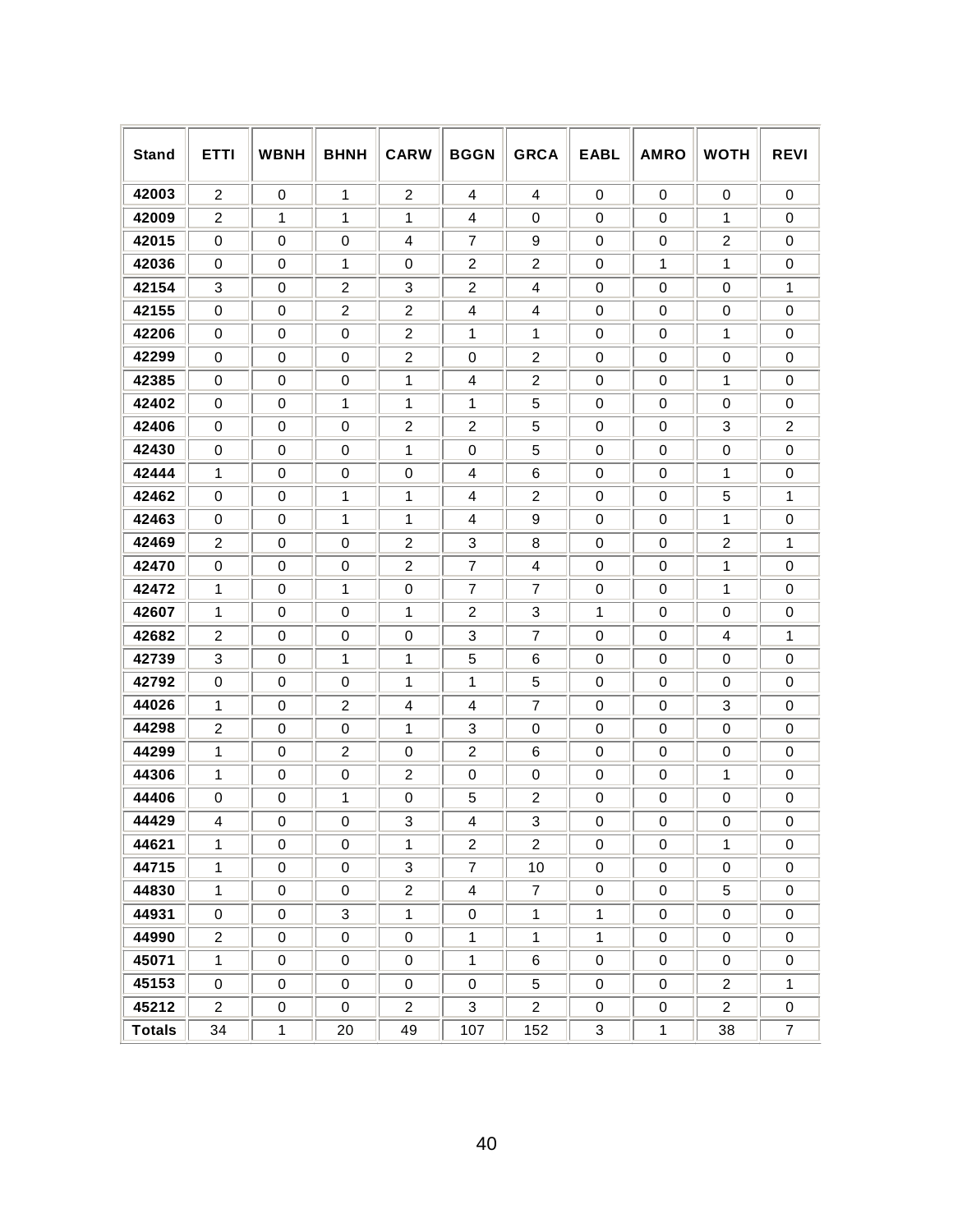| <b>Stand</b>  | <b>WEVI</b>    | <b>YTWA</b>  | <b>BAWW</b>    | <b>PIWA</b>    | <b>PRAW</b>             | <b>WEWA</b>      | <b>HOWA</b>      | <b>COYE</b>    | <b>YBCH</b>      | <b>OVEN</b>    |
|---------------|----------------|--------------|----------------|----------------|-------------------------|------------------|------------------|----------------|------------------|----------------|
| 42003         | $\overline{2}$ | 0            | 0              | 0              | 0                       | 1                | $\mathbf 0$      | 13             | 0                | 0              |
| 42009         | 2              | 4            | 0              | 0              | $\overline{2}$          | 0                | 0                | 10             | 0                | 2              |
| 42015         | 9              | 0            | 3              | $\mathbf 0$    | $\mathbf 0$             | 1                | 1                | 11             | $\mathbf 0$      | $\overline{2}$ |
| 42036         | 3              | 0            | 0              | 2              | 1                       | 0                | 0                | 11             | 1                | 1              |
| 42154         | 9              | 0            | 5              | $\mathbf 0$    | 1                       | 0                | 0                | 7              | 1                | 3              |
| 42155         | 6              | 0            | 2              | 0              | 1                       | 0                | 0                | 12             | 0                | $\overline{2}$ |
| 42206         | 10             | $\mathbf 0$  | 0              | 3              | $\overline{2}$          | $\mathbf 0$      | $\mathbf 0$      | 11             | 1                | 3              |
| 42299         | 1              | $\mathbf 0$  | 0              | $\mathbf 0$    | 0                       | 0                | 1                | 0              | $\mathbf 0$      | 1              |
| 42385         | 6              | $\mathbf 0$  | 0              | $\mathbf 0$    | $\overline{2}$          | $\mathbf 0$      | $\mathbf 0$      | 8              | $\mathbf 0$      | 3              |
| 42402         | 6              | 0            | 0              | 0              | $\mathbf 0$             | 0                | $\mathbf 0$      | 14             | 0                | 1              |
| 42406         | 6              | $\mathbf 0$  | 1              | 1              | 1                       | $\mathbf 0$      | 1                | 4              | 1                | 3              |
| 42430         | 5              | $\mathbf 0$  | 0              | 0              | $\mathbf 0$             | 0                | $\mathbf 0$      | 17             | $\overline{2}$   | 0              |
| 42444         | 5              | 0            | 1              | $\overline{2}$ | 0                       | 0                | $\mathbf 0$      | 10             | 0                | 1              |
| 42462         | 7              | 0            | $\overline{c}$ | $\overline{2}$ | 2                       | 1                | $\overline{2}$   | 8              | 0                | 1              |
| 42463         | 6              | 0            | 1              | 1              | $\Omega$                | 1                | 0                | 9              | 1                | $\overline{2}$ |
| 42469         | 2              | 0            | 0              | 3              | 0                       | 0                | 1                | 10             | 0                | $\overline{2}$ |
| 42470         | 10             | 0            | 1              | 1              | 0                       | 0                | 0                | 10             | 1                | 1              |
| 42472         | 9              | 0            | $\overline{2}$ | 1              | 0                       | 0                | 0                | 12             | 0                | 0              |
| 42607         | 3              | 0            | 0              | $\mathbf 0$    | 1                       | 0                | 0                | 6              | $\Omega$         | 1              |
| 42682         | 4              | 0            | 2              | 4              | 0                       | 0                | 0                | 9              | 0                | 2              |
| 42739         | 4              | 0            | 1              | $\mathbf 0$    | 3                       | 0                | 0                | 8              | 1                | 0              |
| 42792         | 5              | $\mathbf 0$  | 0              | 1              | $\mathbf 0$             | 0                | $\mathbf 0$      | 8              | 0                | 1              |
| 44026         | 6              | $\mathbf 0$  | 1              | $\mathbf 0$    | 0                       | 0                | 1                | 3              | $\mathbf 0$      | $\overline{2}$ |
| 44298         | 6              | 0            | 0              | 1              | 3                       | 0                | $\mathbf 0$      | 9              | 0                | $\overline{2}$ |
| 44299         | 1              | 0            | 0              | $\mathbf 0$    | 0                       | 0                | 0                | 10             | $\mathbf 0$      | $\Omega$       |
| 44306         | $\overline{7}$ | 0            | 0              | 0              | $\overline{2}$          | 0                | 1                | 6              | 0                | 4              |
| 44406         | 5              | 0            | 0              | 1              | $\overline{2}$          | 0                | 0                | 8              | $\overline{2}$   | 1              |
| 44429         | 5              | $\pmb{0}$    | 0              | $\overline{2}$ | $\pmb{0}$               | $\pmb{0}$        | $\pmb{0}$        | 3              | $\boldsymbol{2}$ | $\pmb{0}$      |
| 44621         | $\overline{2}$ | $\mathbf{1}$ | $\pmb{0}$      | 3              | $\pmb{0}$               | 1                | $\pmb{0}$        | 8              | $\mathsf 0$      | 8              |
| 44715         | $\overline{4}$ | $\pmb{0}$    | $\pmb{0}$      | $\mathbf 0$    | $\overline{\mathbf{4}}$ | $\boldsymbol{0}$ | $\mathbf{1}$     | 9              | $\mathsf 0$      | 0              |
| 44830         | $\overline{2}$ | $\pmb{0}$    | $\pmb{0}$      | $\mathbf{1}$   | $\pmb{0}$               | $\pmb{0}$        | $\pmb{0}$        | $\overline{7}$ | $\mathbf 1$      | $\overline{a}$ |
| 44931         | 3              | $\pmb{0}$    | $\pmb{0}$      | $\overline{2}$ | $\boldsymbol{0}$        | $\pmb{0}$        | $\pmb{0}$        | 19             | $\boldsymbol{0}$ | $\pmb{0}$      |
| 44990         | $\mathbf 0$    | $\pmb{0}$    | $\pmb{0}$      | $\pmb{0}$      | $\pmb{0}$               | $\pmb{0}$        | $\pmb{0}$        | 12             | $\mathbf{1}$     | 3              |
| 45071         | $\overline{2}$ | $\pmb{0}$    | $\pmb{0}$      | $\mathbf{1}$   | $\pmb{0}$               | $\pmb{0}$        | $\pmb{0}$        | 13             | $\mathbf{1}$     | $\mathbf 0$    |
| 45153         | 3              | $\pmb{0}$    | $\pmb{0}$      | $\mathbf{1}$   | $\overline{c}$          | $\mathbf 1$      | $\pmb{0}$        | 21             | 0                | $\overline{a}$ |
| 45212         | 5              | $\pmb{0}$    | $\mathbf{1}$   | $\pmb{0}$      | $\mathbf{1}$            | $\pmb{0}$        | $\pmb{0}$        | 13             | $\boldsymbol{0}$ | $\pmb{0}$      |
| <b>Totals</b> | 171            | 5            | 23             | 33             | 30                      | 6                | $\boldsymbol{9}$ | 349            | 16               | 56             |